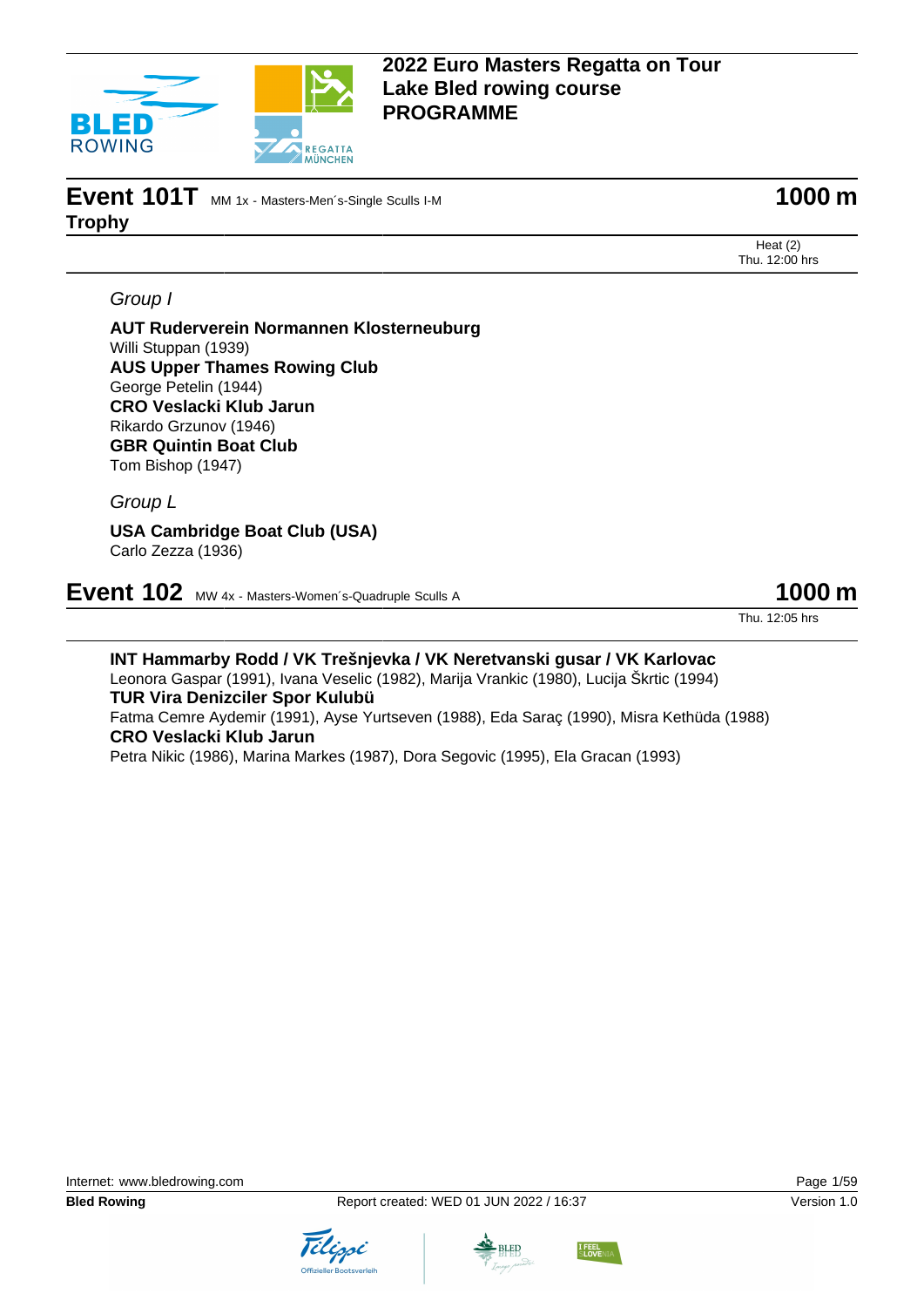

# **Event 103** MW 2x - Masters-Women's-Double Sculls F **1000 m**

Heat (2) Thu. 12:10 hrs

**GER Eschweger RV / Hersfelder RV** Martina Goretzki (1951), Susanne Eggeling (1961) **INT Cambridge BC / Linzer RV Ister** Margarita Zezza (1957), Ingeborg Stekl (1959) **CZE Veslarský klub Bohemians Praha** Renata Kratinová (1956), Svetlana Horackova (1962) **CZE VK Slavia Praha / VK Hodonín** Hana Drdáková (1959), Stanislava Michnova (1959) **USA All-American Rowing Camp** Joan Altman (1953), Kim Santella (1966) **ITA Società Nautica Pullino** Jacqueline Grandia (1961), Marianne Muntendam (1960) **DEN Køge RK / Roforeningen KVIK** Mai-Britt Bille Nielsen (1960), Marianne Becker (1962) **AUT Steiner RC / RC Graz** Renate Zechmeister (1961), Ursula Märzendorfer (1961) **GER Münchener RSV Bayern / ARC Würzburg** Claudia Haßmann (1965), Cornelia Drewitzki (1958) **POL AZS-AWF Warszawa** Ulrike Fuhrmann (1963), Maryla Gnojek (1960) **USA All-American Rowing Camp** Kris Anderson (1971), Lyn Wylder (1953) **GBR Mortlake Anglian Alpha Boat Club** Hillary Cook (1958), Sarah Kell (1966)

**Event 104** MM 2- - Masters-Men's-Pair B **1000 m** 

Thu. 12:20 hrs

**POL AZS-AWF Warszawa** Robert Borys (1975), Stefan Jurczak (1982) **GER Mainzer RV / Münchener RC** Sven Hartenbach (1985), Andreas Fischbach (1976) **CRO Veslacki Klub Zagreb** Lovro Cvitaš (1982), Nikola Cvitaš (1982)







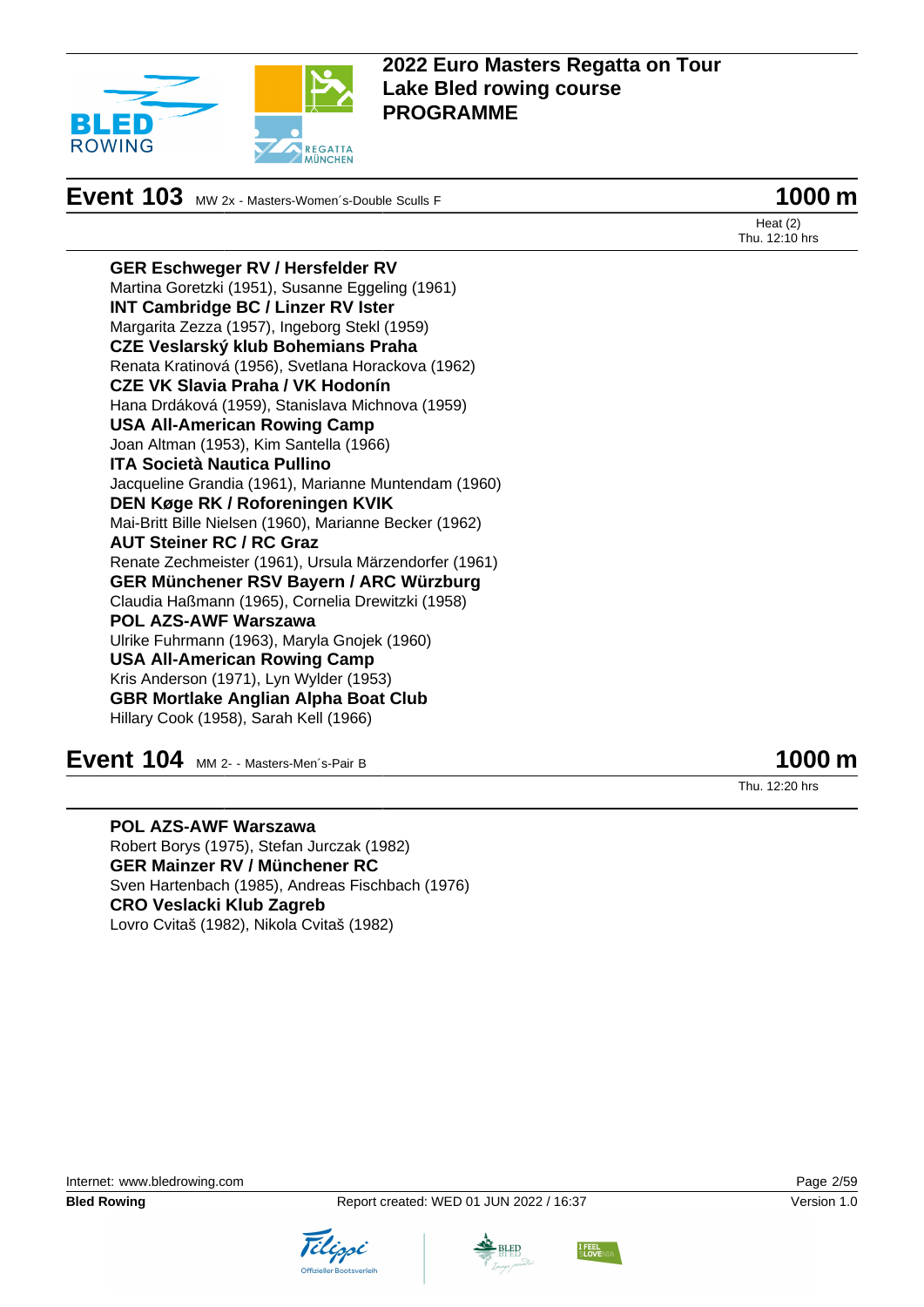

# **Event 105** MM 2x - Masters-Men's-Double Sculls C **1000 m**

**FRA Club de l'Aviron de Vichy**

Heat (4) Thu. 12:25 hrs

Patrick Vassort (1960), Jean Marc Fage (1957) **GER Ruderclub Oberhavel Hennigsdorf e.V.** Thomas Schulze (1966), Mike Jungermann (1966) **CRO Hrvatski Veslacki Klub Mornar** Alen Jelic (1973), Goran Rakocija (1963) **CZE Veslarský klub Bohemians Praha** Miroslav Brabec (1967), Jiri Rysavy (1970) **AUT RC Graz / 1. Wiener RC LIA** Michael Helbig (1970), Matthias Schreiner (1969) **CRO Veslacki Klub Jadran - Rijeka** Neven Tarle (1968), Mate Poropat (1972) **CZE Veslarský klub SEPAP Štetí** Pavel Vranek (1972), Petr Vranek (1972) **GER Schweriner RG / Erster Kieler RC** Daniel Illmann (1973), Markus Vogel (1971) **INT VK Zagreb / RC Argo** Ante Ramadan (1976), Igor Bozeglav (1968) **DEN Sorø Roklub** Christian Mølvig (1979), klaus Rasmussen (1967) **AUT WRK Donau / RV Wiking Spittal** Josef Bertagnoli (1969), Markus Schuetzelhofer (1977) **GER Neuruppiner RC / RC Oberhavel Hennigsdorf** Dirk Pfaffe (1973), Andreas Köckeritz (1973) **CZE Klub veslaru melnických 1881** Ales Jakoubek (1974), Rudolf Hradecky (1977) **SVK Slávia STU Bratislava - veslársky oddiel** Ján Dobeš (1975), Michal Melichercík (1976) **GER Ruder-Union Arkona Berlin 1879 e.V.** Toni Czerr (1971), Daniel Lemke (1980) **GER Ruder-Club Aschaffenburg von 1898 e.V.** Felix Stange (1974), Philipp Valenta (1980) **CRO Hrvatski Akademski Veslacki Klub Mladost** Igor Pavlinic (1977), Ivan Mihaljevic (1977) **ITA Associazione Sportiva Dilettantistica Canottieri DLf Chiusi** FRANCESCO PROCACCIANTI (1980), MIRKO ROSSI (1977) **HUN Danubius Nemzeti Hajós Egylet** Pál Zarándy (1977), Csizmadia Tibor (1980) **ITA Idroscalo Club A.S.D.** Stefano Carugati (1982), Matteo Ciapparelli (1976) **POL Towarzystwo Wisla dla Wioslarzy** Maciej Zielinski (1982), Rustam Ziganshin (1976) **CRO VK Neptun / VK Trešnjevka** Maro Storelli (1983), Predrag Mamlic (1975)

Internet: [www.bledrowing.com](http://www.bledrowing.com) Page 3/59



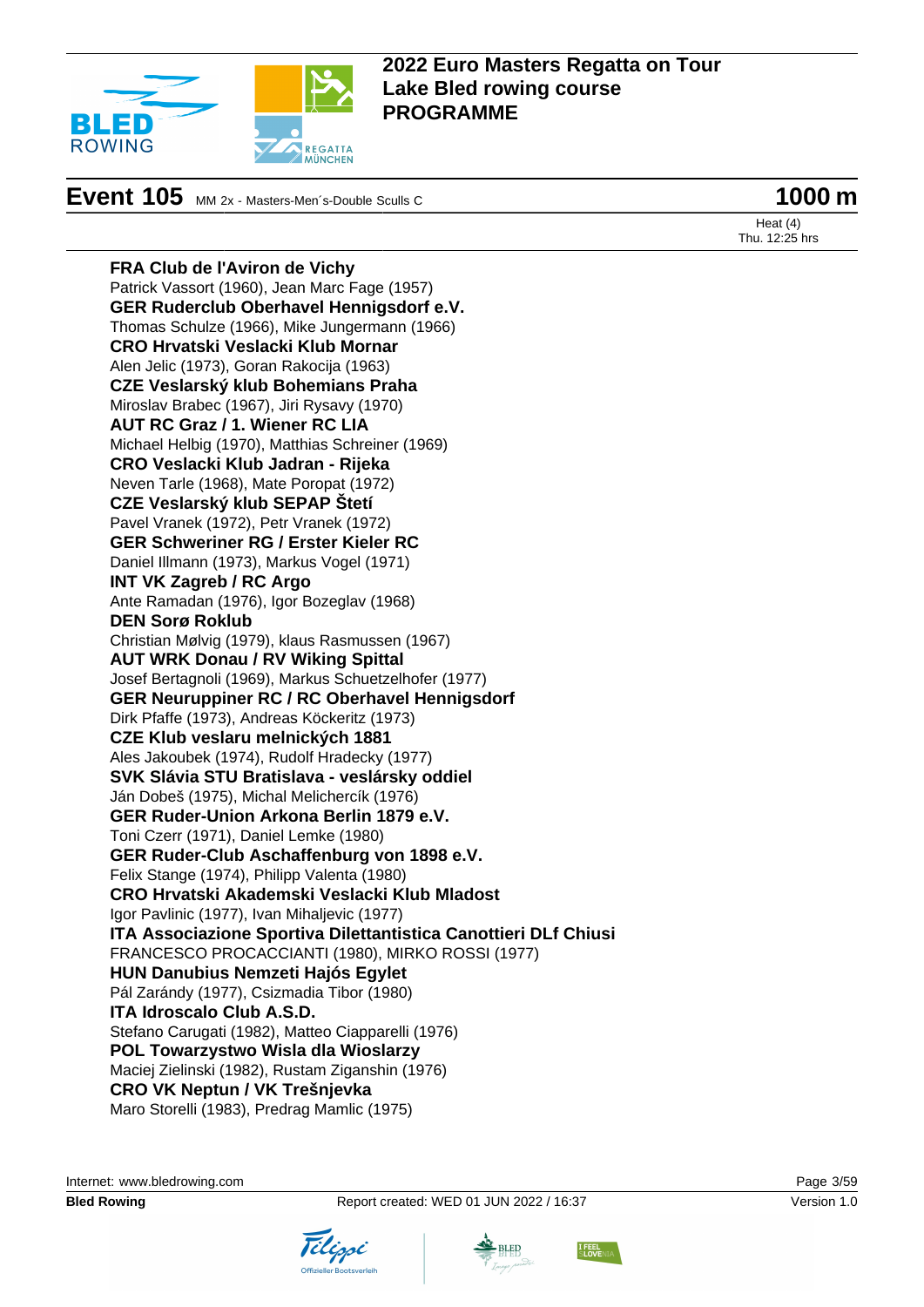

**Event 106** MW 1x - Masters-Women's-Single Sculls B **1000 m** 

Heat (2) Thu. 12:45 hrs

**AUT Ruderverein Wiking Bregenz** Ute Simma (1974) **GER Ruderclub Kreuzlingen** Carola Grummt (1976) **AUT Erster Wiener Ruderclub LIA** Claudia Stuby (1977) **ITA Soc. Can. ichnusa Associazione DilettantistiCa** Violante Lama (1980) **POL AZS-AWF Warszawa** Alicja Szulc (1982) **RSA Victoria Lake Rowing Club** Samantha Hudson (1983) **ISR Daniel Rowing Club** Nataliya Levenshteyn (1984) **AUT Wiener Ruder Club Donaubund** Mirta Buchinger-Cvar (1984) **GER Münchener Ruder-Club von 1880 e.V.** Friederike Winter (1985) **GER Ruder-Union Arkona Berlin 1879 e.V.** Scarlett Gelleszun (1986)

**Event 106T** MW 1x - Masters-Women's-Single Sculls B **1000 m Trophy**

> Final Thu. 18:30 hrs

**Event 107** MLW 1x - Masters Lightweigt Women's-Single Sculls B **1000 m** 

Thu. 12:55 hrs

**GER Breisacher Ruderverein e.V.** Susanne Schäfer (1970) **AUT Ruderverein Friesen** Tina Reiskopf (1981)

Internet: [www.bledrowing.com](http://www.bledrowing.com) Page 4/59





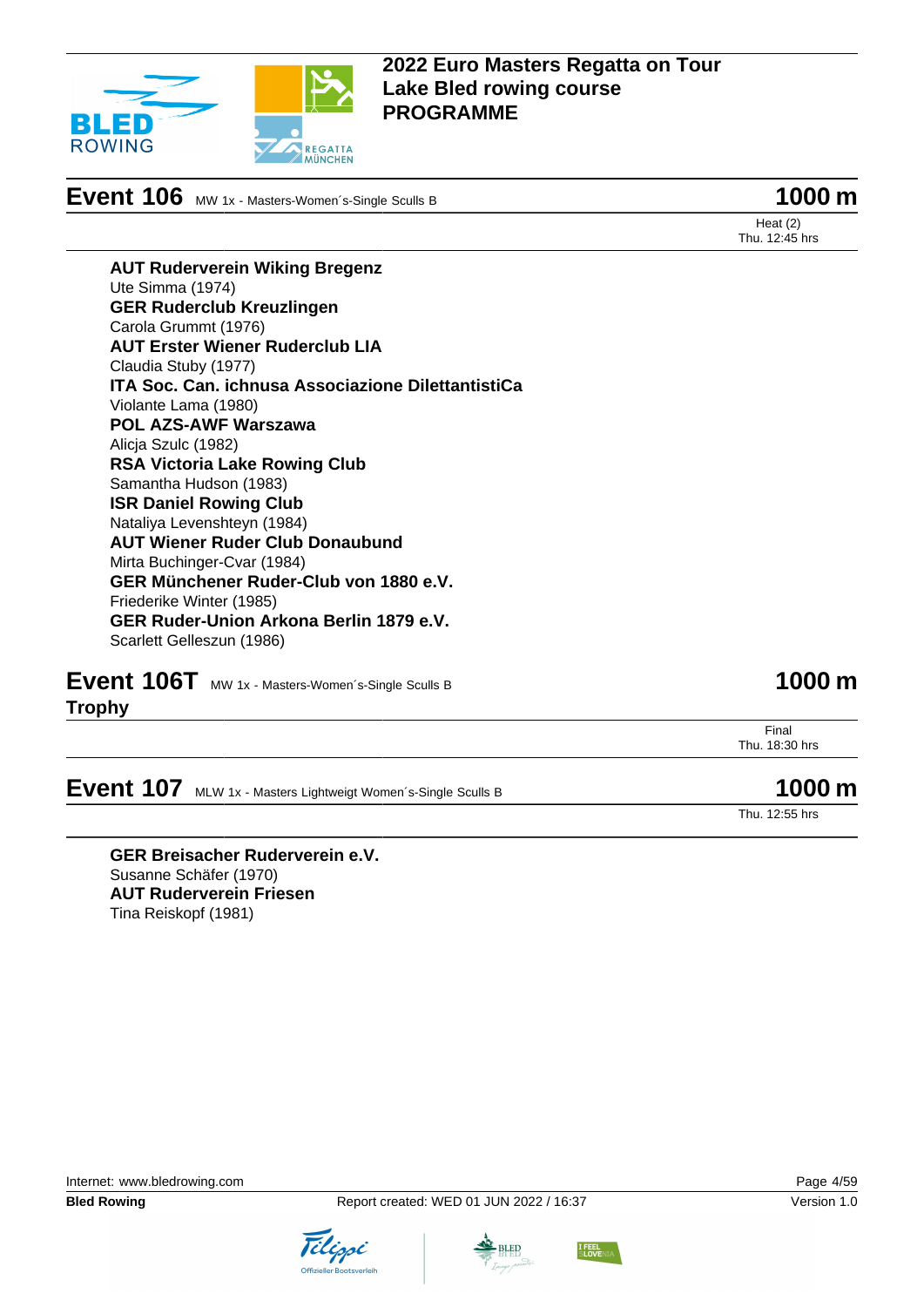

# **Event 108** MW 1x - Masters-Women's-Single Sculls G-M **1000 m** 1000 m

Heat (3) Thu. 13:05 hrs

#### Group G

**USA All-American Rowing Camp** Carol Graybeal (1949) **USA All-American Rowing Camp** Joan Altman (1953) **CZE Klub veslaru melnických 1881** Alena Herinková (1954) **USA All-American Rowing Camp** Dorothy Atwood (1955) **ITA Soc. Can. Armida Associazione Sportiva Dilettantistica** Isabella Chiappino (1956) **CAN Ridley Graduate Boat Club** Lynn Krahulec (1957) **CZE Veslarský klub Bohemians Praha** Zdenka Sieberova (1957)

### Group J

#### **SUI Universitätssportverein TU Dresden e.V. Abt. Rudern** Veronika Zimmert (1940)

**Event 108T** MW 1x - Masters-Women's-Single Sculls G-M **1000 m Trophy**

Final Thu. 18:37 hrs

**Event 109** MW 2- - Masters-Women's-Pair D **1000 m** 

Thu. 13:15 hrs

**GBR Strathclyde Park RC / Upper Thames** Ailie Ord (1962), Sarah Pollok-Morris (1970) **CZE Veslarský klub Slavia Praha** Ivana Varhulíková (1963), Hedvika Malecková (1972) **HUN DUNA Sportklub** Sarolta Ildikó Vecsey (1968), Andrea Bosnyak (1967)

## **Event 110** MM 8+ - Masters-Men´s-Eight I-M **1000 m**

cancelled event





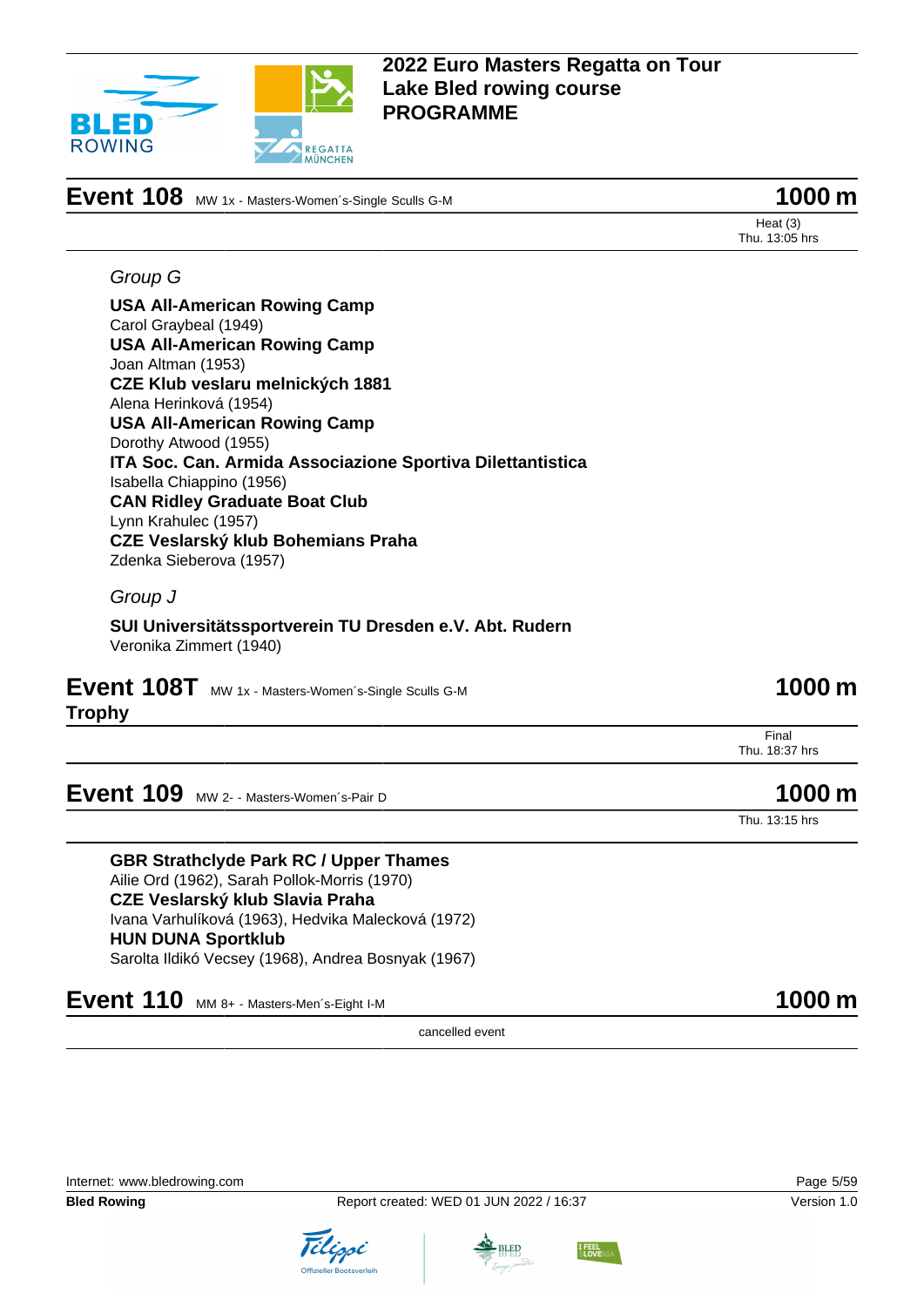

**Event 111** MM 4- - Masters-Men's-Four A **1000 m** 

Thu. 13:20 hrs

Heat (2) Thu. 13:25 hrs

#### **CRO Hrvatski Veslacki Klub Mornar**

Antonio Lipanovic (1977), Jure Omrcen (1969), Goran Grgurinovic (1964), Damir Rakocija (1968) **SLO Rowing Club Ljubljanica**

Igor Ronchi (1982), Rok Ponikvar (1981), Gašper Mocnik (1990), Andraž Borštnar Vasle (1990)

## **Event 112** MW 2x - Masters-Women's-Double Sculls C **1000 m**

**DEN Køge RK / Roforeningen KVIK** Anna Karina Gravad (1971), Marianne Becker (1962) **INT ARC Würzburg / RC Rotsee Luzern** Heidrun Hennings (1971), Franziska Schönborn (1963) **INT ARC Würzburg / Csepel EK SE** Astrid Freyeisen (1969), Gitta Szöginé Barz (1976) **AUT 1. Wiener RC LIA / WRC Pirat** Verica Bogdanov (1976), Sylvia Kleimann (1969) **HUN GYAC Evezos / Gyori Vízügy-Spartacus EK** Orsolya Klausz (1971), Zsuzsanna Vinczéné Borbély (1974) **HUN EDF-DÉMÁSZ Szeged VSE / Budapest EE** Edit Dr. Petrovszki (1970), Veronika Néma (1977) **GER RC Hamm / Frankfurter RG Germania** Jutta Lolies (1969), Christiane Huth (1980) **CZE Klub veslaru melnických 1881** Zuzana Valsova (1972), Pavla Hradecka (1977) **ITA DLf Chiusi / Retica Can.** Chiara Sacco (1983), Rayna Ivanova Stoytcheva (1972) **AUT RV Wiking Bregenz / RV Friesen** Ute Simma (1974), Tina Reiskopf (1981)

Internet: [www.bledrowing.com](http://www.bledrowing.com) Page 6/59







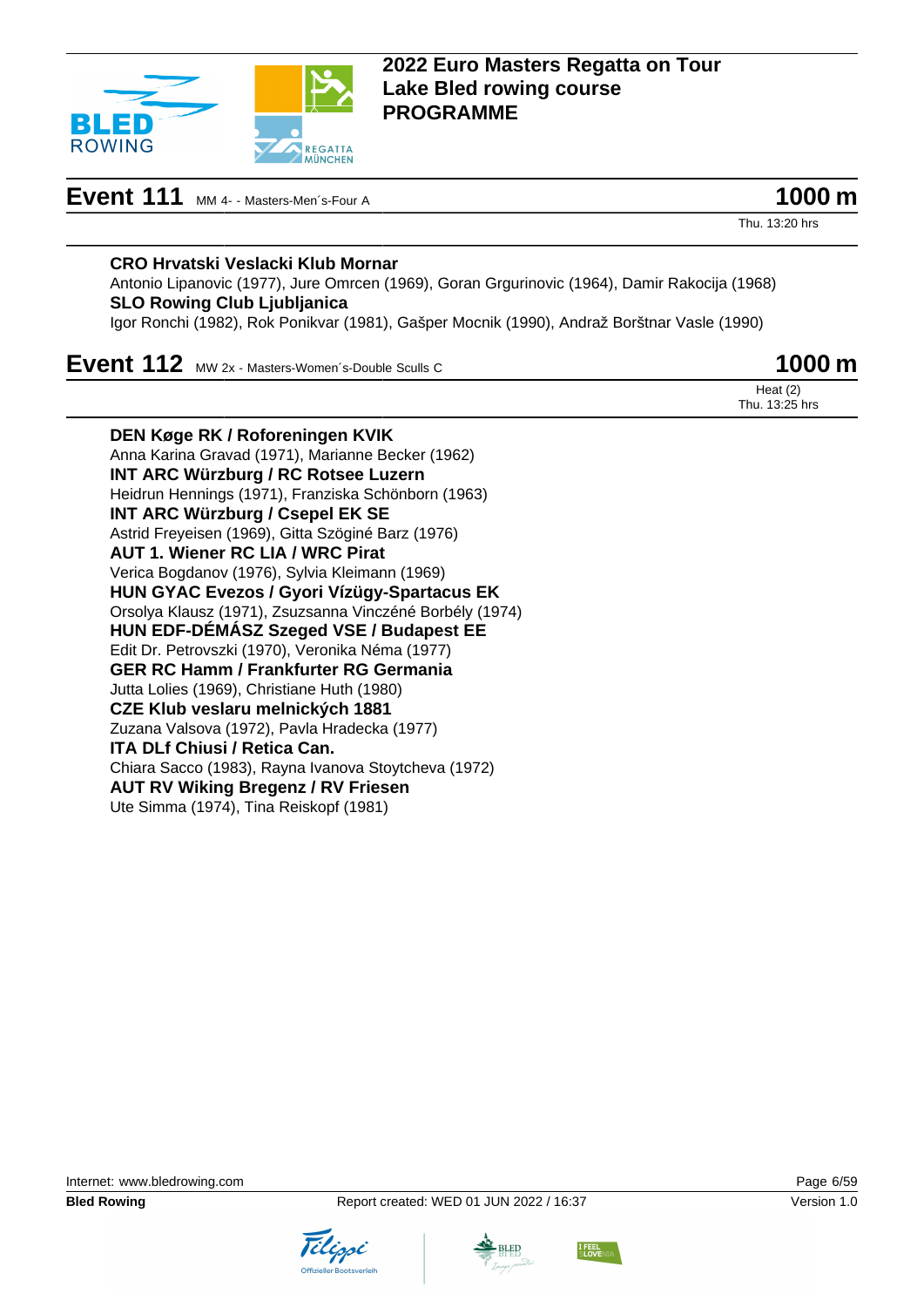

**Event 113** MM 1x - Masters-Men´s-Single Sculls G **1000 m** 

Heat (4) Thu. 13:35 hrs

**CZE TJ Lodní sporty Brno** Jirí Ertel (1949) **GBR Dart Totnes Amateur Rowing Club** Rod Stewart (1949) **AUT Ruderverein Villach von 1881** Lytton Coomer (1950) **POL Yacht Club Nowa Huta** Jacek Wielebnowski (1951) **GER Eisenbahnsportverein Schmöckwitz e.V. Abt. Rudern** Wolfgang Eschment (1951) **GBR Poplar, Blackwall District Rowing Club** Bob Milligan (1952) **AUT Ruderverein Normannen Klosterneuburg** Fritz Kutmon (1952) **CZE TJ Lodní sporty Brno** Ivo Klemeš (1953) **SLO Študentsko veslaško društvo** Branko Koprcina (1953) **NED Roeivereniging Breda** Johan Bielderman (1953) **GBR Quintin Boat Club** Peter Meaney (1954) **CZE Veslarský klub TJ Neratovice** Jaromír Brunhofer (1954) **GBR Ardingly Rowing Club** Slavo Radosevic (1955) **GBR Walton Rowing Club** Michele Dela Casa (1956) **SRB Veslacki klub Tamiš** Jovan Opacic (1956) **FRA Club de l'Aviron de Vichy** Jean Marc Fage (1957) **GER Neuruppiner Ruderclub e.V.** Rudolf Insel (1957) **ITA CUS Milano** Enrico Consolandi (1957) **CRO Hrvatski Akademski Veslacki Klub Mladost** Igor Mandic (1957)

## **Event 113T** MM 1x - Masters-Men's-Single Sculls G **1000 m Trophy**

Final Thu. 18:44 hrs

Internet: [www.bledrowing.com](http://www.bledrowing.com) Page 7/59





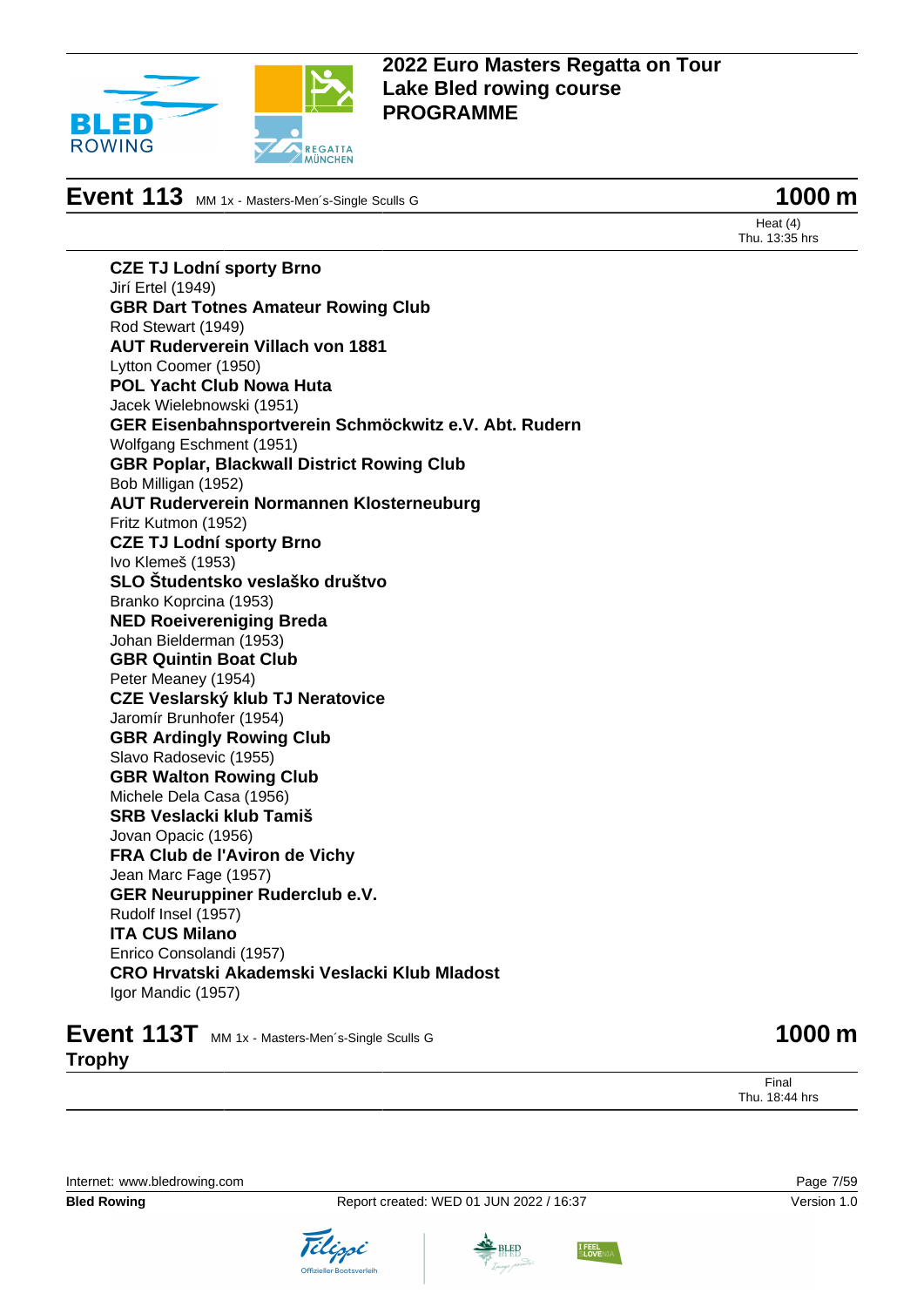

**Event 114** MLM 1x - Masters Lightweigt Men´s-Single Sculls G **1000 m** 

Thu. 14:35 hrs

**AUT Ruderverein "Albatros" Klagenfurt** Willy Koska (1948) **ITA Soc. Can. timavo - Associazione Sportiva Dilettantistica** Guido Berti (1952) **ITA Circolo Canottieri Lazio** Antonio De Palma (1952) **CZE Veslarský klub Bohemians Praha** Vladimir Burda (1952) **POR VIANA Remadores do Lima** Mario Fernandes (1957)

**Event 115** MW 4- - Masters-Women's-Four A **1000 m Event cancelled**

cancelled event

**Event 116** MM 2- - Masters-Men's-Pair E 1000 m

Thu. 14:40 hrs

**GER Ruderverein Neptun e.V. Konstanz** Herbert Rapp (1959), Mladenko Francetic (1946) **CRO Veslacki Klub Jarun** Branko Kuzele (1963), Kerim Mujkic (1962) **GER Hallesche-Ruder-Vereinigung Böllberg v. 1884 u. Nelson v. 1874 e.V. im SV Halle** Michael Schlüter (1965), Ulf Sauerbrey (1961) **CRO Veslacki Klub Iktus** Branimir Pekic (1964), Mario Stašcik (1969)





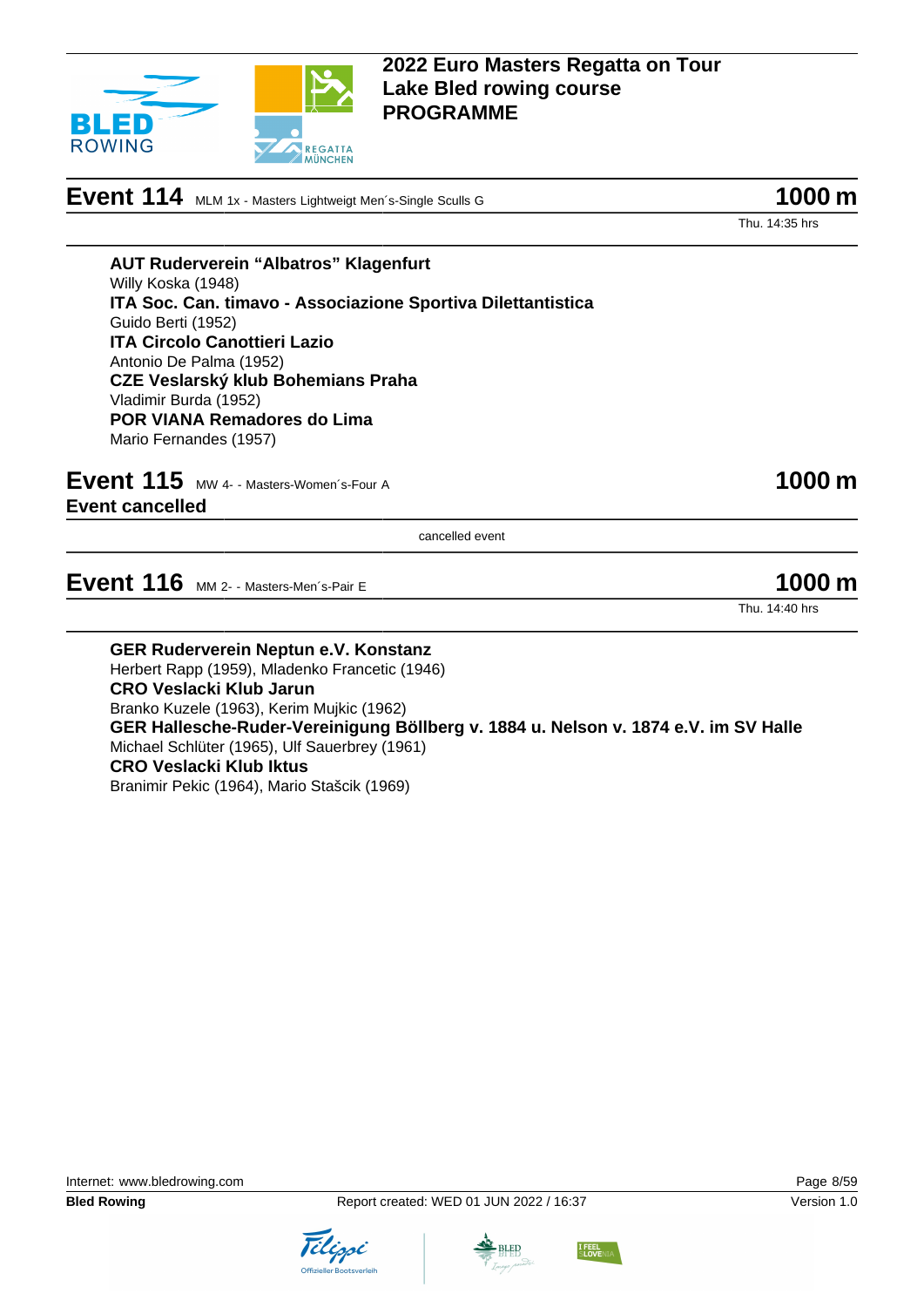

**Event 117** MW 1x - Masters-Women's-Single Sculls E **1000 m** 

Heat (2) Thu. 14:45 hrs

**AUT Ruderclub Graz** Ursula Märzendorfer (1961) **GER Sportverein Energie Berlin e.V. Abt. Rudern** Sabine Winkler (1962) **USA All-American Rowing Camp** Kim Santella (1966) **GER Sportverein Energie Berlin e.V. Abt. Rudern** Berit Becker (1966) **GER Rüdersdorfer Ruderverein Kalkberge e.V.** Annett Bühnert (1966) **GER Ruderclub Oberhavel Hennigsdorf e.V.** Silke Schulze (1967) **HUN Pro Rekreatione Nonprofit Kft.** Kornelia Szasz (1967)

- **Event 117T** MW 1x Masters-Women's-Single Sculls E **1000 m**
- **Trophy**

**Event 118** MLW 1x - Masters Lightweigt Women's-Single Sculls E **1000 m** 

**AUT Steiner Ruder Club** Renate Zechmeister (1961) **GER Wassersport-Verein Waldshut e.V.** Anke Zantop (1962) **POL AZS-AWF Warszawa** Ulrike Fuhrmann (1963) **GER Sportgemeinschaft Wiking 1903 e.V.** Monika Herkert (1964) **AUT Ruderverein Wiking Bregenz** Bettina Siess (1966) **RSA Victoria Lake Rowing Club** Samantha Johnson (1966)

# **Event 119** MM 4+ - Masters-Men´s-Coxed four H **1000 m**

**GBR Upper Thames / Quintin BC / Mortlake AABC** George Petelin (1944), Lee Brown (1950), Geoff Peel (1953), Tom Bishop (1947), Cox Hillary Cook (1958) **INT Waatz Masters / 1. Wiener RC LIA / Ferencvárosi EC** Tivadar Nógrádi (1951), Raimund Haberl (1949), András Vavra (1952), Gábor Noé (1951), Cox Judit Meszaros (1978)

Internet: [www.bledrowing.com](http://www.bledrowing.com) Page 9/59



Final

Thu. 14:55 hrs

Thu. 18:51 hrs

Thu. 15:00 hrs







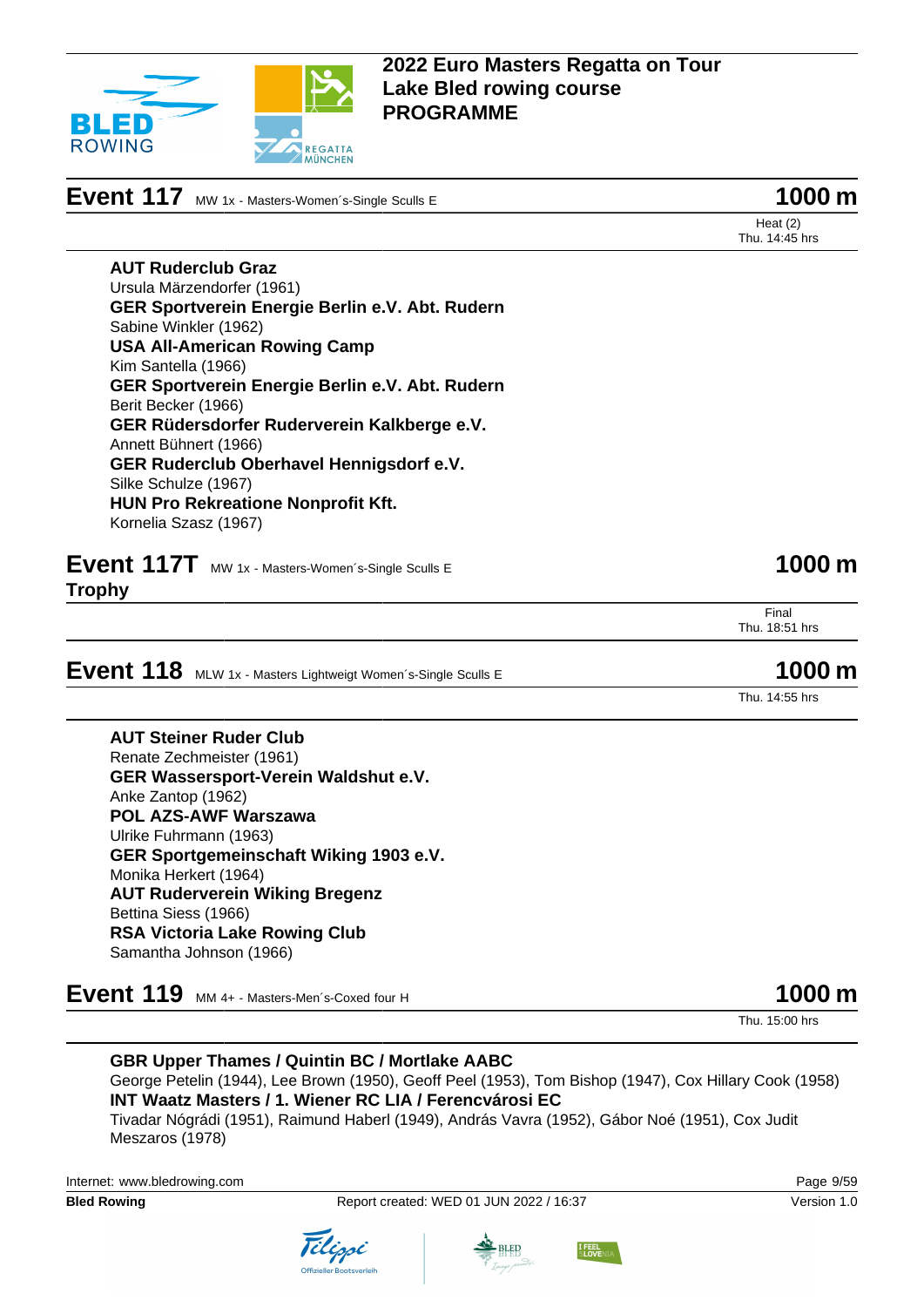

**Event 120** MW 4+ - Masters-Women's-Coxed four C **1000 m Event cancelled**

cancelled event

**Event 121** MM 2x - Masters-Men's-Double Sculls A **1000 m** 

# Heat (2)

Thu. 15:10 hrs

| <b>SLO RC Ljubljanica / VK Bled</b>                             |
|-----------------------------------------------------------------|
| Sébastien Janež (1976), Matej Štravs (1983)                     |
| POL Towarzystwo Wisla dla Wioslarzy                             |
| Maciej Zielinski (1982), Pawel Lenicki (1983)                   |
| LTU "Gigas" / Gintarinis irklas                                 |
| Eimantas Laucevicius (1984), Raimondas Avlosevicius (1982)      |
| CRO Hrvatski Veslacki Klub Mornar                               |
| Davor Tadic (1979), Marko Catipovic (1988)                      |
| <b>AUS Banks / APSM</b>                                         |
| Heinrich Venzke (1991), Patricio Sepulveda (1983)               |
| <b>SLO Rowing Club Argo</b>                                     |
| Tomi Davidovic (1983), Marko Bolha (1991)                       |
| <b>CRO Veslacki Klub Zagreb</b>                                 |
| Goran Spaleta (1986), Tomislav Rubinjoni (1990)                 |
| <b>AUT WRC Pirat / Steiner RC</b>                               |
| Mattia Peterle (1989), Georg Mantler (1990)                     |
| <b>TUR Vira Denizciler Spor Kulubü</b>                          |
| Metin Morgül (1990), Furkan Yilmaz (1991)                       |
| <b>POL Warsaw Rowing Club</b>                                   |
| Aleksander Rakutska (1995), Piotr Galeziak (1991)               |
| ITA Associazione Sportiva Dilettantistica Canottieri DLf Chiusi |
| EDOARDO SACCO (1994), ALEXANDRU MIRCEA CONE (1993)              |
|                                                                 |

**Event 122** MM 8+ - Masters-Men´s-Eight C **1000 m** 

Thu. 15:25 hrs

#### **GER Dresdner RV / USV TU Dresden / Rugm. Rotation Berlin / Dresdner RC**

Maik Werner (1965), Achim Schulze (1965), Ingo Montan (1967), Thomas Johne (1971), Michael Hanisch (1965), Thomas Deubner (1967), Andreas Gehre (1966), Steffen Merz (1971), Cox Annika Drechsler (2003) **CRO Veslacki Klub Zagreb**

Igor Stancic (1969), Hrvoje Marijan Božicevic (1970), Zoran Maracic (1970), Josip Cvjetkovic (1972), Lovro Cvitaš (1982), Nikola Cvitaš (1982), Krešimir Kuhar (1972), Siniša Savic (1974), Cox Staša Vrbetic (1981) **CRO Veslacki Klub Jadran - Rijeka**

Hrvoje Vukic (1970), Ivor Tucic (1979), Zvonimir Znidarsic (1971), Zeljko Kisic (1969), Vinko Polic (1986), Radovan Bakalovic (1976), Vladimir Drakula (1984), Marijan Pap (1984), Cox Damir Kvajo (1983)

**INT VK Trešnjevka / Študentsko veslaško društvo / HAVK Mladost / VK Croatia** Damir Rubcic (1979), Žiga Voršic (1978), Ivan Mihaljevic (1977), Ivan Cvitan (1981), Igor Pavlinic (1977), Simon Krampac (1982), Goran Mihovilovic (1971), Domagoj Telišman (1976), Cox Dijana Brkljacic (1974)

Internet: [www.bledrowing.com](http://www.bledrowing.com) Page 10/59





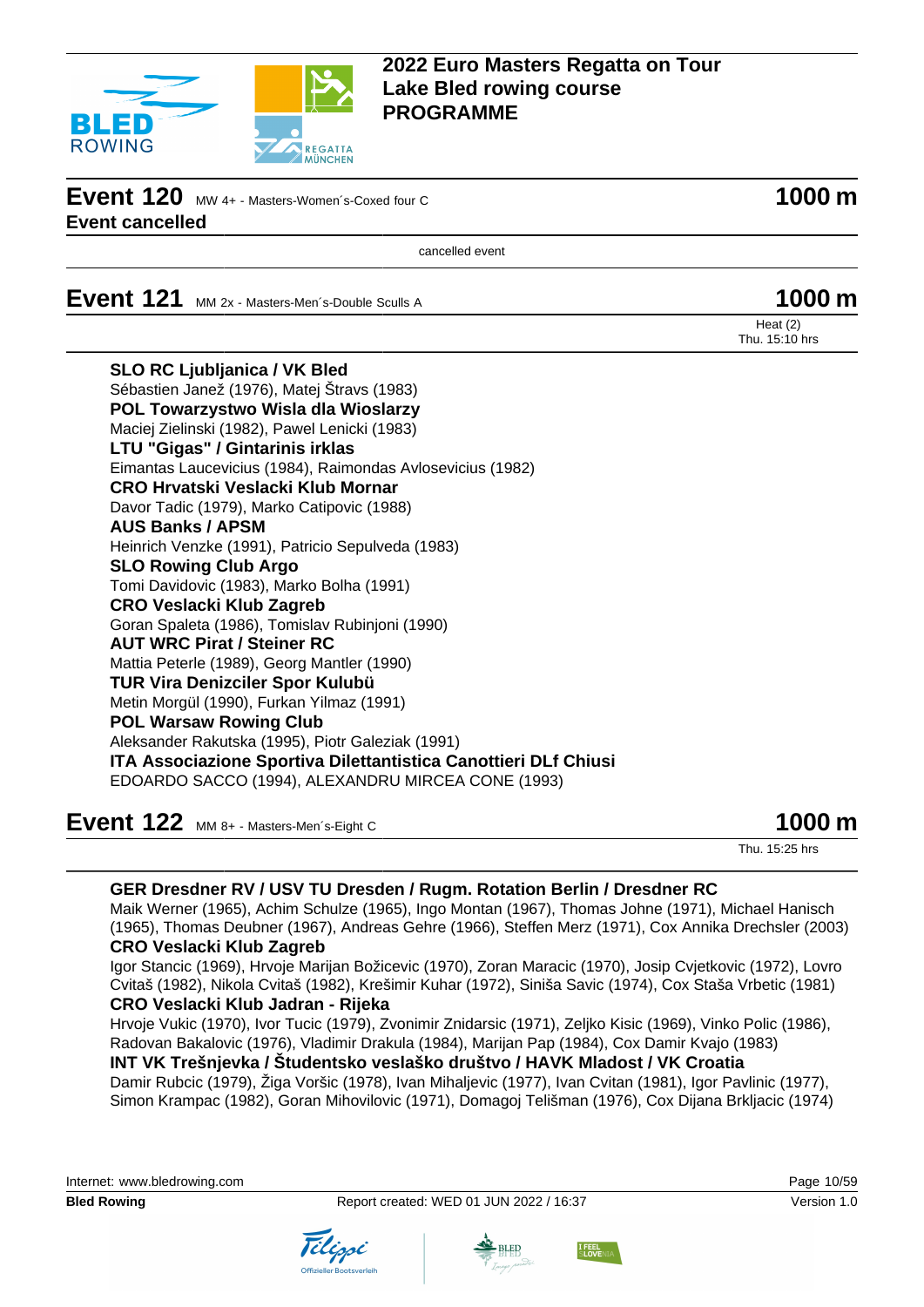

**Event 123** MM 2x - Masters-Men's-Double Sculls E **1000 m** 



Heat (4) Thu. 16:10 hrs

**GER SV Energie Berlin / RC Amicitia Bad Hersfeld** Martin Schütze (1958), Johannes Flicker (1958) **FRA Club de l'Aviron de Vichy** Patrick Vassort (1960), Jean Marc Fage (1957) **ITA C.U.S. Pavia A.S.D.** Massimo Lana (1962), Maurizio Losi (1962) **GER Berliner Ruder-Club e.V.** Frank-Roman Lauter (1961), Scott Michael Petry (1963) **GER Donau-Ruder-Club Ingolstadt e.V.** Ingo Berg (1967), Jan Oksche (1959) **AUT Wiener Ruderklub Donau** Walter Vogel (1958), Josef Bertagnoli (1969) **GBR Poplar, Blackwall District Rowing Club** Bob Milligan (1952), Dan Bartlett (1975) **SUI RC Erlenbach / RC Erlenbach** Olivier von Moos (1959), Christian Tietz (1969) **HUN Külker Evezos Klub** Ákos Stollmayer (1961), Béla Preil (1967) **GER SeeC Arbon / Ruderclub Baden** Philipp Süssli (1966), Ewald Grobert (1962) **BUL Hebros** Georgi Tabakov (1964), Nikolay Boyadzhiev (1965) **INT RC Argo / WRC Donaubund** Igor Bozeglav (1968), Andreas Kral (1961) **GER Neuruppiner Ruderclub e.V.** Dirk Pfaffe (1973), Rudolf Insel (1957) **INT RV Neptun Konstanz / RC Kreuzlingen** Otto Handel (1971), Paul Stahlberg (1959) **INT Flörsheimer RV / Galatasaray** Erkut Tinaz (1969), Fatih Örer (1961) **ITA Timavo SC / Saturnia** Pierpaolo Signorelli (1966), Leonardo de Pol (1965) **CRO Hrvatski Veslacki Klub Mornar** Almir Mahmutovic (1969), Mario Negotic (1962) **GER Rostocker RC / HSG der Uni Rostock** Axel Zimmermann (1968), Andreas Borgwardt (1964) **GER Ruderclub Oberhavel Hennigsdorf e.V.** Thomas Schulze (1966), Mike Jungermann (1966) **HUN EDF-DÉMÁSZ Szeged Vizisport Egyesület** Tibor Matyasovszki (1962), Tibor Tarjáni (1971) **ITA Associazione Sportiva Dilettantistica Cir. Can. Tirrenia Todaro** Giancarlo Del Maro (1971), Alessandro Mannucci (1963) **AUT RC Graz / Steiner RC** Michael Helbig (1970), Walter Aigner (1964) **GER Münchener Ruder-Club von 1880 e.V.** Holger Gerhardt (1967), Björn Stolze (1967)

Internet: [www.bledrowing.com](http://www.bledrowing.com) Page 11/59



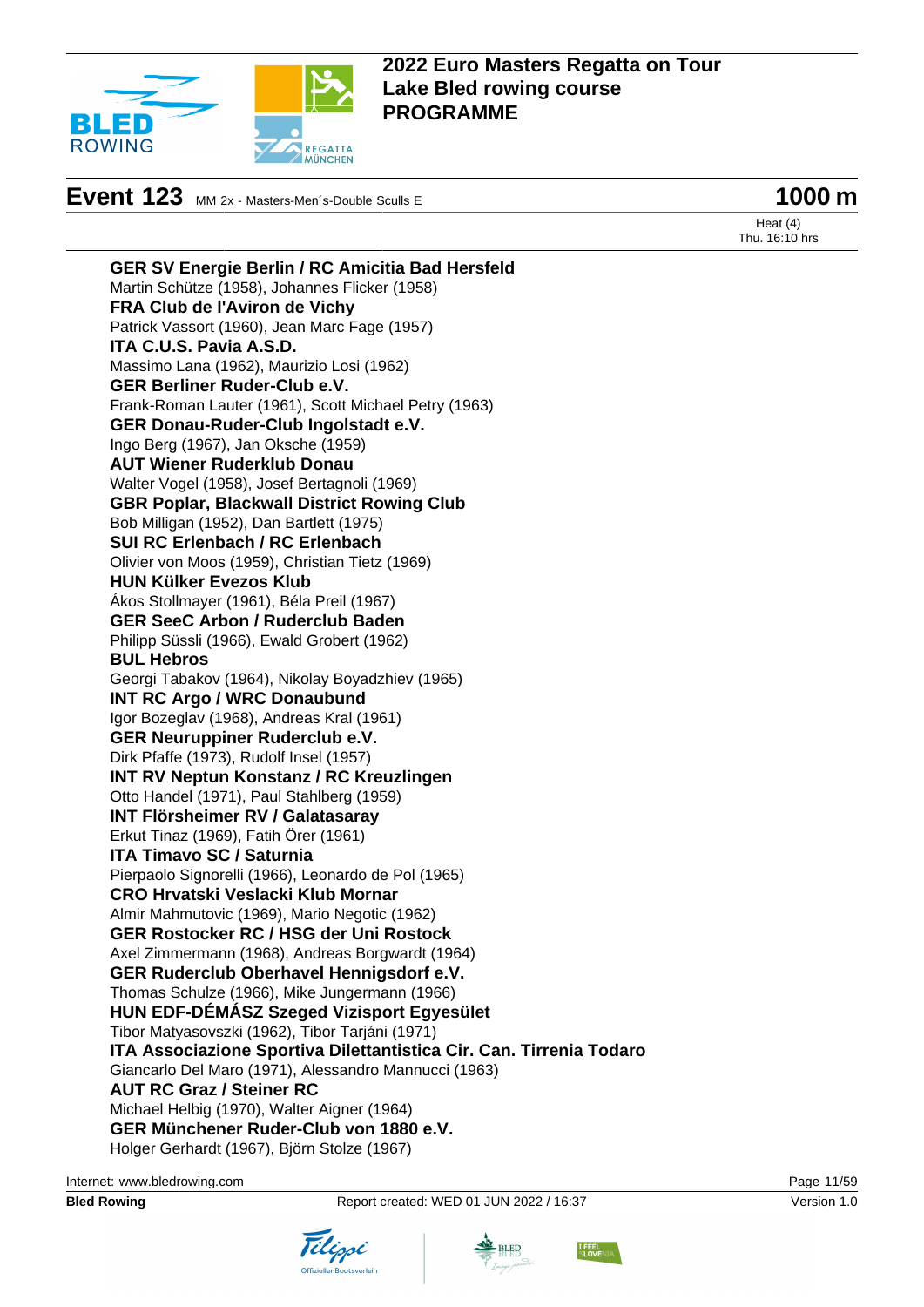

**GER Münchener Ruder-Club von 1880 e.V.** Abel Archundia (1968), Frank Salzmann (1966)

**Event 124** MW 8+ - Masters-Women's-Eight B **1000 m** 

Thu. 15:25 hrs

#### **FRA LACA / Nogent-sur-Marne CN / Renneville VRAC du Lauragais / ACBB - B92 / VRAC / Marseille RC**

Delphine Hermier (1970), Joelle Vielrecobre (1960), Elisabeth Delmas (1960), Marie-Christine Maheut (1963), Yasmine de Givré (1978), Patricke Dupré (1954), Florence Desgeorges (1972), Servane Lenne (1968), Cox Christian Gaignard (1957)

**Event 125** MM 4- - Masters-Men's-Four I-M **1000 m** 

**Event cancelled**

cancelled event

**Event 126** MW 8+ - Masters-Women's-Eight G-M **1000 m Event cancelled**

cancelled event

**Event 127** MW 1x - Masters-Women's-Single Sculls D **1000 m** 

**GER Ruderclub Oberhavel Hennigsdorf e.V.** Silke Schulze (1967) **GER Meissner Ruderclub Neptun 1882 e.V.** Franziska Lange (1968) **HUN Münchener Ruder-Club von 1880 e.V.** Horst Blassl (1970) **DEN Køge Roklub** Anna Karina Gravad (1971) **ITA Canottieri Retica A.S.D.** Rayna Ivanova Stoytcheva (1972)

|               | Event 127T MW 1x - Masters-Women's-Single Sculls D | 1000 m |
|---------------|----------------------------------------------------|--------|
| <b>Trophy</b> |                                                    |        |







Final Fri. 18:05 hrs



Thu. 16:30 hrs

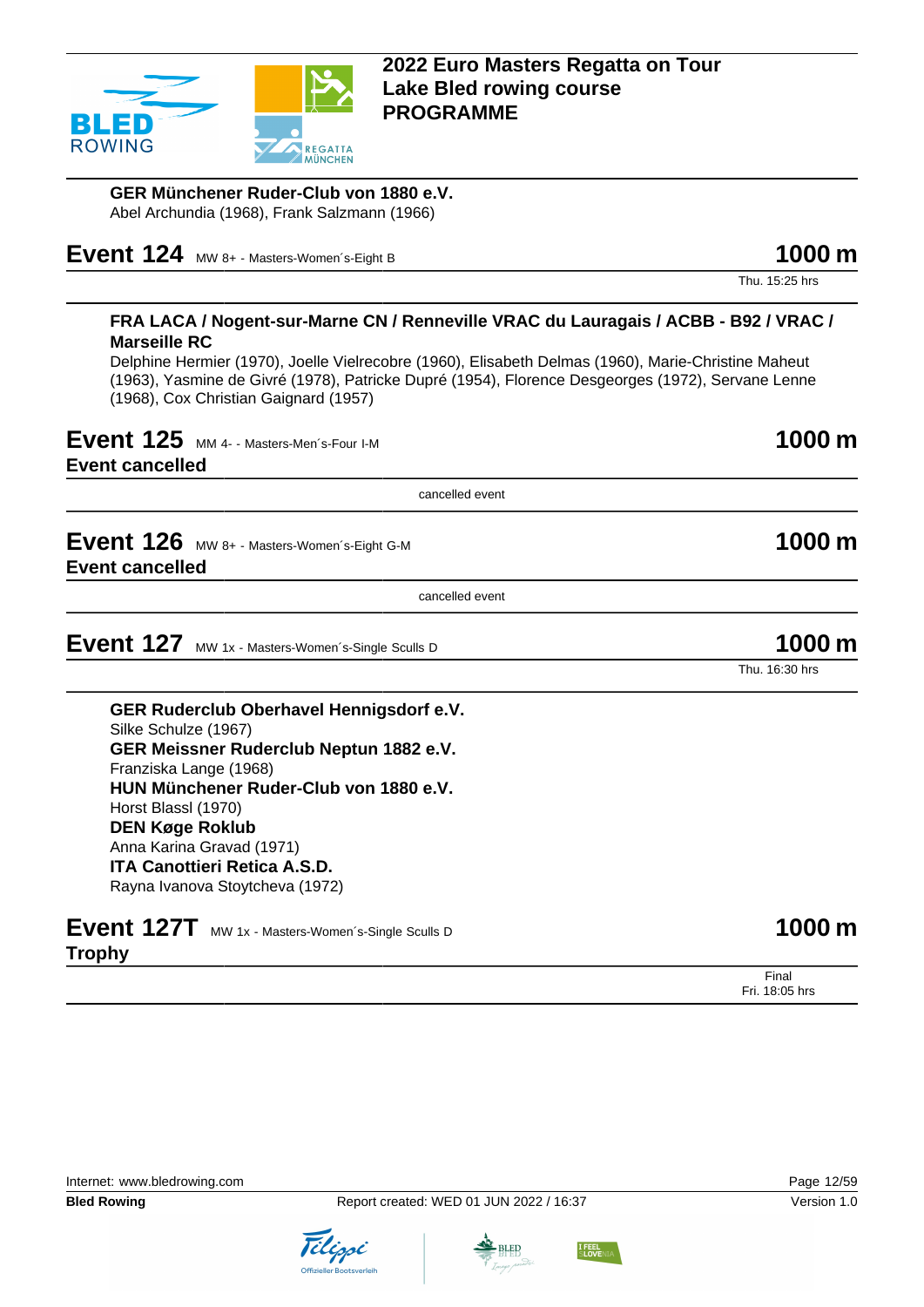

**Event 128** MLW 1x - Masters Lightweigt Women's-Single Sculls D **1000 m** 

Thu. 16:35 hrs

**RSA Victoria Lake Rowing Club** Samantha Johnson (1966) **AUT Wiener-Ruder-Club Pirat** Sylvia Kleimann (1969) **GER Ruder-Union Arkona Berlin 1879 e.V.** Katja Czerr (1969) **GER Breisacher Ruderverein e.V.** Susanne Schäfer (1970) **AUT Ruderclub Graz** Manuela Helbig (1970) **GBR Poplar, Blackwall District Rowing Club** Bernarda Elizondo (1971)

**Event 129** MM 2- - Masters-Men's-Pair G **1000 m** 

Thu. 16:40 hrs

**INT RG Wiking / Dnipro** Lukasz Ostrowski (1958), Gennadii Kupin (1950) **CRO Hrvatski Akademski Veslacki Klub Mladost** Darko Mikšic (1952), Drago Vujevic (1956) **CZE Veslarský klub Slavia Praha** Rostislav Blahout (1956), Jirí Mak (1957) **GER Masterruderclub Berlin / SC Berlin-Köpenick** Dirk Tobjinski (1957), Matthias Büttner (1957)

**Event 130** MM 8+ - Masters-Men´s-Eight B **1000 m** 

Thu. 16:45 hrs

### **CRO Veslacki Klub Jadran - Rijeka**

Hrvoje Vukic (1970), Ivor Tucic (1979), Zvonimir Znidarsic (1971), Marijan Pap (1984), Igor Butorac (1985), Vinko Polic (1986), Vladimir Drakula (1984), Petar Topic (1983), Cox Damir Kvajo (1983)

### **SLO Rowing Club Ljubljanica**

Gašper Campa (1992), Jan Ilar (1985), Gaber Gunde (1977), Sergey Filitovich (1984), Igor Ronchi (1982), Rok Ponikvar (1981), Gašper Mocnik (1990), Andraž Borštnar Vasle (1990), Cox Dijana Brkljacic (1985)





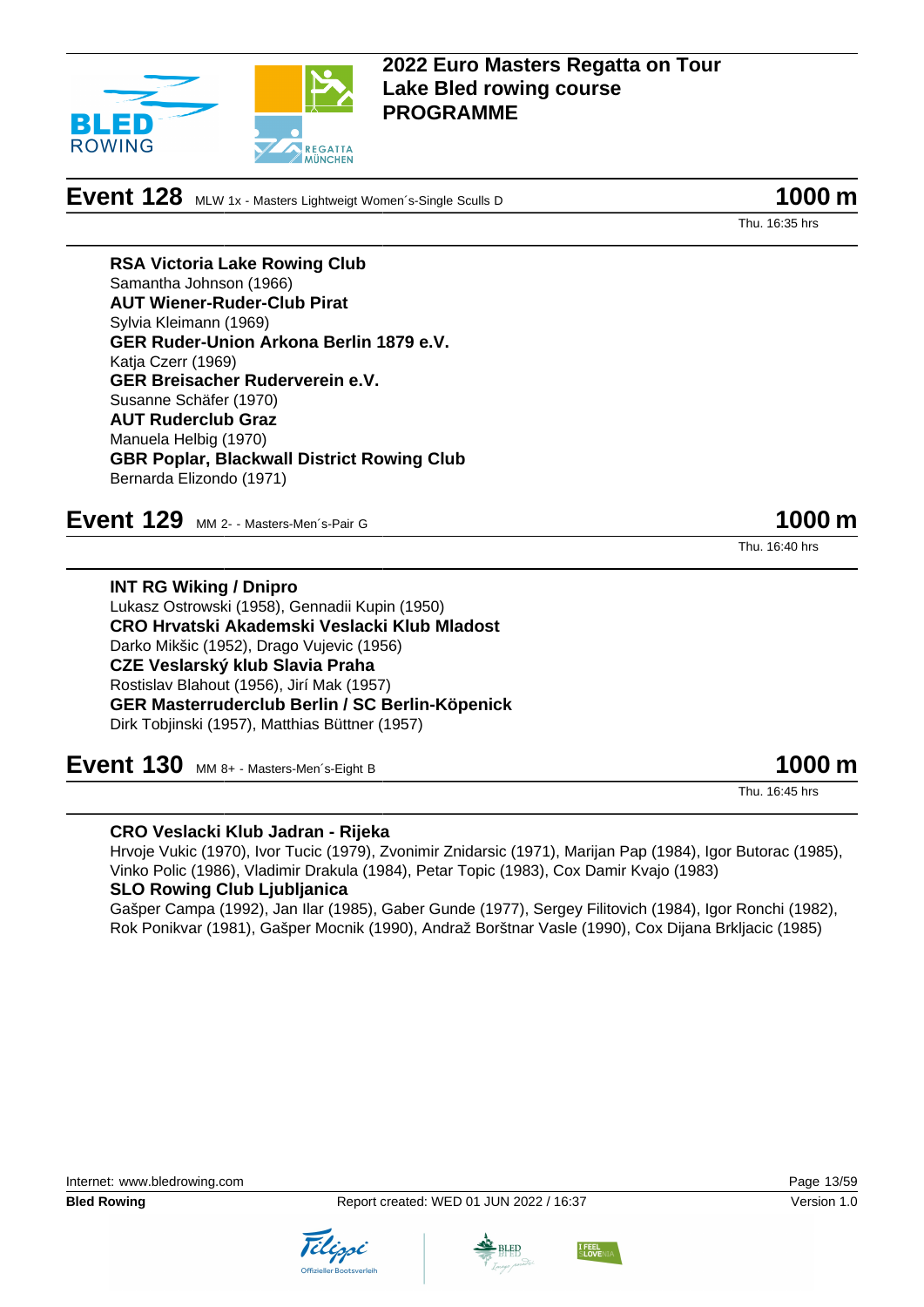

**Event 131** MW 2x - Masters-Women's-Double Sculls A **1000 m** 

Heat (2) Thu. 16:50 hrs

**GER Sportverein Energie Berlin e.V. Abt. Rudern** Berit Becker (1966), Sabine Winkler (1962) **ITA DLf Chiusi / Ichnusa CA** Chiara Sacco (1983), Violante Lama (1980) **CRO HAVK Mladost / VK Neretvanski gusar** Lucija Pticek (1987), Maja Radocaj (1981) **GER Kölner Ruderverein von 1877 e.V.** Wiebke Gebauer (1984), Sabrina Schoeps (1984) **AUT Wiener Ruder Club Donaubund** Mirta Buchinger-Cvar (1984), Laura Piontek-Bakic (1988) **GER Ruder-Union Arkona Berlin 1879 e.V.** Jessika Fuhr (1994), Scarlett Gelleszun (1986) **INT Hammarby Rodd / VK Karlovac** Leonora Gaspar (1991), Lucija Škrtic (1994)

**Event 132** MM 4x - Masters-Men's-Quadruple Sculls F **1000 m** 

| Heat $(2)$     |  |
|----------------|--|
| Thu. 17:00 hrs |  |

| <b>INT VIANA RL / ADCJ Cerveira / Río Paraná Corrientes</b>                                              |
|----------------------------------------------------------------------------------------------------------|
| Mario Fernandes (1957), Rui Sousa (1956), Henrique Baixinho (1961), Andres Madero (1957)                 |
| CZE Veslarský klub Slavia Praha                                                                          |
| Shane Bowers (1968), Jirí Svoboda (1947), Jirí Knopp (1960), Josef Sulc (1958)                           |
| <b>HUN Külker Evezos Klub</b>                                                                            |
| András Fehér (1954), Béla Preil (1967), Ákos Stollmayer (1961), Miklós Szabados (1952)                   |
| AUT Steiner RC / WRK Donau / RV Normannen Klosterneuburg                                                 |
| Walter Aigner (1964), Norbert Sollinger (1961), Franz Reil (1960), Gerold Pripfl (1954)                  |
| INT Limburger ClfW / RC Amicitia Bad Hersfeld / Galatasaray / Flörsheimer RV                             |
| Klaus Schuy (1954), Johannes Flicker (1958), Fatih Örer (1961), Erkut Tinaz (1969)                       |
| <b>GER SV Energie Berlin / RC Oberhavel Hennigsdorf</b>                                                  |
| Martin Schütze (1958), Klaus Peukert (1954), Thomas Schulze (1966), Mike Jungermann (1966)               |
| ITA Associazione Sportiva Dilettantistica Cir. Can. Tirrenia Todaro                                      |
| Giancarlo Del Maro (1971), Alessandro Mannucci (1963), Fabrizio Jacoangeli (1955), Umberto Tornar (1956) |
| INT RV Neptun Konstanz / RC Kreuzlingen / SeeC Arbon / Ruderclub Baden                                   |
| Herbert Rapp (1959), Paul Stahlberg (1959), Philipp Süssli (1966), Ewald Grobert (1962)                  |
| <b>INT WRK Donau / RG Wiking / WRC Donaubund</b>                                                         |
| Josef Bertagnoli (1969), Walter Vogel (1958), Lukasz Ostrowski (1958), Andreas Kral (1961)               |
| <b>AUT Erster Wiener Ruderclub LIA</b>                                                                   |
| Robert Mosek (1961), Raimund Haberl (1949), Laszlo Kokas (1967), Matthias Schreiner (1969)               |
| INT VK Neretvanski gusar / RC Argo / HAVK Mladost / VK Trešnjevka                                        |
| Nenad Gucunski (1956), Drazen A Sudic (1957), Igor Mandic (1957), Predrag Brodanac (1977)                |



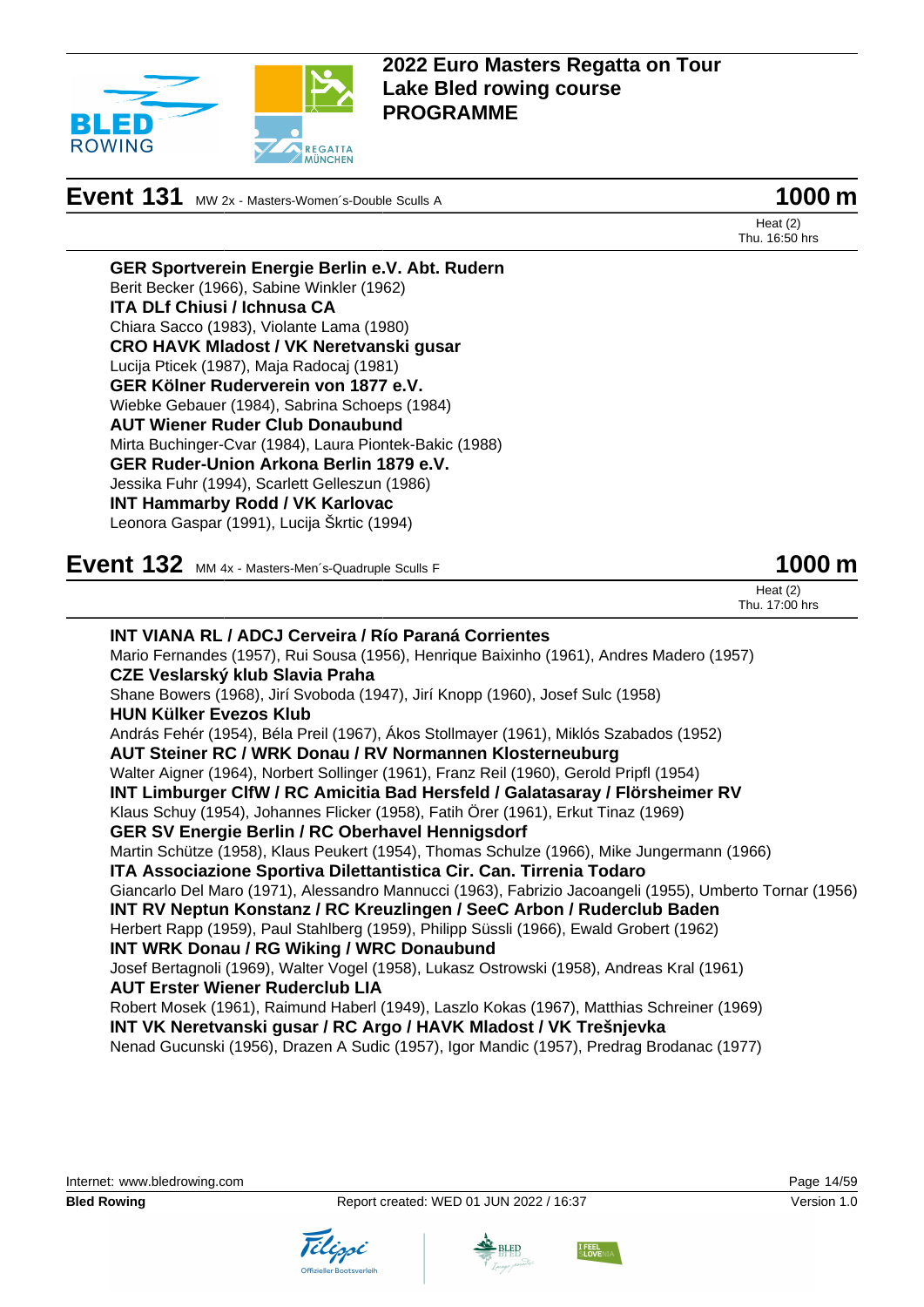

**Event 133** MM 1x - Masters-Men´s-Single Sculls A **1000 m** 

Heat (3) Thu. 17:10 hrs

**IRL Galway Rowing Club** Jim Breen (1970) **GBR Thames RC** Till Andreesen (1972) **CRO Veslacki Klub Zagreb** Ante Ramadan (1976) **DEN Sorø Roklub** Christian Mølvig (1979) **TUR Bogaziçi Rowing Masters** Selman Ozgur Cubukcu (1979) **AUT Linzer Ruderverein Ister** Antonis Gitsas (1981) **CZE Veslarský klub Bohemians Praha** Martin Mican (1983) **GER Neuruppiner Ruderclub e.V.** Oliver Papenbrock (1983) **POL Towarzystwo Wisla dla Wioslarzy** Pawel Lenicki (1983) **ITA Maidenhead Rowing Club** Roberto Visioli (1988) **AUT Wiener-Ruder-Club Pirat** Mattia Peterle (1989) **AUT Steiner Ruder Club** Georg Mantler (1990) **AUS Banks Rowing Club** Heinrich Venzke (1991) **SLO Študentsko veslaško društvo** Blaž Kopic (1992) **ITA Ass. Sp. Dil. Can. flora** Lorenzo Cortesi (1992)

|               | Event 133T MM 1x - Masters-Men's-Single Sculls A | 1000 m |
|---------------|--------------------------------------------------|--------|
| <b>Trophy</b> |                                                  |        |

Final Fri. 18:12 hrs

Internet: [www.bledrowing.com](http://www.bledrowing.com) Page 15/59









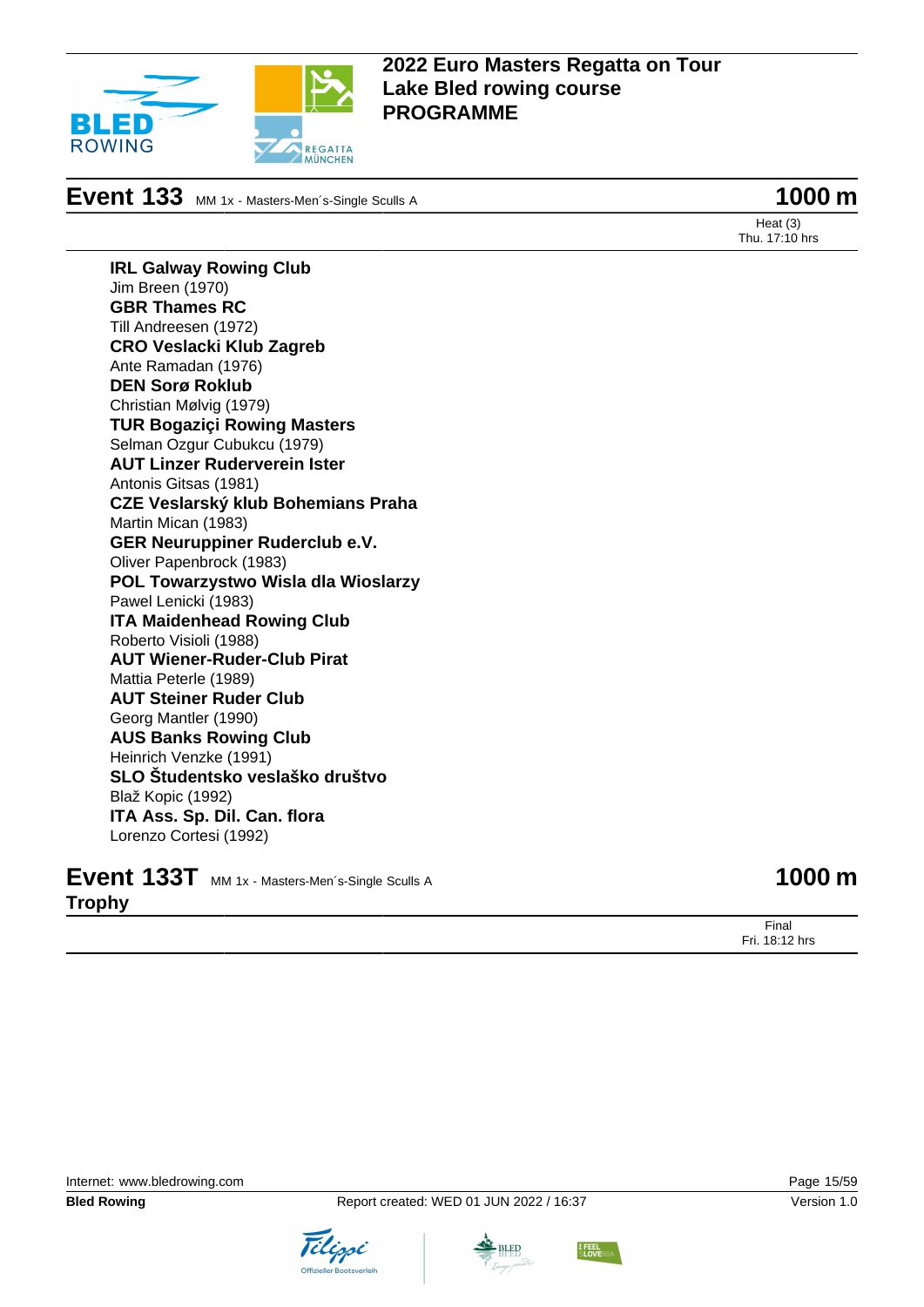**Event 134** MLM 1x - Masters Lightweigt Men´s-Single Sculls A **1000 m** 

**REGATTA** 

**ITA Società Nautica Pullino** Alessandro Stadari (1979) **ITA Ass. Sp. Dil. Can. flora** Lorenzo Cortesi (1992) **AUT Wiener Ruderverein Ellida** Georg Heiler (1993)

ROWING

**Event 135** MM 4+ - Masters-Men´s-Coxed four E 1000 m

**GER Pirnaer RV / Meissner RC Neptun** Sven Fahner (1966), Lutz Hoffmann (1967), Thomas Hermann (1970), Thomas Winkler (1961), Cox Carolin

Fahner (2002) **GER ARV zu Leipzig / Hallesche-Rvg. Böllberg u. Nelson**

Robin Eifert (1963), Bernhard Klöter (1977), Michael Schlüter (1965), Ulf Sauerbrey (1961), Cox Holger Geisler (1960)

**Event 136** MM 8+ - Masters-Men´s-Eight G 1000 m

**GBR Upper Thames / Quintin BC / Poplar BDRC / Dart Totnes ARC / Mortlake AABC** George Petelin (1944), Lee Brown (1950), Geoff Peel (1953), Tom Bishop (1947), Bob Milligan (1952), Dan Bartlett (1975), Rod Stewart (1949), Peter Meaney (1954), Cox Hillary Cook (1958) **INT Waatz Masters / 1. Wiener RC LIA / Arrabona EK / Ferencvárosi EC / Csepel EK SE** Tivadar Nógrádi (1951), Raimund Haberl (1949), József Kontor (1953), Dezso Galamb (1964), Attila Fabian

**Event 137** MW 4- - Masters-Women's-Four E **1000 m** 

**GBR Mortlake AABC / Strathclyde Park RC / Upper Thames** Sarah Kell (1966), Hillary Cook (1958), Ailie Ord (1962), Sarah Pollok-Morris (1970) **GER Pirnaer RV / Meissner RC Neptun** Kathrin Geffers (1961), Sabine Smolka (1968), Anett Machoy (1969), Jacqueline Seyfried (1969)



Thu. 17:35 hrs

Thu. 17:30 hrs

Thu. 17:25 hrs



(1969), Laszlo Kokas (1967), András Vavra (1952), Gábor Noé (1951), Cox Judit Meszaros (1978)

Thu. 17:40 hrs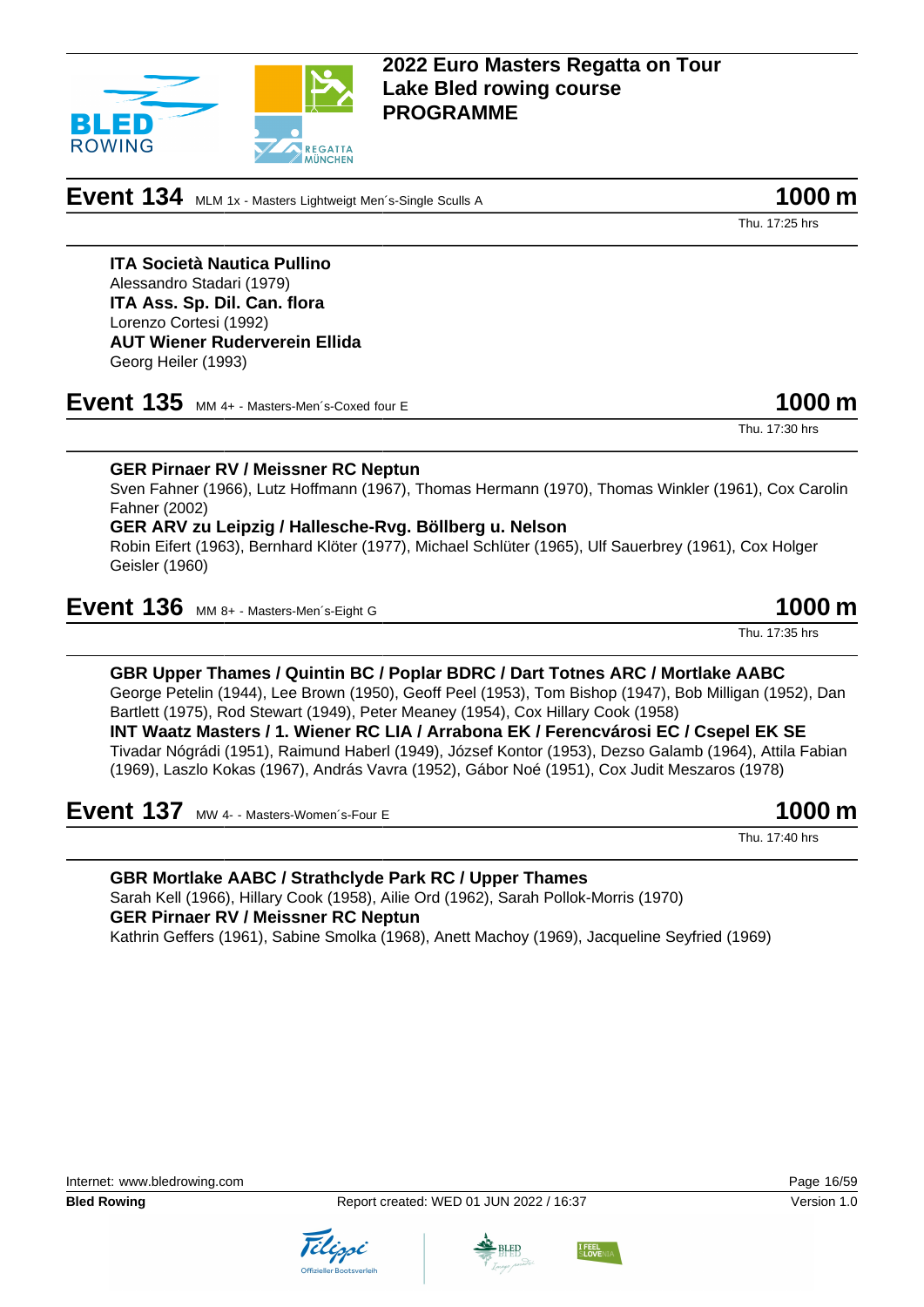

# **Event 138** MM 2x - Masters-Men's-Double Sculls B **1000 m**

Heat (4) Thu. 17:50 hrs

**CZE Veslarský klub Bohemians Praha** Miroslav Brabec (1967), Jiri Rysavy (1970) **POL AZS-AWF Warszawa** Robert Borys (1975), Sean Briggs (1966) **CZE Veslarský klub SEPAP Štetí** Pavel Vranek (1972), Petr Vranek (1972) **GER Schweriner RG / Erster Kieler RC** Daniel Illmann (1973), Markus Vogel (1971) **DEN Sorø Roklub** Christian Mølvig (1979), klaus Rasmussen (1967) **CZE Klub veslaru melnických 1881** Ales Jakoubek (1974), Rudolf Hradecky (1977) **CRO Hrvatski Akademski Veslacki Klub Mladost** Igor Pavlinic (1977), Ivan Mihaljevic (1977) **SLO Študentsko veslaško društvo** Žiga Voršic (1978), Iztok Nipic (1976) **AUT Ruderverein Wiking Spittal** Martin Moser (1979), Markus Schuetzelhofer (1977) **CRO Hrvatski Veslacki Klub Mornar** Neven Bandalovic (1975), Marko Pesic (1984) **AUT RC Graz / WRC Pirat** Michael Helbig (1970), Mattia Peterle (1989) **AUT Erster Wiener Ruderclub LIA** Oliver Lehrer (1965), Max Lehrer (1995) **TUR Bogaziçi Rowing Masters** Ozkan Cosgun (1981), Selman Ozgur Cubukcu (1979) **TUR altinboynuz spor kulübü** Efe Cam (1986), Cem Demircift (1978) **LTU "Gigas" / Gintarinis irklas** Eimantas Laucevicius (1984), Raimondas Avlosevicius (1982) **SLO RC Argo / VK Bled** Tomi Davidovic (1983), Matej Štravs (1983) **CRO VK Trešnjevka / VK Arupinum** Nickol Udovicic (1988), Igor Bozic (1979) **CRO Hrvatski Veslacki Klub Mornar** Davor Tadic (1979), Marko Catipovic (1988) **CRO Veslacki Klub Zagreb** Goran Spaleta (1986), Matko Starcevic (1984) **INT DLf Chiusi / Banks** FRANCESCO PROCACCIANTI (1980), Heinrich Venzke (1991)





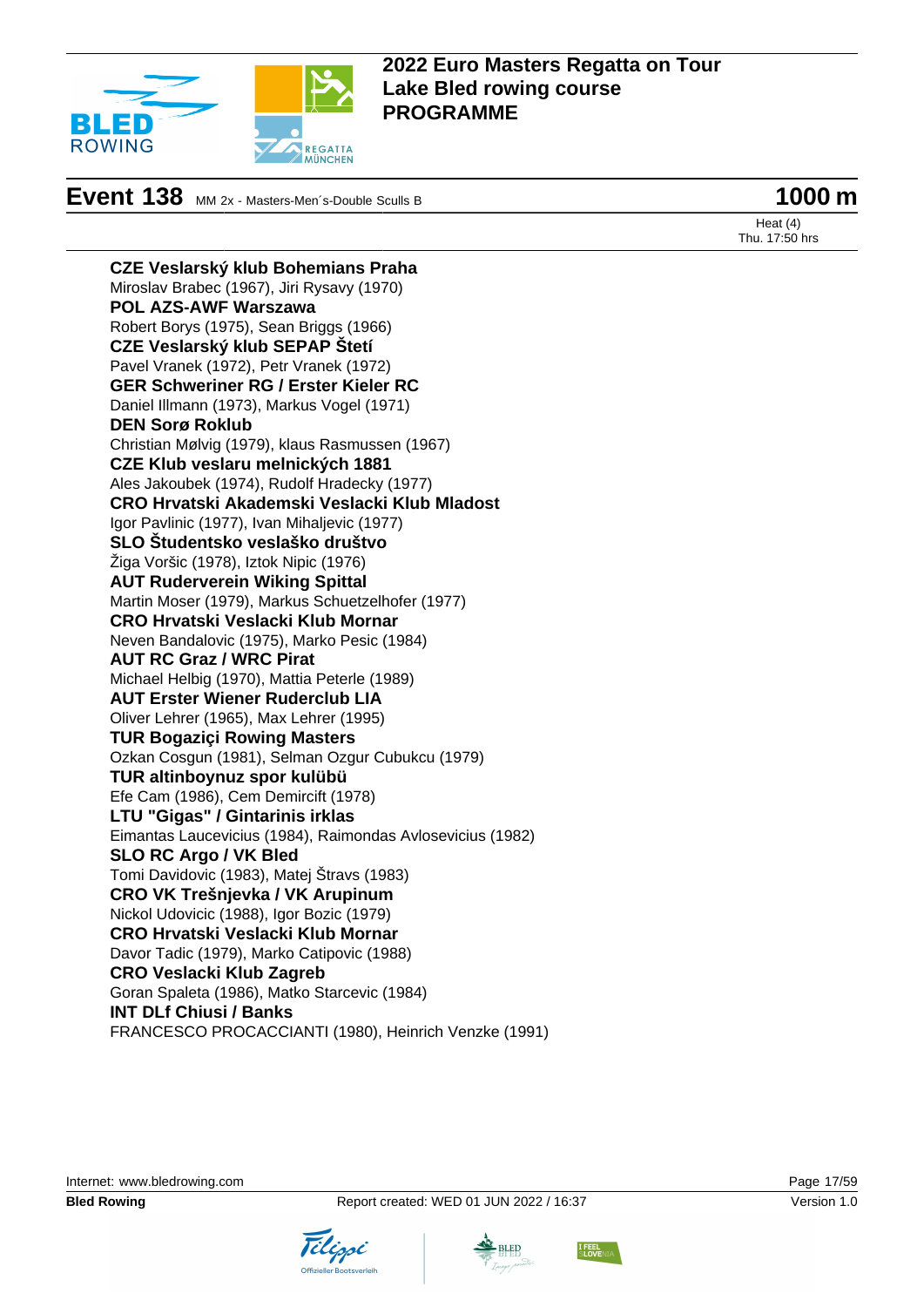

# **Event 139** MW 4x - Masters-Women's-Quadruple Sculls B **1000 m**



Heat (2) Thu. 18:10 hrs

**GER Frankfurter RG Germania / ARC Würzburg / RC Aschaffenburg** Anna Warnke (1974), Heidrun Hennings (1971), Gesa Kirsch (1968), Carola Bösinger (1967) **INT ARC Würzburg / RC Hamm / RV Wiking Bregenz / Frankfurter RG Germania** Astrid Freyeisen (1969), Jutta Lolies (1969), Ute Simma (1974), Christiane Huth (1980) **INT VK Neretvanski gusar / 1. Wiener RC LIA / RV Neptun Konstanz** Elizabeta Beti Milicic (1970), Verica Bogdanov (1976), Claudia Wienert (1971), Karin Seeburger (1976) **HUN Danubius NHE / Csepel EK SE** Beáta Zarándy (1978), Krisztina Máthé (1978), Gitta Szöginé Barz (1976), Zsuzsanna Hajdú (1985) **INT VK Neretvanski gusar / 1. Wiener RC LIA / WRC Donaubund / VK Karlovac** Marija Vrankic (1980), Claudia Stuby (1977), Laura Piontek-Bakic (1988), Lucija Škrtic (1994) **TUR Bogaziçi Rowing / Altinboynuz / Pera** Sahika Suverce Korkmazer (1974), Evrim Ozkan (1986), Merve Akgün Akay (1989), Firdevs Selin Baltacioglu (1991) **ITA DLf Chiusi / Pullino SN / Ichnusa CA** Marta Ardissone (1988), Martina Giraldi (1990), Chiara Sacco (1983), Violante Lama (1980)

## **Event 140** MW 2x - Masters-Women's-Double Sculls G-M **1000 m**

Heat (3) Thu. 18:20 hrs

#### Group G

**USA All-American Rowing Camp** Virginia Calvin (1950), Karen Weisman (1956) **USA All-American Rowing Camp** Kim Daubman (1958), Carol Graybeal (1949) **POL Posnania RBW Poznan** Grazyna Kanoniczak (1961), Roza Wasilewska (1950) **CZE Klub veslaru melnických 1881** Dana Grudová (1958), Alena Herinková (1954) **GER Eschweger Ruderverein e.V.** Martina Goretzki (1951), Susanne Eggeling (1961) **INT Ridley Grad / VK Bohemians Praha** Lynn Krahulec (1957), Zdenka Sieberova (1957) **USA All-American Rowing Camp** Lyn Wylder (1953), Chris Lang (1961)

#### Group H

**INT USV TU Dresden / RC Rotsee Luzern** Veronika Zimmert (1940), Franziska Schönborn (1963)







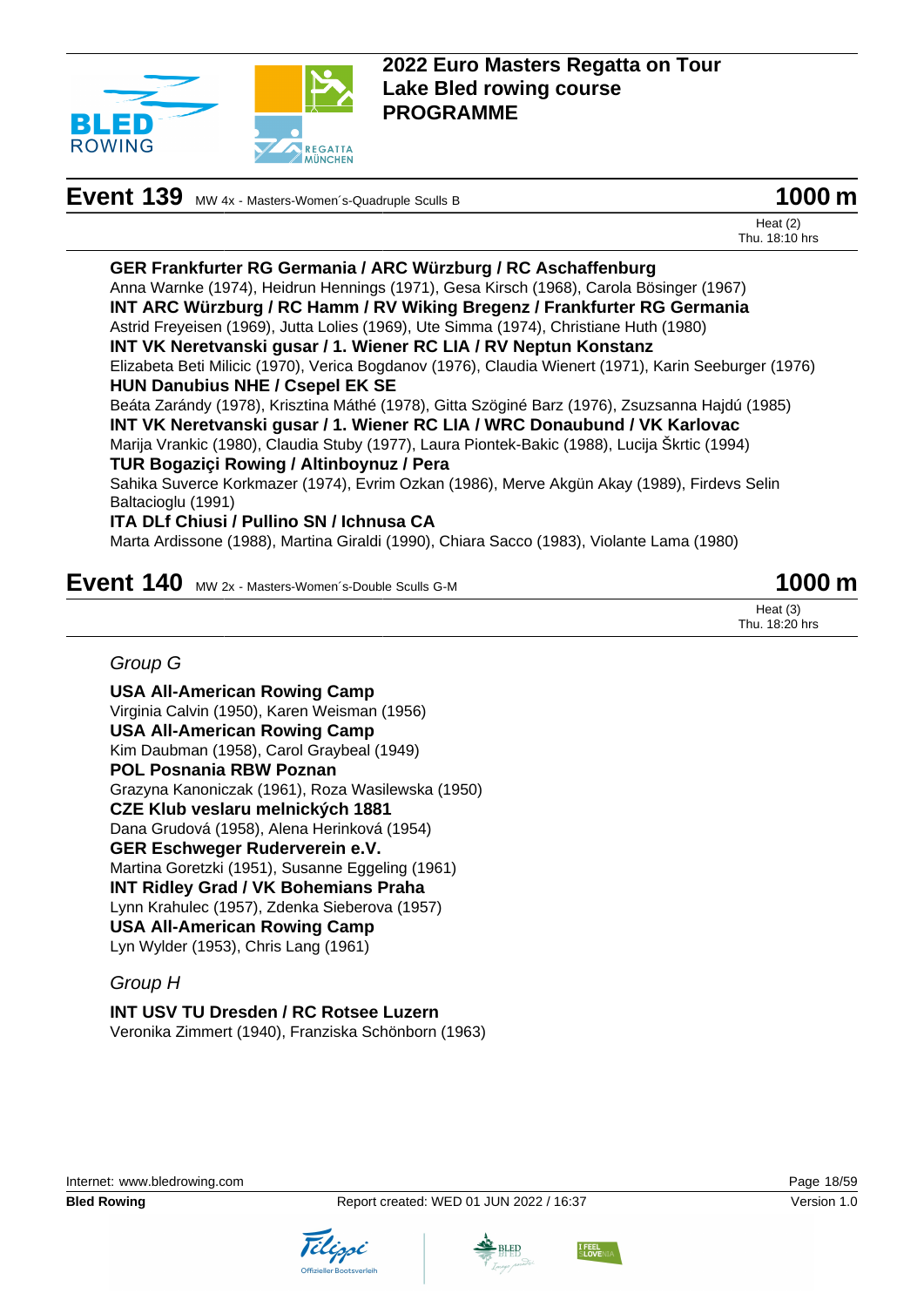

**Event 201** MM 1x - Masters-Men´s-Single Sculls C **1000 m** 

Heat (6) Fri. 10:00 hrs

**DEN Sorø Roklub** klaus Rasmussen (1967) **SLO Rowing Club Argo** Igor Bozeglav (1968) **GER Rostocker Ruder-Club von 1885 e.V.** Axel Zimmermann (1968) **POL Towarzystwo Wisla dla Wioslarzy** Jacek Gustowski (1968) **CRO Veslacki Klub Jadran - Rijeka** Neven Tarle (1968) **CRO Veslacki Klub Jadran - Rijeka** Zeliko Kisic (1969) **CRO Hrvatski Veslacki Klub Mornar** Almir Mahmutovic (1969) **IRL Galway Rowing Club** Jim Breen (1970) **HUN Szegedi Vízisport Egyesület** György Fogarasi (1970) **GER Osnabrücker Ruder-Verein e.V.** Michael Humbek (1971) **GER Erster Kieler Ruder-Club von 1862 e.V.** Markus Vogel (1971) **GER Ruder-Union Arkona Berlin 1879 e.V.** Toni Czerr (1971) **GBR Thames RC** Till Andreesen (1972) **GER Hannoverscher Ruder-Club von 1880 e.V.** Hendrik Schlaab (1972) **POL AZS-AWF Warszawa** Piotr Lojszczyk (1973) **GER Ruderclub Oberhavel Hennigsdorf e.V.** Andreas Köckeritz (1973) **GER Neuruppiner Ruderclub e.V.** Dirk Pfaffe (1973) **GER Schweriner Rudergesellschaft von 1874/75 e.V.** Daniel Illmann (1973) **ITA Soc. Can. thalatta / A.S.D. - Messina** Massimo Salemme (1973) **GER Münchener Ruder-Club von 1880 e.V.** Stefan Hamels (1973) **TUR Turkish Rowing Masters** Bülent Cosgun (1974) **ITA Associazione Sportiva Dilettantistica Circ. Ospedalieri Treviso** Gustavo Facundo Salinas (1974) **GBR Poplar, Blackwall District Rowing Club** Dan Bartlett (1975)

Internet: [www.bledrowing.com](http://www.bledrowing.com) Page 19/59







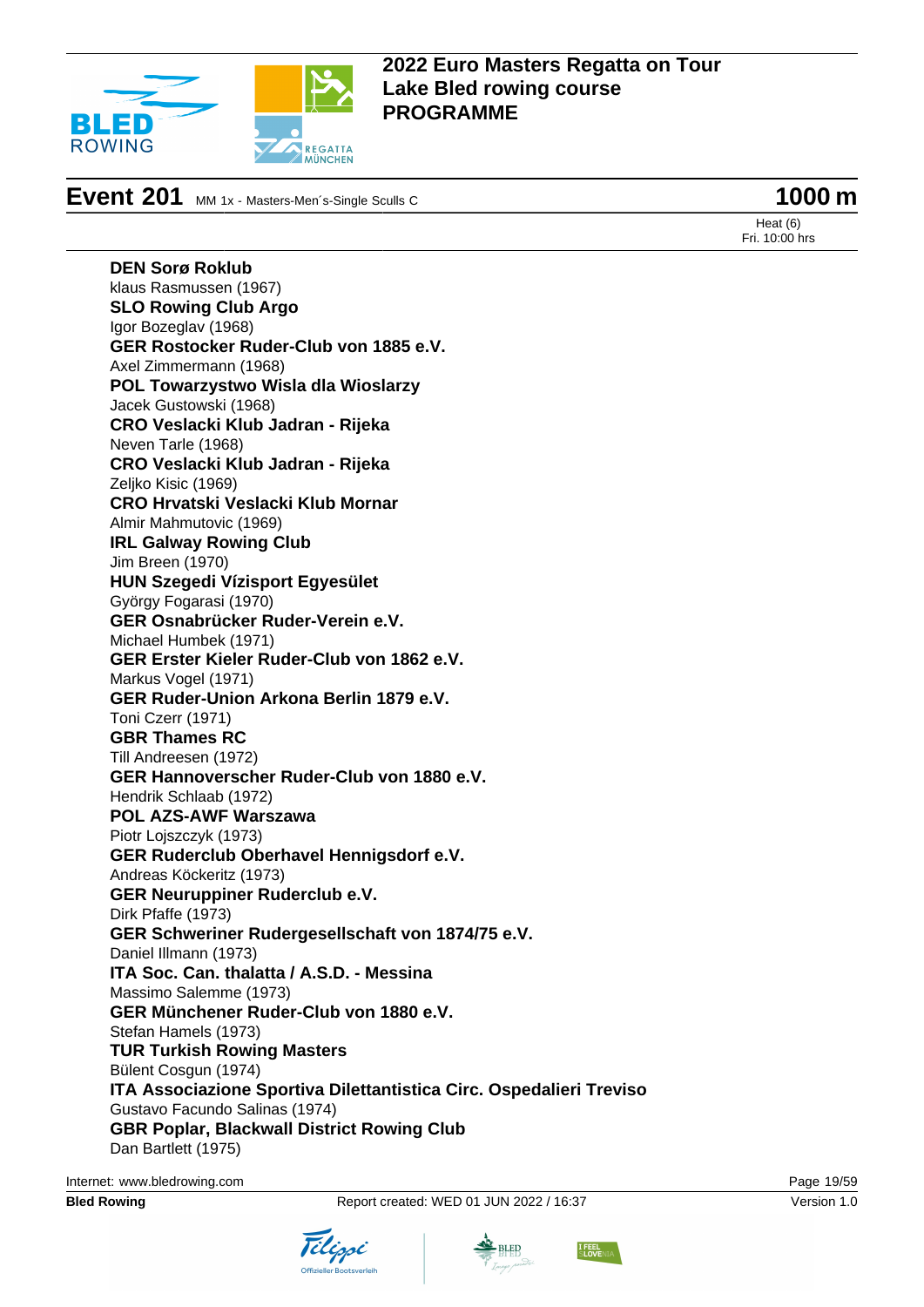

**CRO Hrvatski Veslacki Klub Mornar** Neven Bandalovic (1975) **SLO Študentsko veslaško društvo** Iztok Nipic (1976) **CZE Veslarský klub VAJGAR Jindrichuv Hradec** Tomáš Drnek (1976) **CZE TJ Lodní sporty Brno** Stanislav Kalvoda (1976) **CRO Veslacki Klub Zagreb** Ante Ramadan (1976) **AUT Ruderverein Wiking Spittal** Markus Schuetzelhofer (1977) **GER Akademischer Ruderverein zu Leipzig e.V.** Bernhard Klöter (1977) **DEN Sorø Roklub** Christian Mølvig (1979) **AUT Ruderverein Wiking Spittal** Martin Moser (1979) **CZE Klub veslování Kondor Brandýs nad Labem** Ludek Kvapil (1979) **TUR Bogaziçi Rowing Masters** Selman Ozgur Cubukcu (1979)

**Event 201T** MM 1x - Masters-Men's-Single Sculls C **1000 m** 

**Trophy**

Final Fri. 18:19 hrs

**Event 202** MLM 1x - Masters Lightweigt Men´s-Single Sculls C **1000 m** 

cancelled event

**Event 203** MM 4- - Masters-Men's-Four F **1000 m** 

**CZE Veslarský klub Slavia Praha**

Rostislav Blahout (1956), Jirí Mak (1957), Jirí Knopp (1960), Josef Sulc (1958) **INT Bonner RG / RG Wiking / WRC Donaubund** Matthias Schumann (1958), Lukasz Ostrowski (1958), Rainer Wittenhagen (1956), Andreas Kral (1961) **GER Masterruderclub Berlin / Bonner RG / SC Berlin-Köpenick** Thomas Haacke (1961), Matthias Schumann (1958), Andreas Ludwig (1959), Heiko Schulz (1958) **INT Waatz Masters / 1. Wiener RC LIA / Csepel EK SE** Tivadar Nógrádi (1951), Laszlo Kokas (1967), Attila Fabian (1969), Gábor Noé (1951)

# **Event 204** MM 4+ - Masters-Men´s-Coxed four I-M **1000 m**

cancelled event

Internet: [www.bledrowing.com](http://www.bledrowing.com) Page 20/59

**Bled Rowing The Report created: WED 01 JUN 2022 / 16:37 Version 1.0** Version 1.0









Fri. 10:30 hrs

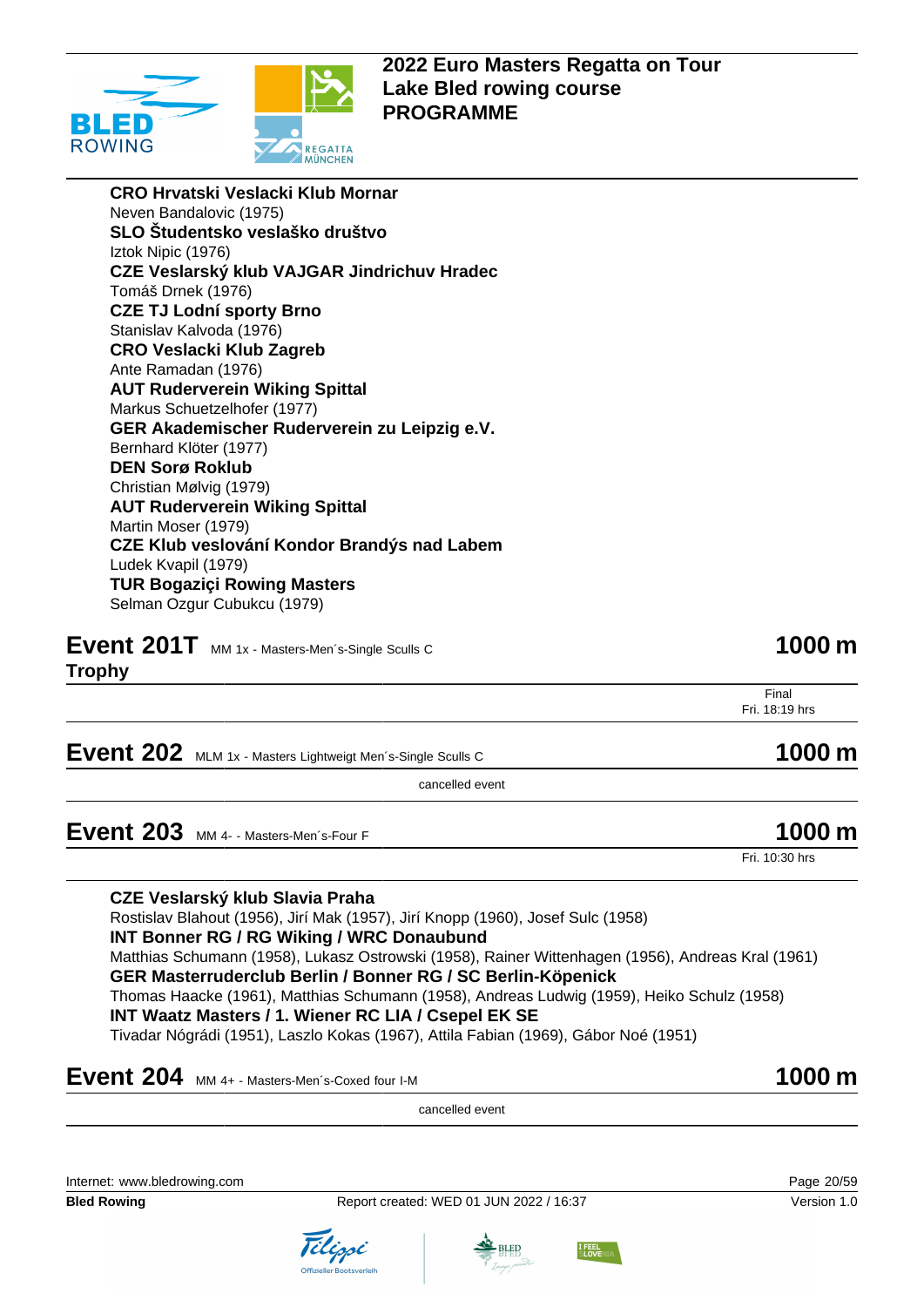

# **Event 205** MM 2- - Masters-Men's-Pair A **1000 m**

Fri. 10:35 hrs

#### **POL AZS-AWF Warszawa**

Robert Borys (1975), Stefan Jurczak (1982) **GER Münchener RC / Mainzer RV** Andreas Fischbach (1976), Sven Hartenbach (1985) **LTU Gintarinis irklas / "Gigas"** Raimondas Avlosevicius (1982), Eimantas Laucevicius (1984)

### **Event 206** MM 8+ - Masters-Men´s-Eight D **1000 m**

Fri. 10:40 hrs

#### **ITA Ospedalieri / Saturnia**

Alessandro Gallo (1963), Andrea Sirinati (1975), Giorgio Basso (1960), Giuliano Pegorer (1970), Riccardo Scottà (1974), Stefano Randon (1965), Pierpaolo Signorelli (1966), Mauro Sarti (1959), Cox Barbara Menoncello (1975)

#### **GER Dresdner RV / USV TU Dresden / Rugm. Rotation Berlin / Dresdner RC**

Thomas Merz (1968), Achim Schulze (1965), Jens Licker (1964), Thomas Johne (1971), Michael Hanisch (1965), Thomas Deubner (1967), Andreas Gehre (1966), Steffen Merz (1971), Cox Annika Drechsler (2003) **CRO VK Croatia / VK Trešnjevka / HAVK Mladost**

Damir Jakelic (1955), Zvonimir Borbaš (1963), Domagoj Telišman (1976), Nenad Oremuš (1962), Ivan Cvitan (1981), Goran Mihovilovic (1971), Dinko Tvrtkovic (1968), Darko Mikic (1969), Cox Dijana Brkljacic (1974)

#### **INT WRK Donau / RV Nautilus v.1878 Klagenfurt / RC Argo / 1. Wiener RC LIA / WRC Pirat / RC Graz**

Walter Vogel (1958), Hannes Ploeb (1961), Igor Bozeglav (1968), Oliver Lehrer (1965), Mattia Peterle (1989), Josef Bertagnoli (1969), Michael Helbig (1970), Matthias Schreiner (1969), Cox Hannah Engelmaier (1991)

#### **INT HAVK Mladost / VK Zagreb / Študentsko veslaško društvo**

Goran Nuskern (1958), Antun Kostelic (1973), Igor Pavlinic (1977), Ivan Mihaljevic (1977), Igor Boraska (1970), Luka Cicin Sain (1974), Mladen Lužaic (1968), Goran Polonji (1969), Cox Dijana Brkljacic (1974)

#### **ITA PUL / PUL / VVf Ravalico**

Marco Schiavon (1970), Gianluca Volterrani (1969), Alberto Millo (1963), Graziano Priore (1971), Maurizio Fragiacomo (1968), Alessandro Stadari (1979), Ezio Rojc (1970), Marco Frank (1980), Cox Luigi Carboni (1938)





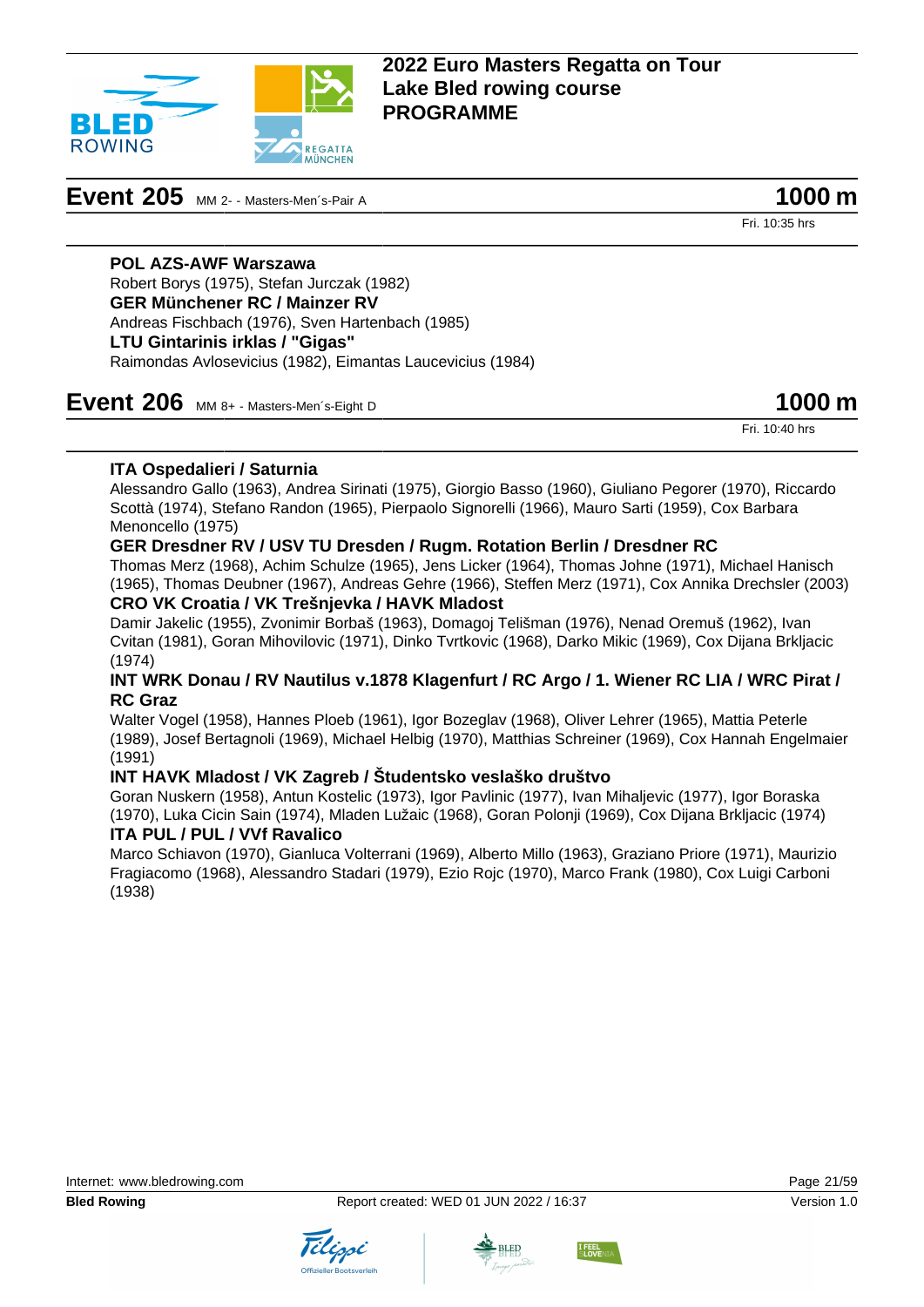

**Event 207** MW 1x - Masters-Women's-Single Sculls A **1000 m** 

Heat (2) Fri. 10:45 hrs

**AUT Ruderverein Wiking Bregenz** Ute Simma (1974) **GER Ruderclub Kreuzlingen** Carola Grummt (1976) **AUT Erster Wiener Ruderclub LIA** Claudia Stuby (1977) **ITA Soc. Can. ichnusa Associazione DilettantistiCa** Violante Lama (1980) **POL AZS-AWF Warszawa** Alicja Szulc (1982) **AUT Wiener Ruder Club Donaubund** Mirta Buchinger-Cvar (1984) **GER Ruder-Union Arkona Berlin 1879 e.V.** Scarlett Gelleszun (1986) **AUT Wiener Ruder Club Donaubund** Laura Piontek-Bakic (1988) **ITA Soc. Na.Giacinto Pullino A.S.D.** Martina Giraldi (1990) **AUT Wiener Ruderverein Ellida** Marlis Schmidt (1992) **GER Ruder-Union Arkona Berlin 1879 e.V.** Jessika Fuhr (1994) **CRO Veslacki klub Karlovac** Lucija Škrtic (1994)

**Event 207T** MW 1x - Masters-Women's-Single Sculls A **1000 m Trophy**

Final Fri. 18:26 hrs

**Event 208** MLW 1x - Masters Lightweigt Women's-Single Sculls A **1000 m** 

Fri. 10:55 hrs

**GER Breisacher Ruderverein e.V.** Susanne Schäfer (1970) **AUT Ruderverein Friesen** Tina Reiskopf (1981)

Internet: [www.bledrowing.com](http://www.bledrowing.com) Page 22/59





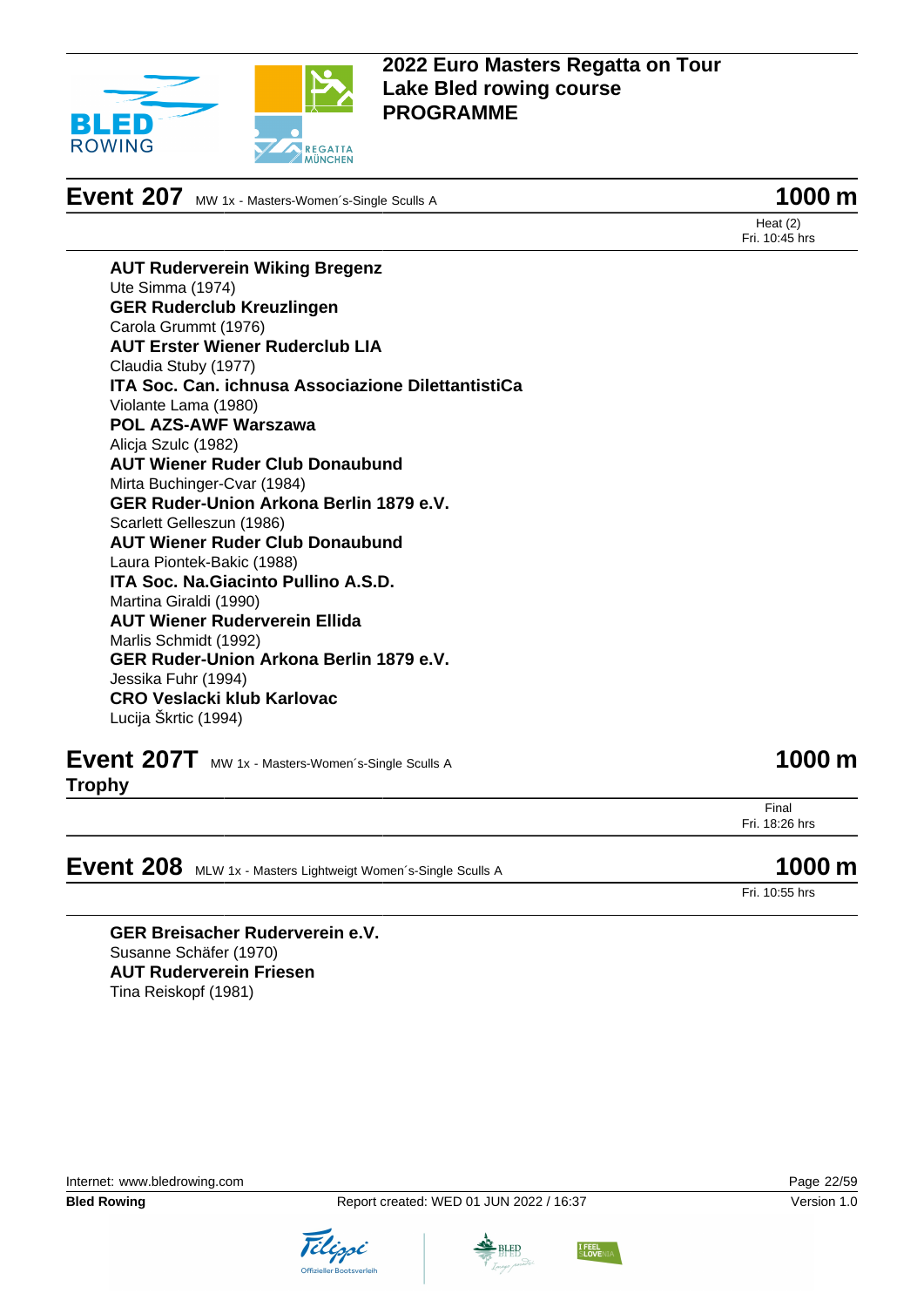

# **Event 209** MW 4x - Masters-Women's-Quadruple Sculls F **1000 m**



Heat (2) Fri. 11:00 hrs

#### **INT Cambridge BC / Linzer RV Ister / 1. Wiener RC LIA**

Margarita Zezza (1957), lisa pierce (1959), Ingeborg Stekl (1959), Vera Kornhoff (1959)

**GER Eschweger RV / Hersfelder RV / ARC Würzburg / Münchener RSV Bayern**

Martina Goretzki (1951), Susanne Eggeling (1961), Cornelia Drewitzki (1958), Claudia Haßmann (1965) **INT VK Slavia Praha / VK Hodonín / WRC Pirat**

Hana Drdáková (1959), Stanislava Michnova (1959), Adriana Randall (1956), Pavla Svitakova (1962) **GBR Mortlake AABC / Strathclyde Park RC / Tideway Scullers**

Hillary Cook (1958), Sarah Kell (1966), Ailie Ord (1962), Pauline Peel (1957)

**USA All-American Rowing Camp**

Kim Daubman (1958), Karen Weisman (1956), Kris Anderson (1971), Chris Lang (1961) **AUT Steiner RC / RC Graz**

Renate Zechmeister (1961), Andrea Podolsky (1959), Mary Pfneiszl (1966), Ursula Märzendorfer (1961) **INT ARC Würzburg / RV Neptun Konstanz / USV TU Dresden / RC Rotsee Luzern**

Astrid Freyeisen (1969), Karin Seeburger (1976), Veronika Zimmert (1940), Franziska Schönborn (1963)





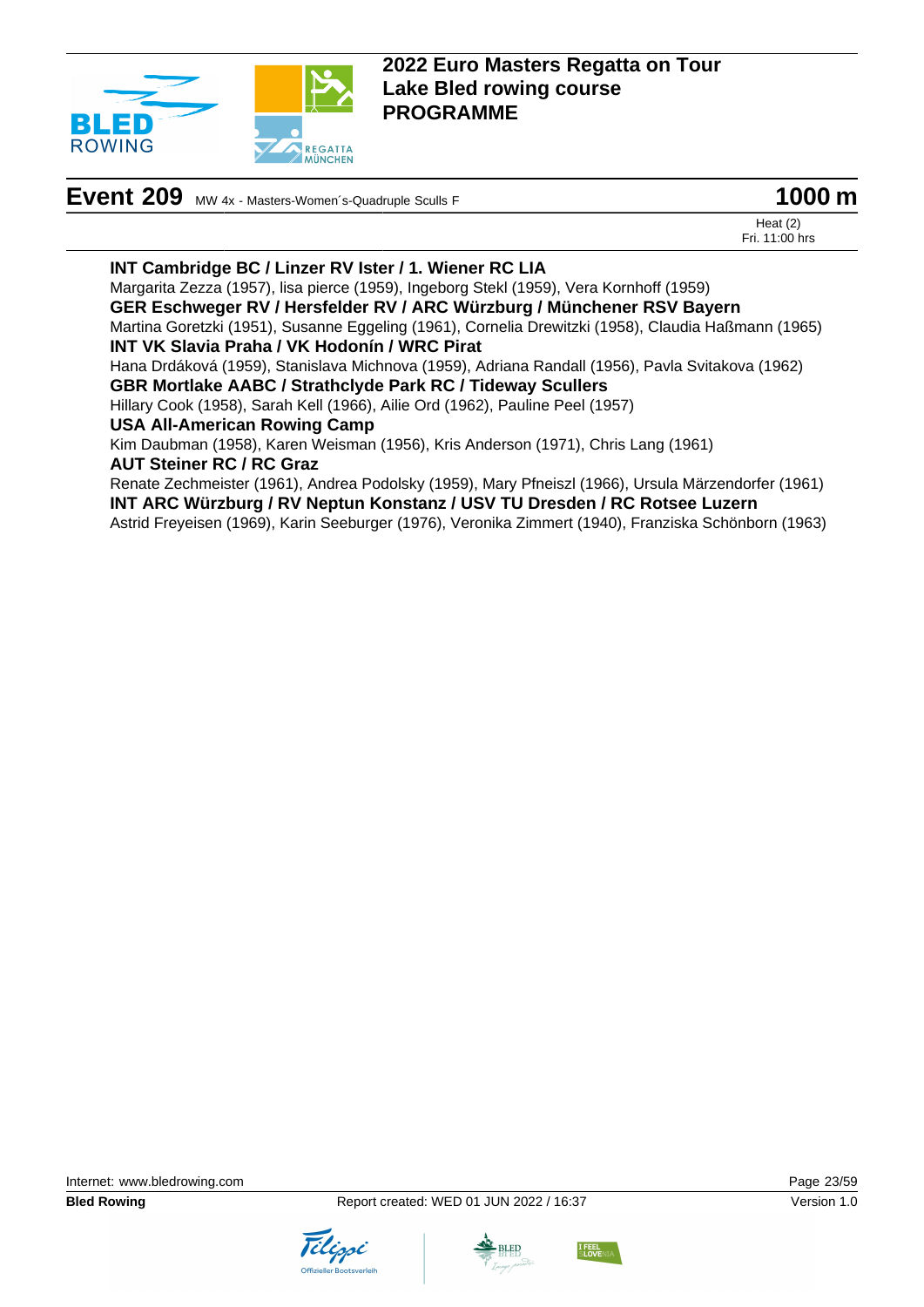

# **Event 210** MM 1x - Masters-Men´s-Single Sculls E **1000 m**

Heat (5) Fri. 11:45 hrs

**NED Roeivereniging Breda** Johan Bielderman (1953) **GBR Ardingly Rowing Club** Slavo Radosevic (1955) **GER Neuruppiner Ruderclub e.V.** Rudolf Insel (1957) **GER Ruderclub Kreuzlingen** Paul Stahlberg (1959) **GER Donau-Ruder-Club Ingolstadt e.V.** Jan Oksche (1959) **FRA Club de l'Aviron de Vichy** Patrick Vassort (1960) **GER Galatasaray Sports Club** Fatih Örer (1961) **POR Associação Desportiva e Cultural Juventude de Cerveira** Henrique Baixinho (1961) **HUN EDF-DÉMÁSZ Szeged Vizisport Egyesület** Tibor Matyasovszki (1962) **ITA C.U.S. Pavia A.S.D.** Maurizio Losi (1962) **HUN EDF-DÉMÁSZ Szeged Vizisport Egyesület** László Varga (1963) **CRO Hrvatski Veslacki Klub Mornar** Goran Rakocija (1963) **GER Landshuter Ruderverein 1952 e.V.** Olaf Klein (1964) **CRO Veslacki Klub Jadran - Rijeka** Andrej Smilovic (1964) **CRO Hrvatski Veslacki Klub Mornar** Goran Grgurinovic (1964) **AUT Steiner Ruder Club** Walter Aigner (1964) **POL AZS Wroclaw** Dariusz Stefanowski (1964) **GER Dormagener Ruder-Gesellschaft 'Bayer' e.V.** Ulf Ladermann (1964) **AUT Ruderverein Wiking Bregenz** Günther Wetschnig (1965) **ITA Circolo Canottieri Saturnia ASD** Leonardo de Pol (1965) **ROU CSA Steaua Bucuresti** EMILIAN CURTEANU (1965) **GER Universitätssportverein TU Dresden e.V. Abt. Rudern** Olaf Kaulfuß (1966) **USA Ruderclub Germania Düsseldorf 1904 e.V.** William Woods (1966)

Internet: [www.bledrowing.com](http://www.bledrowing.com) Page 24/59









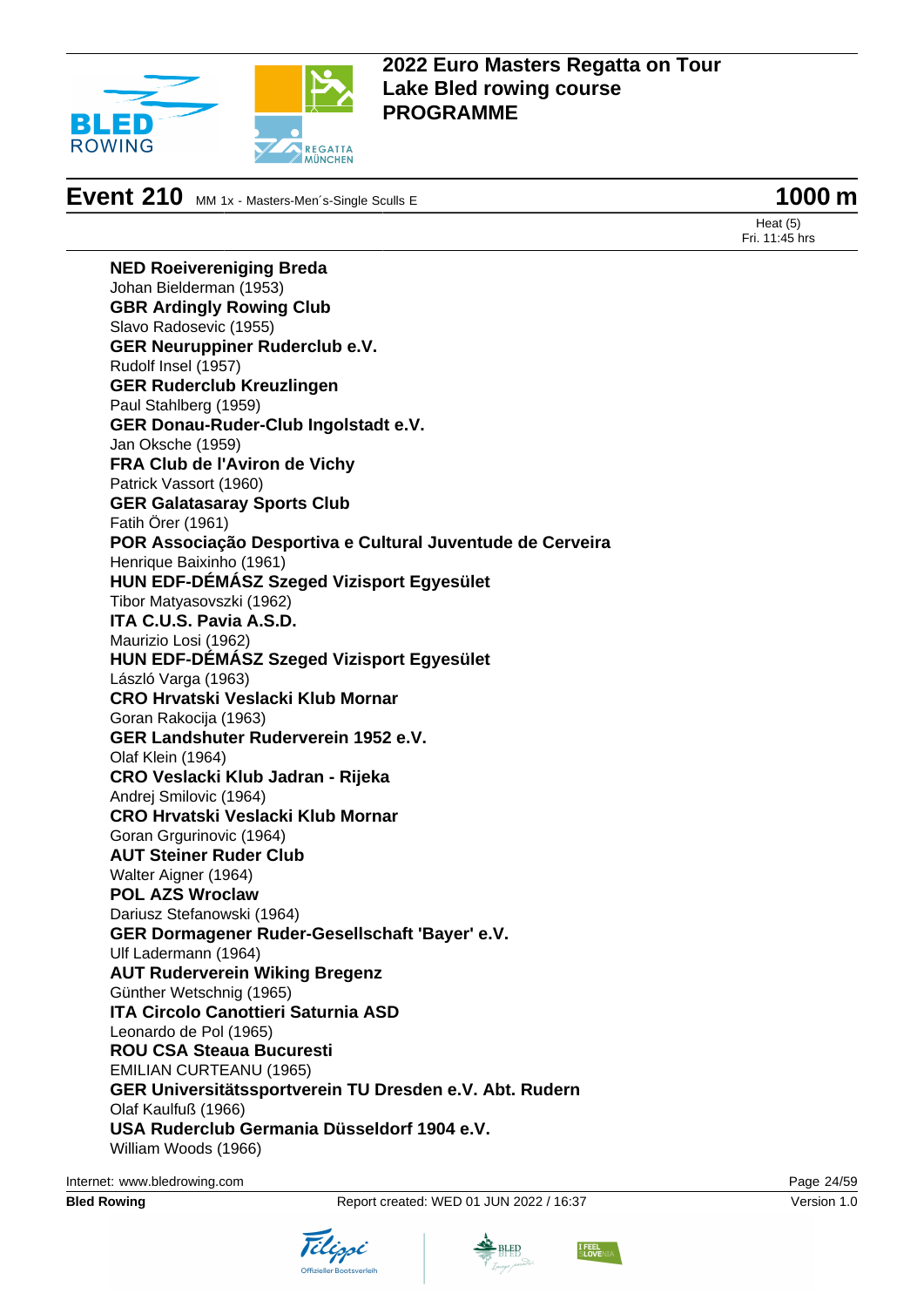

**GER Seeclub Arbon** Philipp Süssli (1966) **GER Ruderclub Oberhavel Hennigsdorf e.V.** Thomas Schulze (1966) **DEN Sorø Roklub** klaus Rasmussen (1967)

### **Event 210T** MM 1x - Masters-Men's-Single Sculls E **1000 m Trophy**

Final Fri. 18:33 hrs

**Event 211** MLM 1x - Masters Lightweigt Men´s-Single Sculls E **1000 m** 

Fri. 12:10 hrs

**GER Schweinfurter Ruder-Club Franken von 1882 e.V.** Jörg Reinhardt (1960) **GER Wassersportverein Meppen e.V.** Dieter Friedrich (1961) **GER Ruderclub Baden** Ewald Grobert (1962) **GER Bremerhavener Ruderverein von 1889 e.V.** Hans-Werner Moye (1962)

**Event 212** MW 4- - Masters-Women's-Four C **1000 m** 

Fri. 12:15 hrs

**CZE Klub veslaru melnických 1881** Jana Jakoubkova (1975), Martina Martincova (1971), Zuzana Valsova (1972), Pavla Hradecka (1977) **AUT WRC Pirat / WRV Ellida / 1. Wiener RC LIA** Sylvia Kleimann (1969), Marlis Schmidt (1992), Karina Zehetner (1977), Fanni Hahn (1978)

**Event 213** MM 2x - Masters-Men's-Double Sculls I **1000 m** 

Fri. 12:20 hrs

**GER Sportverein Energie Berlin e.V. Abt. Rudern** Dietrich Laak (1940), Hartmut Schreiber (1944) **INT 1. Wiener RC LIA / Cambridge BC** Raimund Haberl (1949), Carlo Zezza (1936)

**Event 214** MM 4x - Masters-Men's-Quadruple Sculls H **1000 m** 

Fri. 12:25 hrs

**AUT Ruderverein Normannen Klosterneuburg** Willi Stuppan (1939), Peter Inmann (1940), Franz Reil (1960), Gerold Pripfl (1954) **GBR Dart Totnes ARC / Poplar BDRC / Quintin BC / Upper Thames** Rod Stewart (1949), Bob Milligan (1952), Tom Bishop (1947), Lee Brown (1950)

Internet: [www.bledrowing.com](http://www.bledrowing.com) Page 25/59

**Bled Rowing The Report created: WED 01 JUN 2022 / 16:37 Version 1.0** Version 1.0







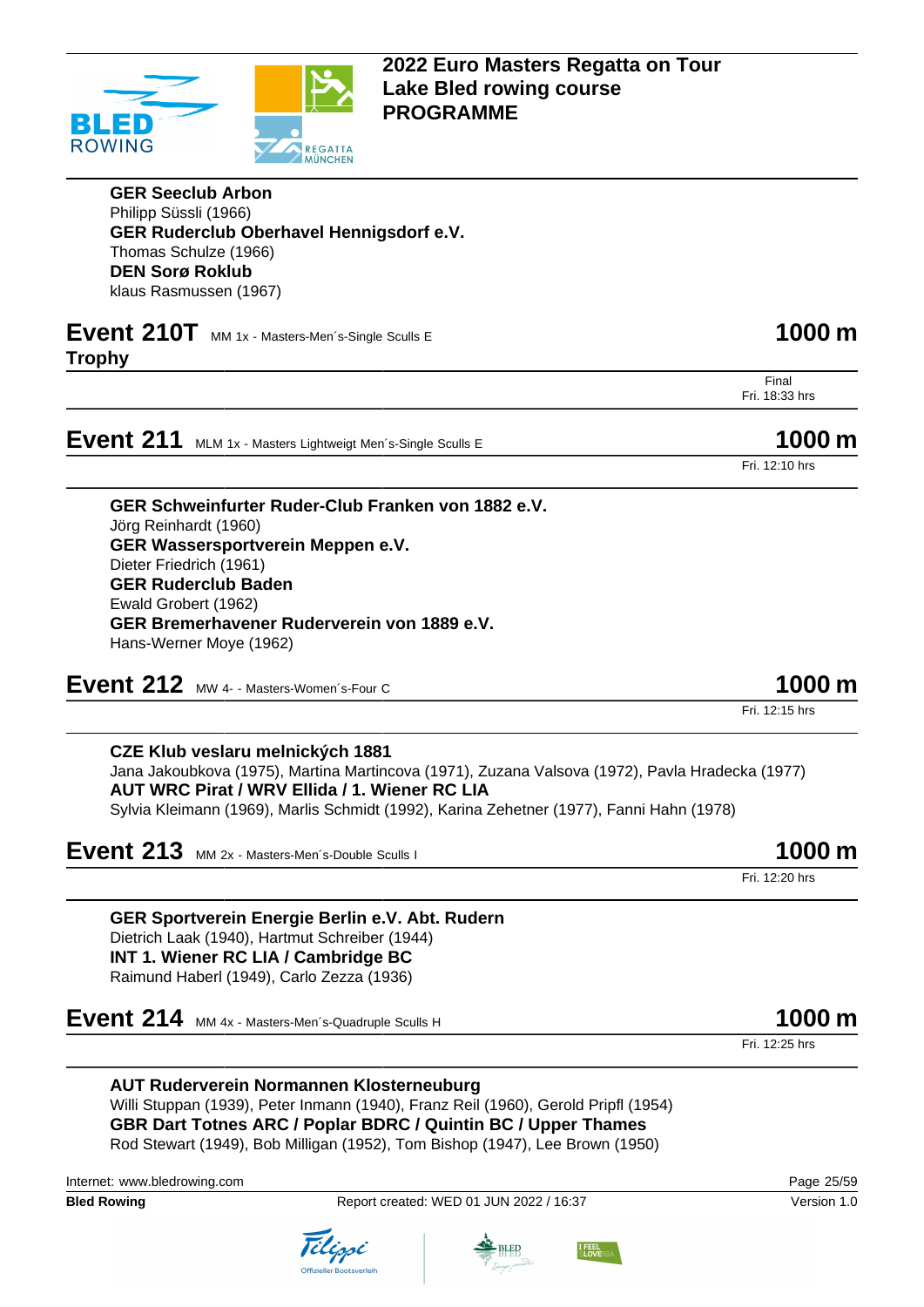

# **Event 215** MM 4+ - Masters-Men's-Coxed four C **1000 m**

Fri. 12:30 hrs

### **ITA PUL / PUL**

Alessandro Stadari (1979), Gianluca Volterrani (1969), Graziano Priore (1971), Marco Schiavon (1970), Cox Luigi Carboni (1938)

#### **INT Muegyetemi EC / VK Zagreb / Idroscalo MI**

Gabor Belina (1976), Ante Ramadan (1976), Laszlo Horvath (1982), Andras Kerekes (1978), Cox Viktoria Kovacsne (1980)

| Event 216 MW 4+ - Masters-Women's-Coxed four D | 1000 m |
|------------------------------------------------|--------|
|------------------------------------------------|--------|

cancelled event

**Event 217** MM 2- - Masters-Men's-Pair F **1000 m** 

Fri. 12:35 hrs

**GER Ruderverein Neptun e.V. Konstanz** Mladenko Francetic (1946), Herbert Rapp (1959) **CZE Veslarský klub Slavia Praha** Rostislav Blahout (1956), Jirí Mak (1957) **AUT Rudergesellschaft Wiking e.V., Berlin** Rainer Wittenhagen (1956), Lukasz Ostrowski (1958) **HUN Ferencvárosi Evezos Club** Dezso Galamb (1964), András Vavra (1952) **CRO Hrvatski Akademski Veslacki Klub Mladost**

Lola Jurin (1962), Drago Vujevic (1956)





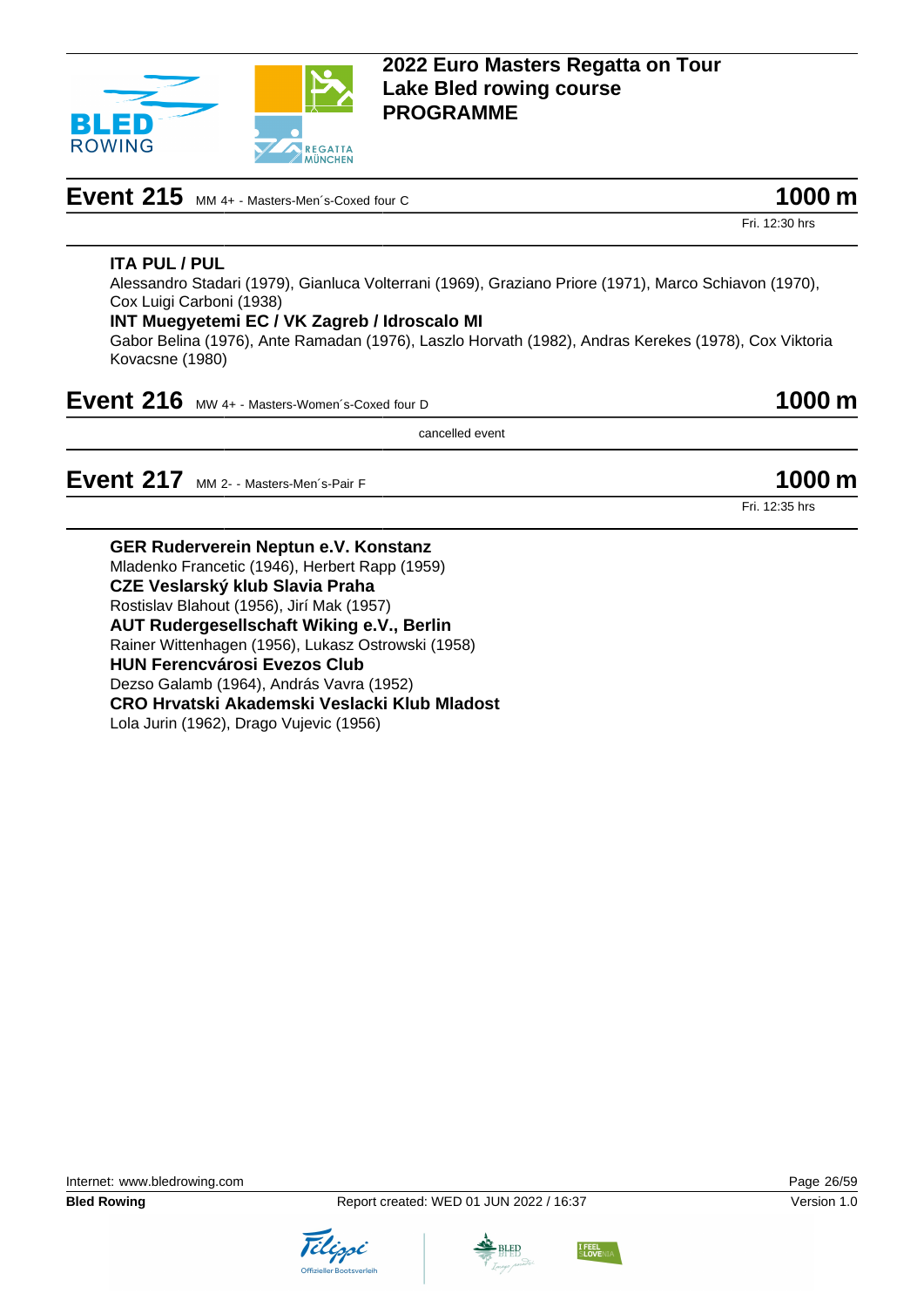

**Event 218** MW 2x - Masters-Women's-Double Sculls E **1000 m** 

Heat (3) Fri. 12:40 hrs

**INT Cambridge BC / Linzer RV Ister** Margarita Zezza (1957), Ingeborg Stekl (1959) **AUT Steiner Ruder Club** Renate Zechmeister (1961), Andrea Podolsky (1959) **GBR Mortlake Anglian Alpha Boat Club** Hillary Cook (1958), Sarah Kell (1966) **INT AZS AWF Warszawa / WSV Waldshut** Ulrike Fuhrmann (1963), Anke Zantop (1962) **CZE Veslarský klub Bohemians Praha** Zdenka Sieberova (1957), Marie Zeithamlová (1968) **AUT Ruderclub Graz** Mary Pfneiszl (1966), Ursula Märzendorfer (1961) **USA All-American Rowing Camp** Dorothy Atwood (1955), Penny Luong (1973) **GER Sportverein Energie Berlin e.V. Abt. Rudern** Berit Becker (1966), Sabine Winkler (1962) **RSA Victoria Lake Rowing Club** Gaynor Du Toit (1964), Anne Kilian (1964) **INT RV Wiking Bregenz / SG Wiking** Bettina Siess (1966), Monika Herkert (1964) **RSA Victoria Lake Rowing Club** Sue Gush (1965), Samantha Johnson (1966) **GBR Strathclyde Park RC / Upper Thames** Ailie Ord (1962), Sarah Pollok-Morris (1970) **DEN Køge RK / Roforeningen KVIK** Anna Karina Gravad (1971), Marianne Becker (1962)

**Event 219** MM 4+ - Masters-Men´s-Coxed four A **1000 m Event cancelled**

cancelled event

#### **INT Muegyetemi EC / Idroscalo MI**

Gabor Belina (1976), Peter Kovacs (1981), Laszlo Horvath (1982), Andras Kerekes (1978), Cox Viktoria Kovacsne (1980)





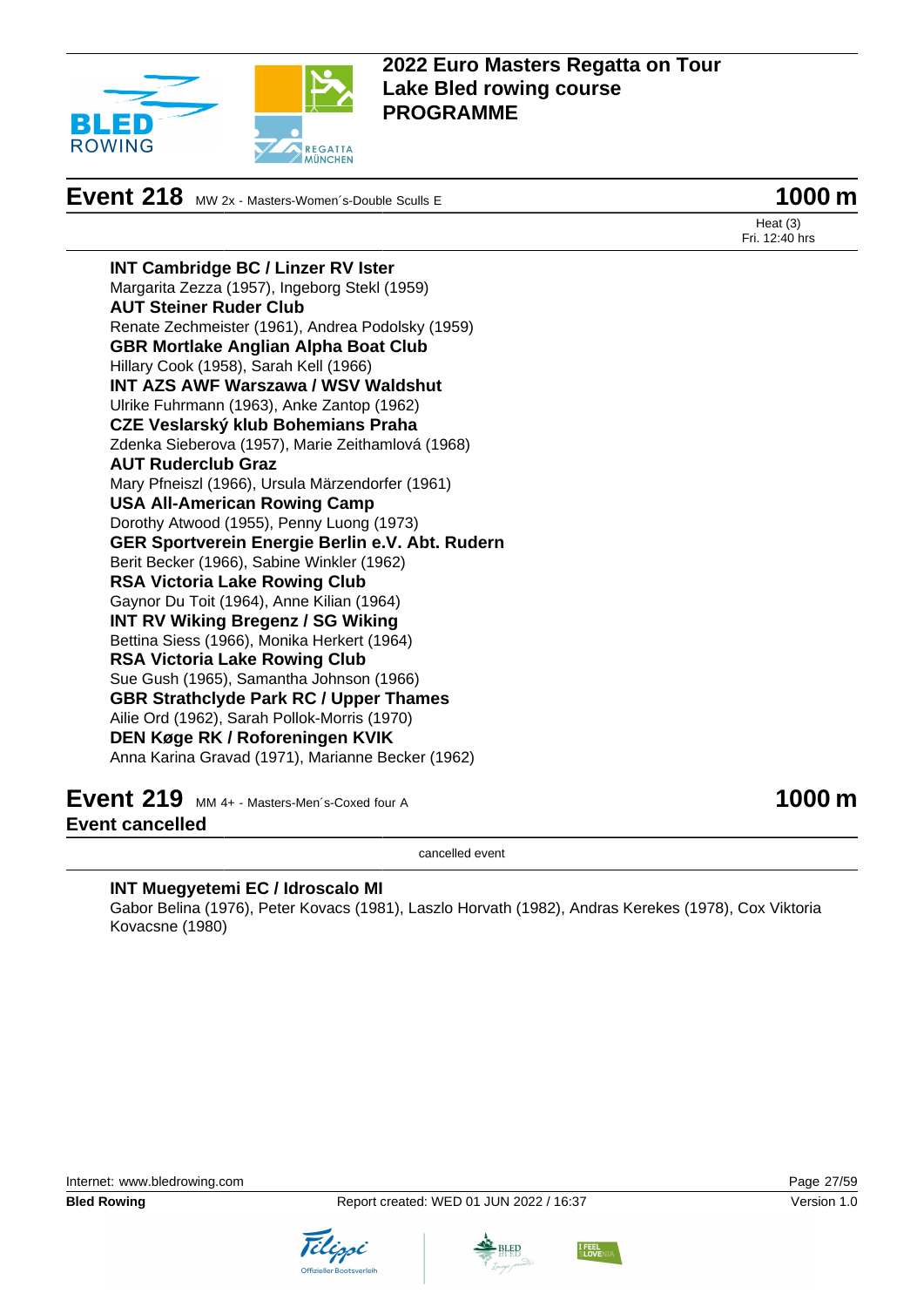

| Event 220 MM 4- - Masters-Men's-Four D | 1000 m |
|----------------------------------------|--------|
|----------------------------------------|--------|

**CRO VK Jarun / VK Iktus**

**ITA C.U.S. Pavia A.S.D.**



Heat (2) Fri. 12:55 hrs Branko Kuzele (1963), Kerim Mujkic (1962), Branimir Pekic (1964), Mario Stašcik (1969)

Andrea Dellacha (1970), Paolo Carbone (1970), Maurizio Losi (1962), Massimo Lana (1962) **INT Riga Rowers Club / Zalgiris / RC 8+** Artis Kamols (1967), Sigitas Jankunas (1966), Paulius Gasiunas (1967), Enrikas Marockinas (1969)

**ITA Dlf Treviso / Diadora SC**

Andrea Codemo (1971), Alberto Mardegan (1969), Marchetto (1965), Riccardo Dei Rossi (1969) **CRO Hrvatski Veslacki Klub Mornar**

Antonio Lipanovic (1977), Jure Omrcen (1969), Mario Negotic (1962), Damir Rakocija (1968) **CRO VK Croatia / VK Trešnjevka**

Dinko Tvrtkovic (1968), Goran Mihovilovic (1971), Domagoj Telišman (1976), Darko Mikic (1969) **AUT WSV Ottensheim / RV Wiking Spittal / Linzer RV Ister**

Harald Hofmann (1973), Sigl Wolfgang (1972), Markus Schuetzelhofer (1977), Heimo Hinterer (1965)

**Event 221** MW 8+ - Masters-Women's-Eight C **1000 m** 

Fri. 15:00 hrs

#### **INT ARC Würzburg / RC Hamm / RC Aschaffenburg / RG München / Frankfurter RG Germania / Linzer RV Ister**

Astrid Freyeisen (1969), Jutta Lolies (1969), Carola Bösinger (1967), Cornelia Drewitzki (1958), Mandy Emmrich (1980), Anna Warnke (1974), Christiane Huth (1980), Gesa Kirsch (1968), Cox Heimo Hinterer (1965)

#### **AUT WRC Pirat / RC Mondsee / RC Graz / WRV Ellida / 1. Wiener RC LIA**

Barbara Peutz (1967), Katrina Woolcock (1986), Manuela Helbig (1970), Marlis Schmidt (1992), Sylvia Kleimann (1969), Claudia Stuby (1977), Karina Zehetner (1977), Fanni Hahn (1978), Cox Hannah Engelmaier (1991)

## **Event 222** MW 4- - Masters-Women's-Four F-M **1000 m**

Thu. 17:40 hrs

### **CZE Veslarský klub Slavia Praha**

Ivana Varhulíková (1963), Oldriska Pekna (1950), Zdenka Norkova (1952), Hedvika Malecková (1972)





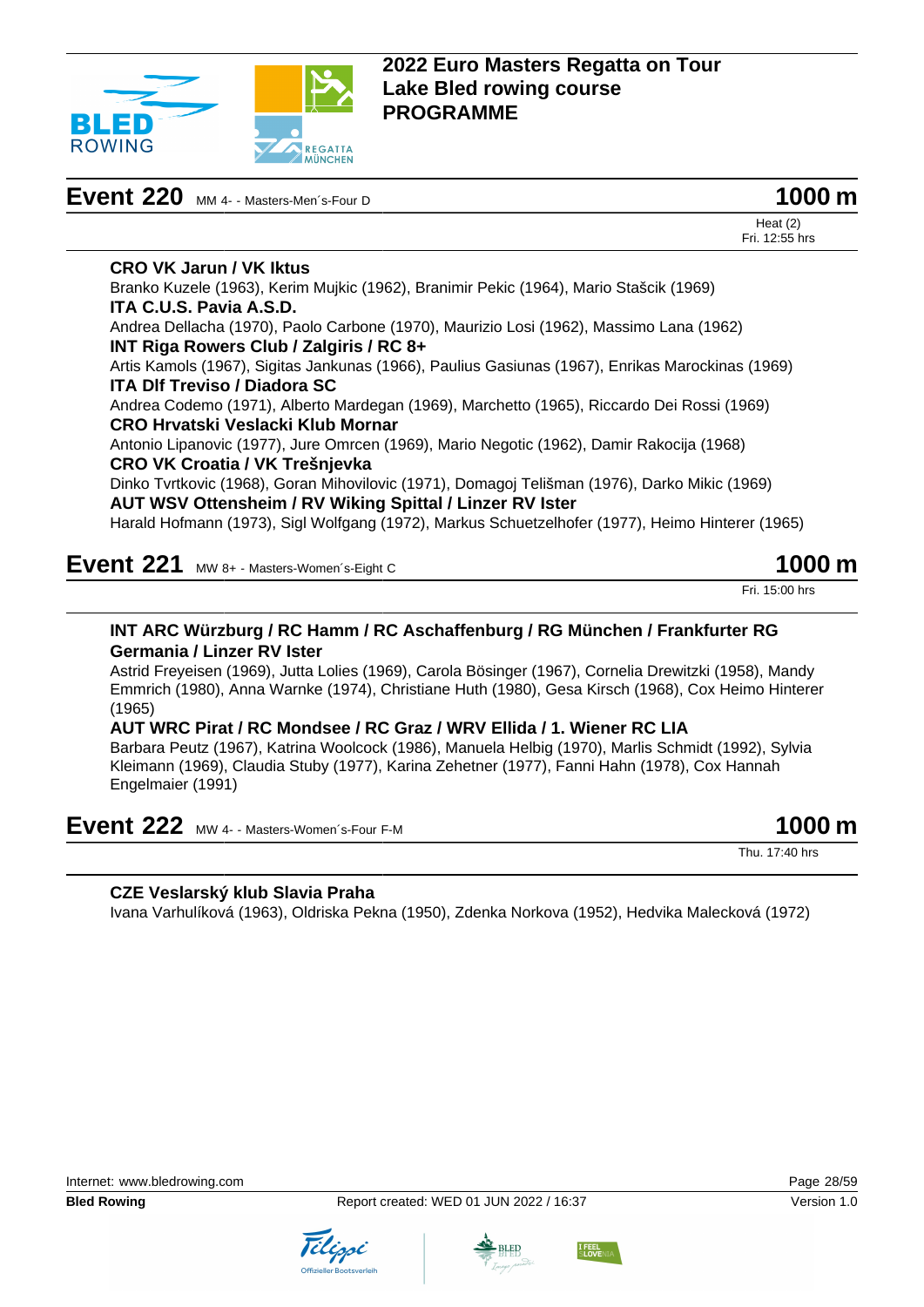

**Event 223** MM 2x - Masters-Men's-Double Sculls G **1000 m** 

Heat (3) Fri. 15:05 hrs

**HUN Külker Evezos Klub** András Fehér (1954), Miklós Szabados (1952) **GBR Quintin Boat Club** Geoff Peel (1953), Peter Meaney (1954) **INT RG Wiking / Dnipro** Lukasz Ostrowski (1958), Gennadii Kupin (1950) **ITA A.S.D. Canottieri Moto Guzzi** Claudio Fasoli (1954), Eros Cantoni (1955) **GER ESV Schmöckwitz / SV Energie Berlin** Wolfgang Eschment (1951), Martin Schütze (1958) **CZE TJ Lokomotiva Beroun / TJ Neratovice** Jirí Odstrcil (1955), Jaromír Brunhofer (1954) **CRO Hrvatski Akademski Veslacki Klub Mladost** Goran Nuskern (1958), Ilija Danilovic (1952) **AUT Erster Wiener Ruderclub LIA** Robert Mosek (1961), Raimund Haberl (1949) **ITA Can. "Leonida Bissolati"- A.S.D.** Giorgio Superti (1952), Massimo Varesi (1959) **GBR Walton Rowing Club** Michele Dela Casa (1956), Mike Bishop (1957) **POR VIANA Remadores do Lima** Mario Fernandes (1957), Rui Sousa (1956) **CRO Veslacki Klub Neretvanski gusar** Drazen Ante Sudic (1957), Nenad Gucunski (1956) **AUT Ruderverein Normannen Klosterneuburg** Franz Reil (1960), Gerold Pripfl (1954)

**Event 224** MM 2- - Masters-Men's-Pair I-M **1000 m Event cancelled**

cancelled event





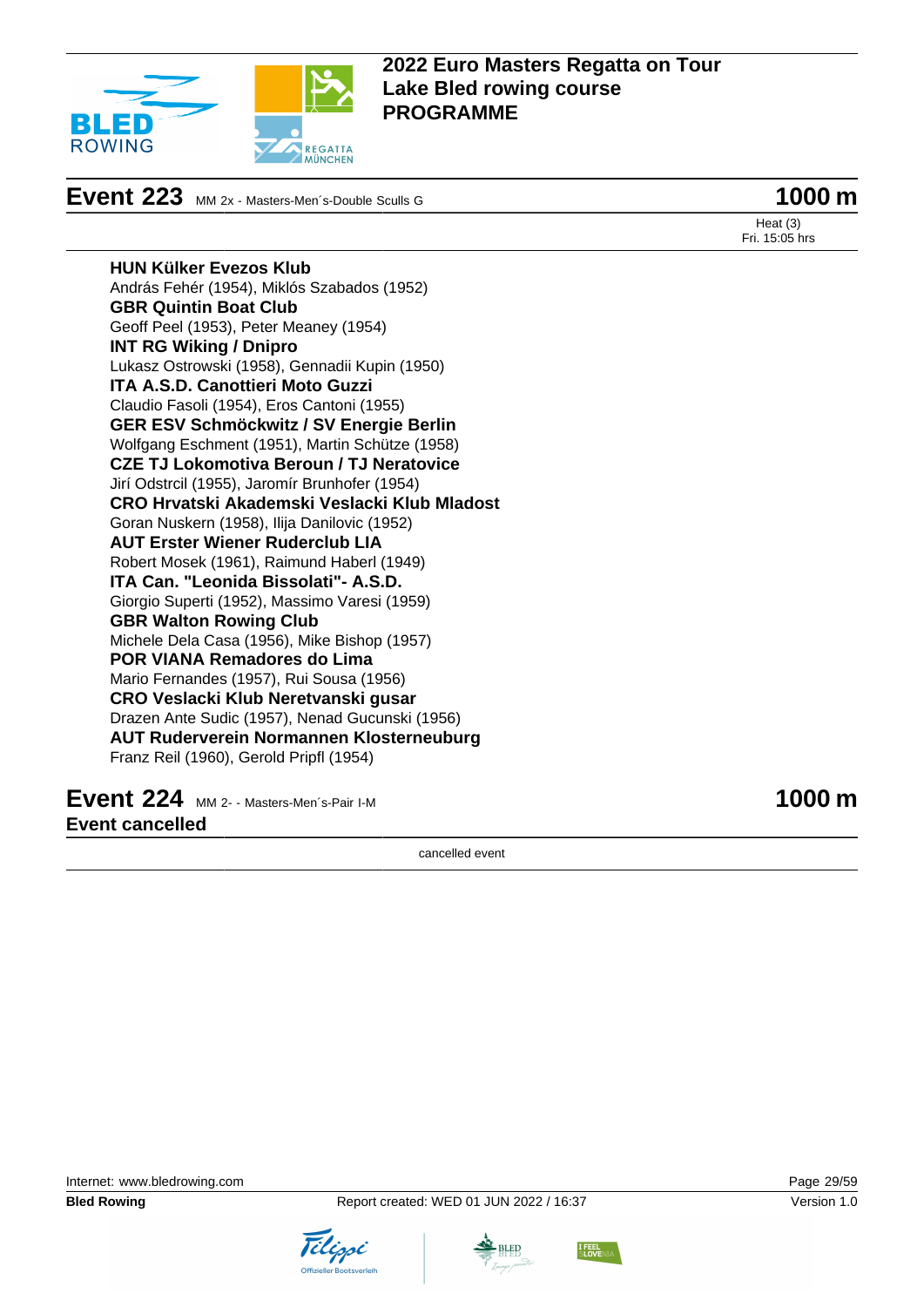

# **Event 225** MM 4x - Masters-Men<sup>-</sup>s-Quadruple Sculls B **1000 m**



Heat (3) Fri. 15:20 hrs

| <b>CZE VK Bohemians Praha / KV melnických 1881</b>                                            |
|-----------------------------------------------------------------------------------------------|
| Martin Mican (1983), Ales Jakoubek (1974), Miroslav Brabec (1967), Jiri Rysavy (1970)         |
| INT Schweriner RG / Erster Kieler RC / Osnabrücker RV / Sorø RK                               |
| Daniel Illmann (1973), Markus Vogel (1971), Michael Humbek (1971), Christian Mølvig (1979)    |
| CRO Veslacki Klub Jadran - Rijeka                                                             |
| Hrvoje Vukic (1970), Ivor Tucic (1979), Zvonimir Znidarsic (1971), Petar Topic (1983)         |
| POL Towarzystwo Wisla dla Wioslarzy                                                           |
| Maciej Zielinski (1982), Dariusz Sojka (1975), Pawel Lenicki (1983), Rustam Ziganshin (1976)  |
| AUT RC Graz / 1. Wiener RC LIA / WRC Pirat / Steiner RC                                       |
| Michael Helbig (1970), Matthias Schreiner (1969), Mattia Peterle (1989), Georg Mantler (1990) |
| <b>TUR Turkish Masters / Pera / Vira</b>                                                      |
| Fatih Örer (1961), Necib Fazil Akay (1986), Mert Gözüküçük (1981), Metin Morgül (1990)        |
| CZE Klub veslování Kondor Brandýs nad Labem                                                   |
| Martin Bílek (1993), Petr Novotný (1968), Ludek Kvapil (1979), Jakub Štencl (1982)            |
| <b>CRO Hrvatski Veslacki Klub Mornar</b>                                                      |
| Davor Tadic (1979), Marko Catipovic (1988), Marko Pesic (1984), Neven Bandalovic (1975)       |
| <b>SLO Rowing Club Ljubljanica</b>                                                            |
| Igor Ronchi (1982), Gaber Gunde (1977), Rok Ponikvar (1981), Matej Rojec (1989)               |
| <b>CRO Veslacki Klub Zagreb</b>                                                               |
| Ante Ramadan (1976), Matko Starcevic (1984), Nikola Grbasic (1986), Goran Spaleta (1986)      |
| SLO RC Argo / RC Ljubljanica / VK Bled                                                        |
| Tomi Davidovic (1983), Marko Bolha (1991), Sébastien Janež (1976), Matej Štravs (1983)        |
| GER Deutscher Ruder-Club von 1884 e.V.                                                        |
| Philipp Höfer (1979), Tobias Cantz (1972), Christopher Pieper (1990), Fabian Wolff (1994)     |
| SLO Študentsko veslaško društvo                                                               |
| Blaž Kopic (1992), Žiga Voršic (1978), Iztok Nipic (1976), Miha Ramšak (1995)                 |
| TUR altinboynuz spor kulübü                                                                   |
| Efe Cam (1986), Ali Kethüda (1985), Cem Demircift (1978), Emre Dogan (1992)                   |
| ITA Associazione Sportiva Dilettantistica Canottieri DLf Chiusi                               |
| FRANCESCO PROCACCIANTI (1980), MIRKO ROSSI (1977), EDOARDO SACCO (1994), ALEXANDRU            |
| MIRCEA CONE (1993)                                                                            |
|                                                                                               |

**Event 226** MW 2- - Masters-Women's-Pair B **1000 m** 

Fri. 15:35 hrs

**ITA DLf Chiusi / Ichnusa CA** Marta Ardissone (1988), Violante Lama (1980) **GER Kölner Ruderverein von 1877 e.V.** Sabrina Schoeps (1984), Wiebke Gebauer (1984)





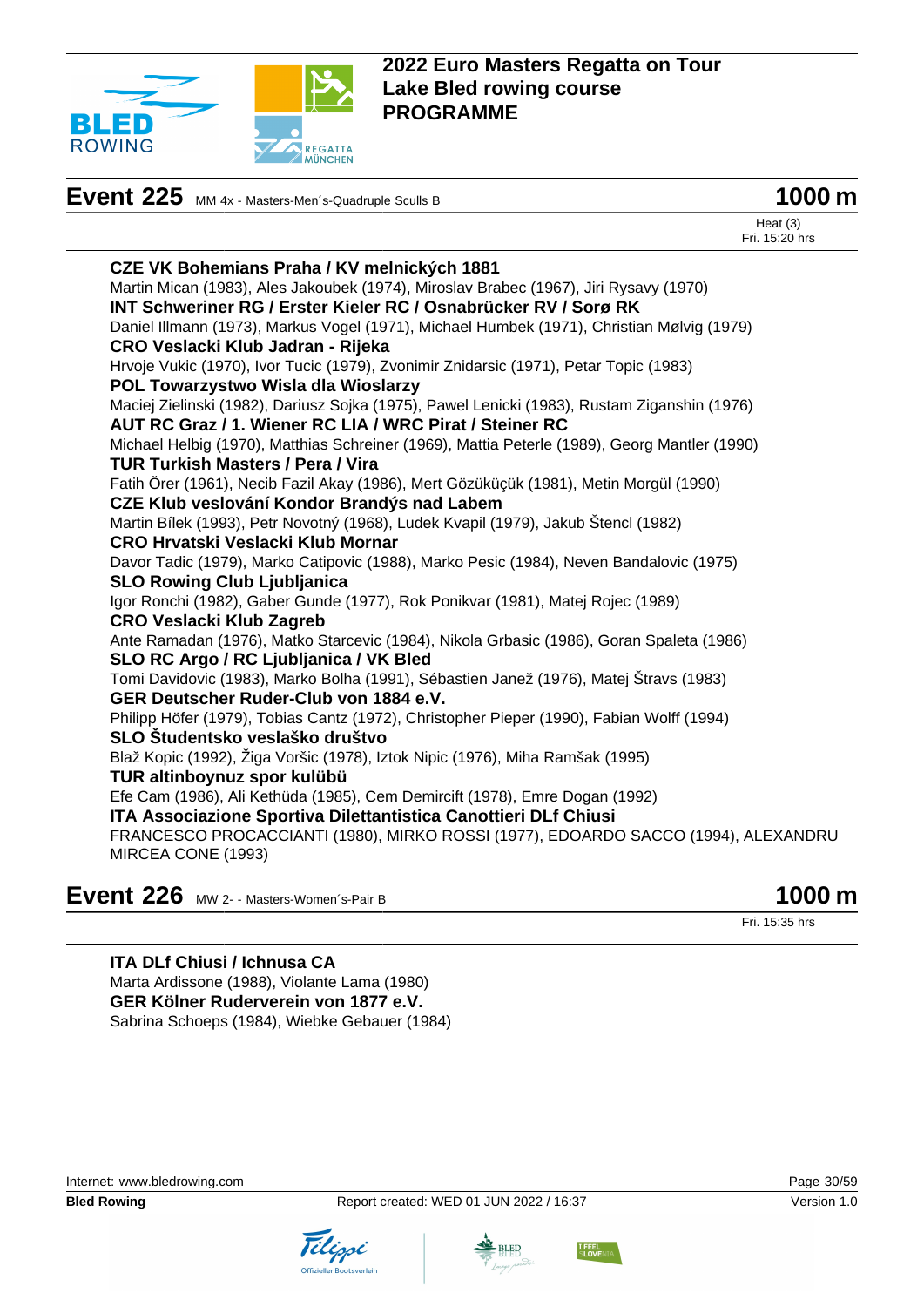

# **Event 227** MM 4- - Masters-Men's-Four G **1000 m**

Fri. 15:40 hrs

#### **HUN Waatz Masters / Ferencvárosi EC**

Tivadar Nógrádi (1951), Dezso Galamb (1964), András Vavra (1952), Gábor Noé (1951) **INT RV Normannen Klosterneuburg / RG Wiking / WRC Donaubund** Fritz Kutmon (1952), Lukasz Ostrowski (1958), Rainer Wittenhagen (1956), Andreas Kral (1961)

## **Event 228** MW 2- - Masters-Women's-Pair A **1000 m**

Fri. 15:45 hrs

**GER Kölner Ruderverein von 1877 e.V.** Sabrina Schoeps (1984), Wiebke Gebauer (1984) **GER Ruder-Union Arkona Berlin 1879 e.V.** Jessika Fuhr (1994), Scarlett Gelleszun (1986) **CRO Veslacki Klub Jarun** Dora Segovic (1995), Ela Gracan (1993)





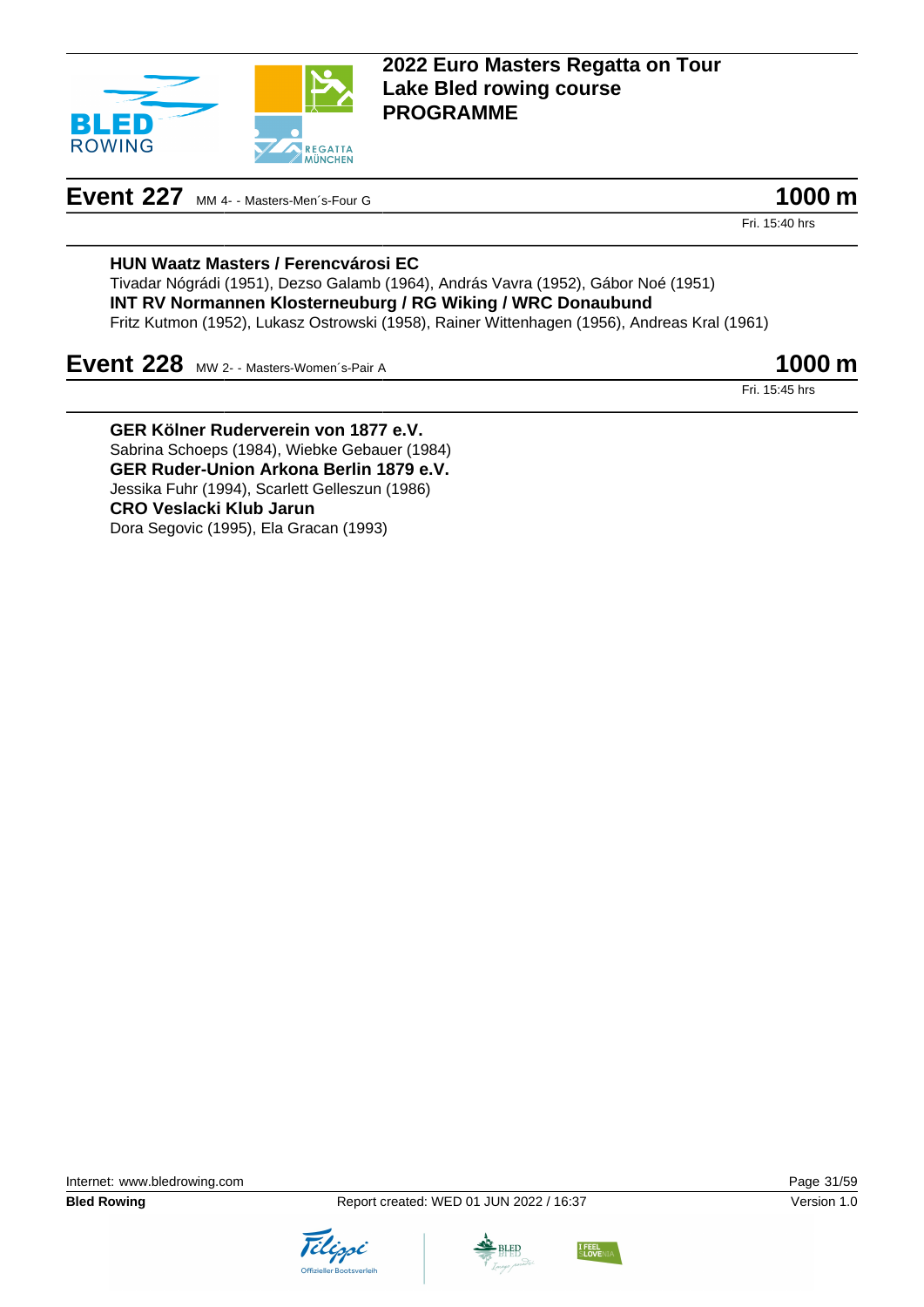

**Event 229** MM 1x - Masters-Men´s-Single Sculls H **1000 m** 

Heat (3) Fri. 15:50 hrs

**AUS Upper Thames Rowing Club** George Petelin (1944) **GBR Quintin Boat Club** Tom Bishop (1947) **AUT Ruderverein "Albatros" Klagenfurt** Willy Koska (1948) **POL AZS-AWF Warszawa** Jacek Dabrowski (1948) **CZE TJ Lodní sporty Brno** Jirí Ertel (1949) **AUT Erster Wiener Ruderclub LIA** Raimund Haberl (1949) **GBR Dart Totnes Amateur Rowing Club** Rod Stewart (1949) **AUT Ruderverein Villach von 1881** Lytton Coomer (1950) **UKR Kiev Sportclub Dnipro** Gennadii Kupin (1950) **POL Yacht Club Nowa Huta** Jacek Wielebnowski (1951) **GER Eisenbahnsportverein Schmöckwitz e.V. Abt. Rudern** Wolfgang Eschment (1951) **GBR Poplar, Blackwall District Rowing Club** Bob Milligan (1952) **ITA Soc. Can. timavo - Associazione Sportiva Dilettantistica** Guido Berti (1952) **ITA Circolo Canottieri Lazio** Antonio De Palma (1952)

**Event 229T** MM 1x - Masters-Men's-Single Sculls H **1000 m** 

Final Sat. 17:43 hrs

**Trophy**





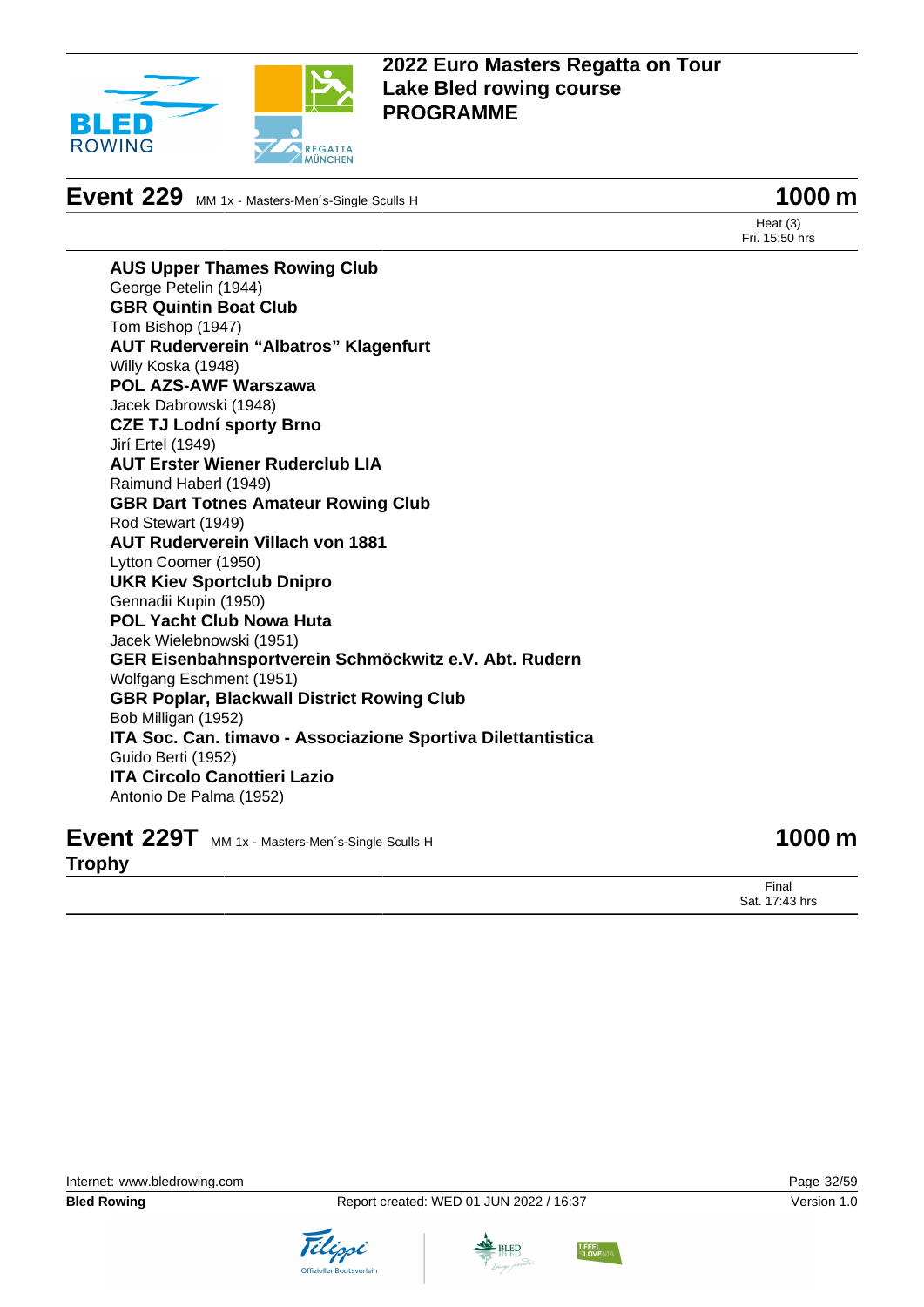

**Event 230** MW 1x - Masters-Women's-Single Sculls F **1000 m** 

Fri. 16:05 hrs

**CAN Ridley Graduate Boat Club** Lynn Krahulec (1957) **USA Cambridge Boat Club (USA)** Margarita Zezza (1957) **DEN Køge Roklub** Mai-Britt Bille Nielsen (1960) **AUT Ruderclub Graz** Ursula Märzendorfer (1961) **GER Sportverein Energie Berlin e.V. Abt. Rudern** Sabine Winkler (1962)

| Event 230T MW 1x - Masters-Women's-Single Sculls F | 1000 m |
|----------------------------------------------------|--------|
|----------------------------------------------------|--------|

**Trophy**

Final Sat. 17:52 hrs

**Event 231** MLW 1x - Masters Lightweigt Women's-Single Sculls F **1000 m** 

Fri. 16:10 hrs

**USA All-American Rowing Camp** Virginia Calvin (1950) **USA All-American Rowing Camp** Dorothy Atwood (1955) **GBR Mortlake Anglian Alpha Boat Club** Hillary Cook (1958) **AUT Steiner Ruder Club** Renate Zechmeister (1961) **GER Wassersport-Verein Waldshut e.V.** Anke Zantop (1962)

**Event 232** MW 4+ - Masters-Women's-Coxed four A **1000 m Event cancelled**

cancelled event

**Event 233** MW 4- - Masters-Women's-Four B **1000 m Event cancelled**

cancelled event

Internet: [www.bledrowing.com](http://www.bledrowing.com) Page 33/59





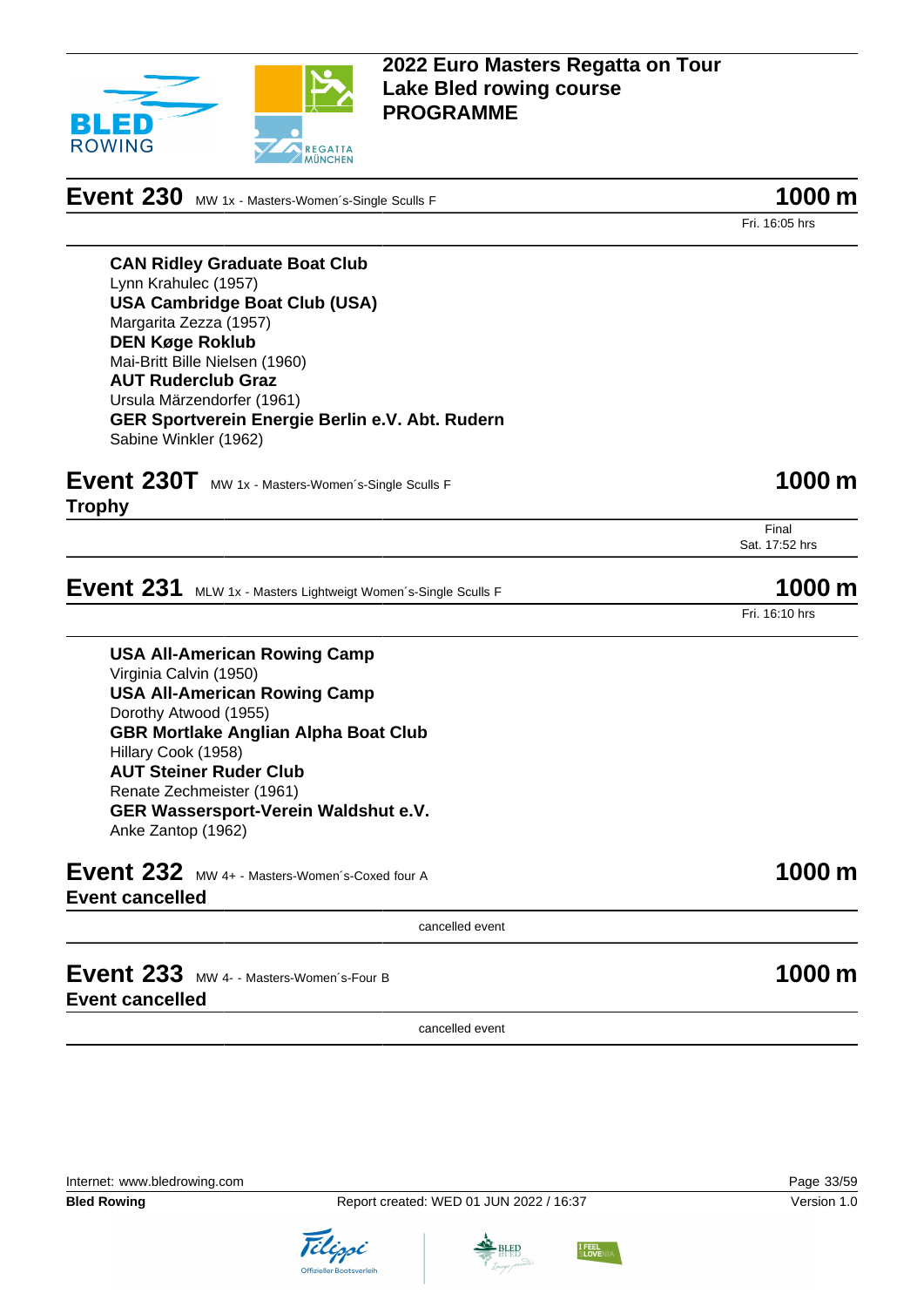

# **Event 234** MM 8+ - Masters-Men´s-Eight E **1000 m**

Fri. 16:20 hrs

#### **INT RV Normannen Klosterneuburg / 1. Wiener RC LIA / RV Nautilus v.1878 Klagenfurt / RG Wiking / WRC Donaubund / RC Graz**

Fritz Kutmon (1952), Oliver Lehrer (1965), Robert Mosek (1961), Hannes Ploeb (1961), Rainer Wittenhagen (1956), Andreas Kral (1961), Michael Helbig (1970), Matthias Schreiner (1969), Cox Hannah Engelmaier (1991)

#### **CRO VK Croatia / HAVK Mladost / VK Trešnjevka**

Damir Jakelic (1955), Zvonimir Borbaš (1963), Darko Mikšic (1952), Nenad Oremuš (1962), Domagoj Telišman (1976), Goran Mihovilovic (1971), Dinko Tvrtkovic (1968), Darko Mikic (1969), Cox Dijana Brkljacic (1974)

#### **GER Hallesche-Rvg. Böllberg u. Nelson / ARV zu Leipzig / Pirnaer RV / Meissner RC Neptun**

Ulf Sauerbrey (1961), Michael Schlüter (1965), Bernhard Klöter (1977), Robin Eifert (1963), Sven Fahner (1966), Thomas Hermann (1970), Lutz Hoffmann (1967), Thomas Winkler (1961), Cox Carolin Fahner (2002) **SUI RC Erlenbach / RC Erlenbach**

Geoff McDiarmid (1978), Jean-Manuel Dersy (1968), Richard Baumgartner (1960), Markus Locher (1967), Eros Goretti (1965), Olivier von Moos (1959), Christian Tietz (1969), Marcel Safari (1967), Cox Dennis Savini (1955)

#### **GER Dresdner RV / USV TU Dresden / Rugm. Rotation Berlin / Dresdner RC**

Maik Werner (1965), Achim Schulze (1965), Ingo Montan (1967), Olaf Kaulfuß (1966), Michael Hanisch (1965), Cornel Malysch (1968), Andreas Gehre (1966), Steffen Merz (1971), Cox Annika Drechsler (2003) **ITA CUS Pavia / Diadora SC / Saturnia / Dlf Treviso / Timavo SC**

Andrea Dellacha (1970), Massimo Lana (1962), Marchetto (1965), Leonardo de Pol (1965), Andrea Codemo (1971), Alberto Mardegan (1969), Maurizio Losi (1962), Riccardo Dei Rossi (1969), Cox Guido Berti (1952)





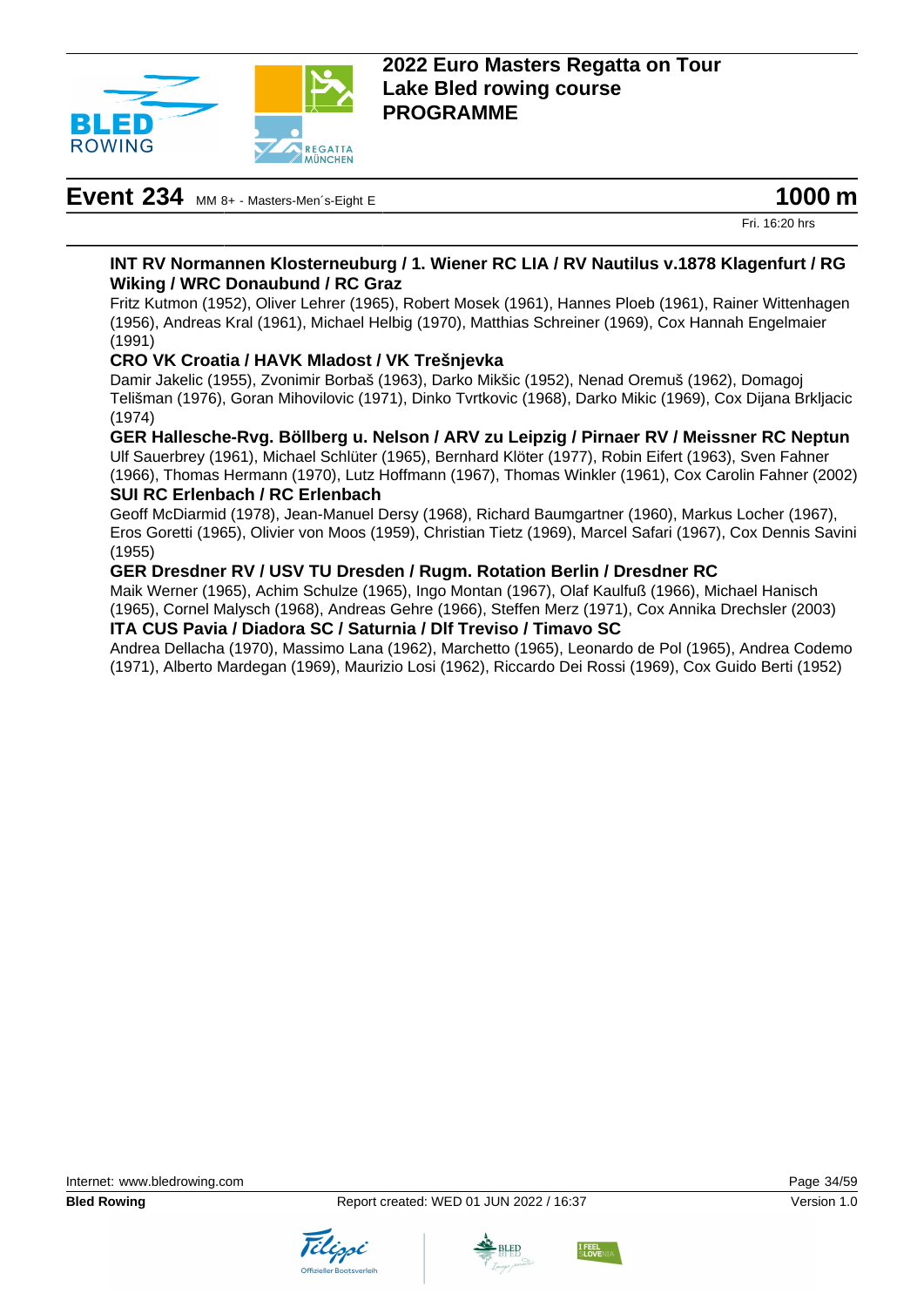

# **Event 235** MW 2x - Masters-Women's-Double Sculls D **1000 m**

Heat (3) Fri. 16:25 hrs

**RSA Victoria Lake Rowing Club** Sue Gush (1965), Samantha Johnson (1966) **GBR Strathclyde Park RC / Upper Thames** Ailie Ord (1962), Sarah Pollok-Morris (1970) **DEN Køge RK / Roforeningen KVIK** Anna Karina Gravad (1971), Marianne Becker (1962) **INT Breisacher RV / RC Rotsee Luzern** Susanne Schäfer (1970), Franziska Schönborn (1963) **CZE Veslarský klub Hodonín** Jarmila Myslikova (1974), Pavla Svitakova (1962) **GER Rüdersdorfer Ruderverein Kalkberge e.V.** Heike Opel (1970), Annett Bühnert (1966) **GER Meissner Ruderclub Neptun 1882 e.V.** Franziska Lange (1968), Jacqueline Seyfried (1969) **INT TSV Herrsching / Mortlake AABC** Bernardo Quintana-Rüedlinger (1972), Sarah Kell (1966) **GER Akademischer Ruderclub Würzburg e.V.** Astrid Freyeisen (1969), Heidrun Hennings (1971) **AUT Ruderverein Wiking Bregenz** Ute Simma (1974), Bettina Siess (1966) **HUN EDF-DÉMÁSZ Szeged Vizisport Egyesület** Edit Dr. Petrovszki (1970), Frida Tóth (1971) **HUN Pro Rekreatione Nonprofit Kft.** Kornelia Szasz (1967), Zsuzsanna Rozmus (1974) **ITA San Cristoforo / Monate** Roberta Marchisio (1975), Cecilia Piazza (1967) **ITA Associazione Sportiva Dilettantistica Circ. Ospedalieri Treviso** Barbara Scalcinati (1969), Katia Pilla (1973) **AUT Wiener-Ruder-Club Pirat** Barbara Peutz (1967), Katarzyna Tyro (1975)

**Event 236** MM 4+ - Masters-Men´s-Coxed four F **1000 m** 

Fri. 16:40 hrs

| <b>INT VIANA RL / ADCJ Cerveira / Río Paraná Corrientes</b>                                                                  |                     |
|------------------------------------------------------------------------------------------------------------------------------|---------------------|
| Mario Fernandes (1957), Rui Sousa (1956), Henrique Baixinho (1961), Andres Madero (1957), Cox Cristina<br>Alves (1968)       |                     |
| <b>GER Bonner RG / SC Berlin-Köpenick</b>                                                                                    |                     |
| Matthias Schumann (1958), Heiko Schulz (1958), Andreas Ludwig (1959), Matthias Büttner (1957),<br>Cox Pamela Krawczyk (1966) |                     |
| Event 237 MW 4+ - Masters-Women's-Coxed four E                                                                               | $1000 \,\mathrm{m}$ |
| <b>Event cancelled</b>                                                                                                       |                     |
| cancelled event                                                                                                              |                     |
|                                                                                                                              |                     |

Internet: [www.bledrowing.com](http://www.bledrowing.com) Page 35/59

**Bled Rowing The Report created: WED 01 JUN 2022 / 16:37 Version 1.0** Version 1.0



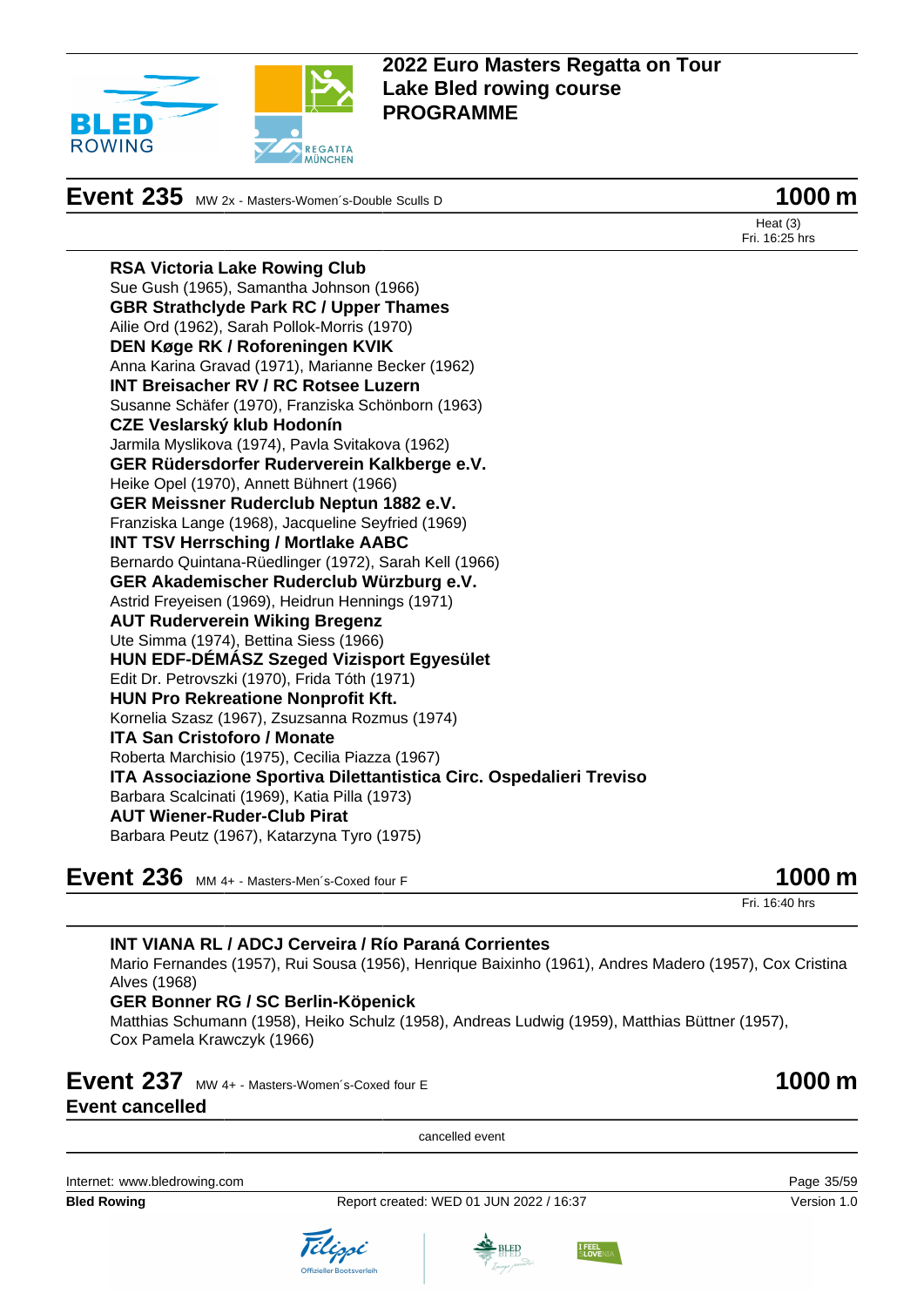

| Event 238 MM 4x - Masters-Men's-Quadruple Sculls D | 1000 m |
|----------------------------------------------------|--------|
|----------------------------------------------------|--------|



Heat (3) Fri. 16:50 hrs

**INT RV Neptun Konstanz / RC Kreuzlingen / SeeC Arbon / Ruderclub Baden** Otto Handel (1971), Paul Stahlberg (1959), Philipp Süssli (1966), Ewald Grobert (1962) **ITA Associazione Sportiva Dilettantistica Circ. Ospedalieri Treviso** Alessandro Gallo (1963), Andrea Sirinati (1975), Giorgio Basso (1960), Pierpaolo Signorelli (1966) **AUT WRK Donau / WRC Donaubund / RV Wiking Spittal** Josef Bertagnoli (1969), Walter Vogel (1958), Andreas Kral (1961), Markus Schuetzelhofer (1977) **INT Donau-RC Ingolstadt / GYAC** Ingo Berg (1967), Jan Oksche (1959), Péter Lacsik (1969), Tamás Fazekas (1973) **GER Dresdner Ruderverein e.V.** Thomas Merz (1968), Thomas Johne (1971), Jens Licker (1964), Thomas Deubner (1967) **GER Rostocker RC / HSG der Uni Rostock / RC Oberhavel Hennigsdorf / Neuruppiner RC** Axel Zimmermann (1968), Andreas Borgwardt (1964), Andreas Köckeritz (1973), Dirk Pfaffe (1973) **AUT Linzer RV Ister / WSV Ottensheim** Robert Grieshofer (1971), Gunther Sames (1969), Heimo Hinterer (1965), Harald Hofmann (1973) **ITA Associazione Sportiva Dilettantistica Circ. Ospedalieri Treviso** Giuliano Pegorer (1970), Mirko Albera (1969), Riccardo Scottà (1974), Stefano Randon (1965) **ITA Milano / Maidenhead RC** Lorenzo Invrea (1967), Enrico Consolandi (1957), Daniele Loro (1968), Roberto Visioli (1988) **CZE VK SEPAP Štetí / VK Bohemians Praha** Petr Vranek (1972), Pavel Vranek (1972), Miroslav Brabec (1967), Jiri Rysavy (1970) **AUT RC Mondsee / RC Graz** Martin Wandl (1973), Hannes Amon (1970), Peter Christensen (1968), Michael Helbig (1970) **GER Ruder-Club Aschaffenburg von 1898 e.V.** Thomas Bräutigam (1964), Andreas Stegmann (1964), Felix Stange (1974), Philipp Valenta (1980) **CRO HVK Mornar / HAVK Mladost** Almir Mahmutovic (1969), Mario Negotic (1962), Igor Pavlinic (1977), Ivan Mihaljevic (1977)

**Event 239** MM 2- - Masters-Men's-Pair C **1000 m** 

**CRO VK Zagreb / HAVK Mladost**

Mladen Lužaic (1968), Goran Polonji (1969) **ITA C.U.S. Pavia A.S.D.** Andrea Dellacha (1970), Paolo Carbone (1970) **POL AZS-AWF Warszawa** Krzysztof Neumann (1970), Robert Borys (1975) **SLO Rowing Club Ljubljanica** Gregor Geršak (1973), Klemen Geršak (1978)

## **Event 240** MM 8+ - Masters-Men´s-Eight H **1000 m** 1000 m **Event cancelled**

cancelled event

Internet: [www.bledrowing.com](http://www.bledrowing.com) Page 36/59

**Bled Rowing The Report created: WED 01 JUN 2022 / 16:37 Version 1.0** Version 1.0









Fri. 17:05 hrs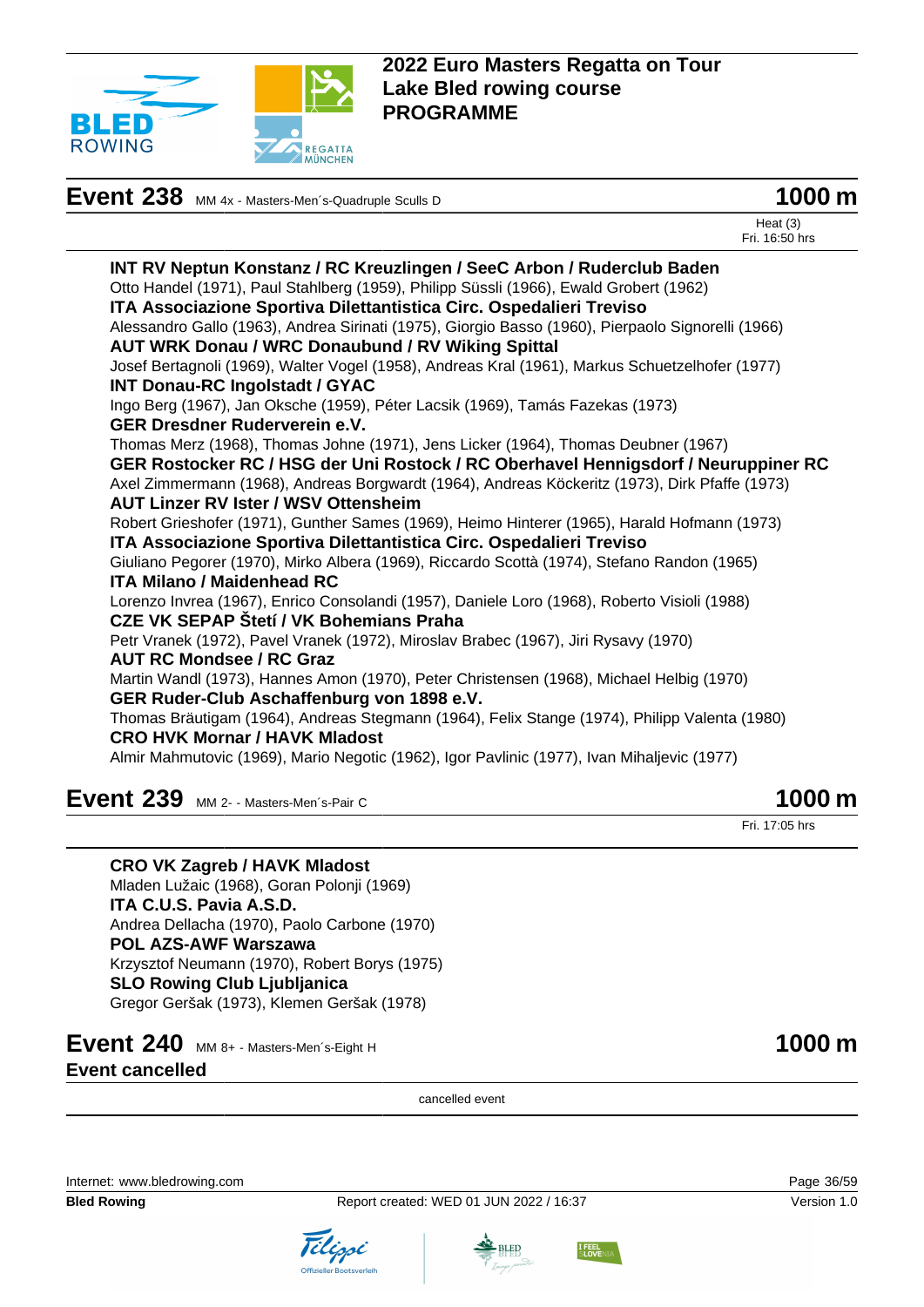

## **Event 241** MW 2- - Masters-Women's-Pair F-M **1000 m**

Fri. 17:10 hrs

## **CZE Veslarský klub Slavia Praha**

Zdenka Norkova (1952), Oldriska Pekna (1950) **ITA Armida SC / Canottieri Caprera** Isabella Chiappino (1956), Alessandra Sereno (1966) **CZE TJ Jiskra Trebon** Dagmar Fialova (1961), Magdalena Gutwillinger (1962)

**Event 242** MW 4x - Masters-Women's-Quadruple Sculls C

|  | 1000 m |  |
|--|--------|--|
|--|--------|--|

|  | Heat $(2)$<br>Fri. 17:20 hrs |
|--|------------------------------|
|  |                              |

**FRA LACA / Nogent-sur-Marne CN / Renneville VRAC du Lauragais / Marseille RC** Delphine Hermier (1970), Joelle Vielrecobre (1960), Elisabeth Delmas (1960), Servane Lenne (1968) **FRA Nogent-sur-Marne CN / ACBB - B92 / VRAC** Marie-Christine Maheut (1963), Florence Desgeorges (1972), Yasmine de Givré (1978), Patricke Dupré (1954) **ITA Associazione Sportiva Dilettantistica Circ. Ospedalieri Treviso** Barbara Menoncello (1975), Laura Costa (1971), Maria Antonietta Russo (1966), Sabrina Barlò (1969) **INT VK Neretvanski gusar / 1. Wiener RC LIA / RV Neptun Konstanz** Elizabeta Beti Milicic (1970), Verica Bogdanov (1976), Claudia Wienert (1971), Karin Seeburger (1976) **CZE Klub veslaru melnických 1881** Martina Martincova (1971), Jana Jakoubkova (1975), Zuzana Valsova (1972), Pavla Hradecka (1977) **INT Frankfurter RG Germania / RC Hamm / RV Wiking Bregenz** Christiane Huth (1980), Jutta Lolies (1969), Ute Simma (1974), Anna Warnke (1974) **ITA DLf Chiusi / Retica Can. / Nettuno CC / Nettuno TS** Chiara Sacco (1983), Rayna Ivanova Stoytcheva (1972), FRANCESCA LETTIG (1976), CRISTIANA RISMONDO (1966) **ITA Associazione Sportiva Dilettantistica Circ. Ospedalieri Treviso** Barbara Scalcinati (1969), Elena Gagno (1982), Katia Pilla (1973), Lisa De Vido (1977) **AUT Steiner RC / RC Mondsee / 1. Wiener RC LIA**

Renate Zechmeister (1961), Katrina Woolcock (1986), Karina Zehetner (1977), Fanni Hahn (1978) **AUT WRV Ellida / RC Graz / WRC Pirat**

Marlis Schmidt (1992), Manuela Helbig (1970), Katarzyna Tyro (1975), Barbara Peutz (1967) **GER SV Energie Berlin / RU Arkona Berlin**

Berit Becker (1966), Sabine Winkler (1962), Jessika Fuhr (1994), Scarlett Gelleszun (1986)

**POL Warsaw Rowing Club / Warsaw Rowing Club / Warsaw Rowing Club / Warsaw Rowing Club**

Anastazja Pindor (1975), Katarzyna Pawlega (1976), Magdalena Sakowska (1985), Monika Ksiazek (1980)





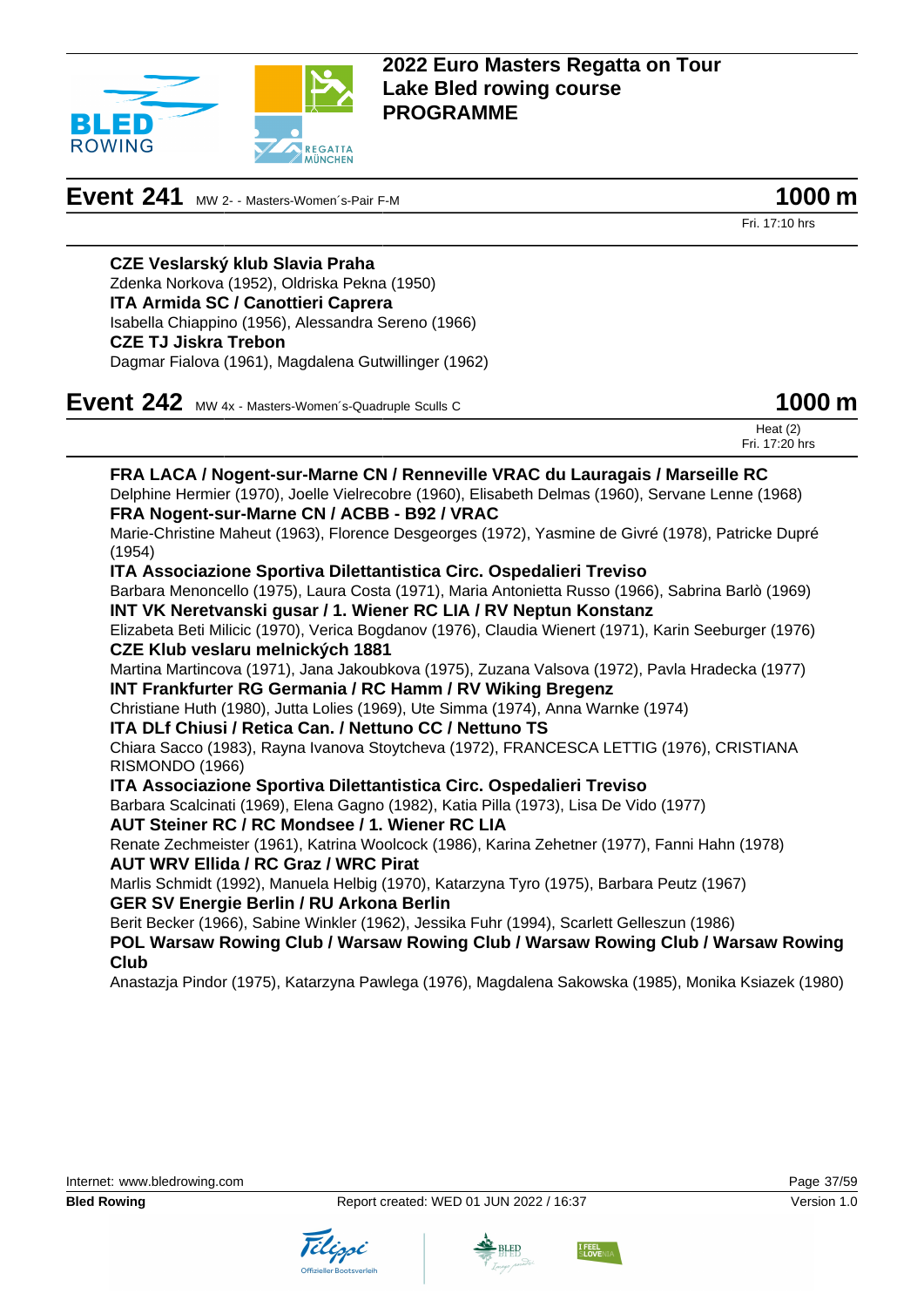

# **Event 243** MM 4x - Masters-Men's-Quadruple Sculls G **1000 m**

Fri. 17:30 hrs

**GBR Dart Totnes ARC / Poplar BDRC / Quintin BC / Upper Thames** Rod Stewart (1949), Bob Milligan (1952), Tom Bishop (1947), Lee Brown (1950) **CZE TJ Lodní sporty Brno / VK Slavia Praha** Jirí Ertel (1949), Jirí Svoboda (1947), Jirí Knopp (1960), Josef Sulc (1958) **ITA Can. "Leonida Bissolati"- A.S.D.** Massimo Varesi (1959), Giorgio Superti (1952), Eros Cantoni (1955), Claudio Fasoli (1954) **INT RV Normannen Klosterneuburg / RC Amicitia Bad Hersfeld / 1. Wiener RC LIA** Fritz Kutmon (1952), Johannes Flicker (1958), Robert Mosek (1961), Raimund Haberl (1949) **INT RV Neptun Konstanz / RC Kreuzlingen / Ruderclub Baden** Herbert Rapp (1959), Mladenko Francetic (1946), Paul Stahlberg (1959), Ewald Grobert (1962) **GBR Quintin BC / Upper Thames / Poplar BDRC** Geoff Peel (1953), George Petelin (1944), Dan Bartlett (1975), Peter Meaney (1954)

**Event 244** MM 4x - Masters-Men's-Quadruple Sculls J-M **1000 m Event cancelled**

cancelled event

**INT RV Albatros Klagenfurt / Cambridge BC / RV Normannen Klosterneuburg** Willy Koska (1948), Carlo Zezza (1936), Peter Inmann (1940), Willi Stuppan (1939)

| Event 245 MM 4- - Masters-Men's-Four C | 1000 m |
|----------------------------------------|--------|
|----------------------------------------|--------|

Fri. 17:35 hrs

**CRO Veslacki Klub Jadran - Rijeka** Andrej Smilovic (1964), Boris Glažar (1980), Predrag Krndija (1971), Dorian Radovcic (1975) **CZE Klub veslování Kondor Brandýs nad Labem** Martin Aleš (1971), Petr Novotný (1968), Ludek Kvapil (1979), Jakub Štencl (1982) **POL Towarzystwo Wisla dla Wioslarzy** Jacek Gustowski (1968), Dariusz Sojka (1975), Maciej Zielinski (1982), Rustam Ziganshin (1976) **INT Muegyetemi EC / VK Zagreb / Idroscalo MI** Gabor Belina (1976), Ante Ramadan (1976), Peter Kovacs (1981), Andras Kerekes (1978) **CRO Veslacki Klub Jarun** Branko Kuzele (1963), Kerim Mujkic (1962), Marko Krizmancic (1995), Tin Nemcic (1995)





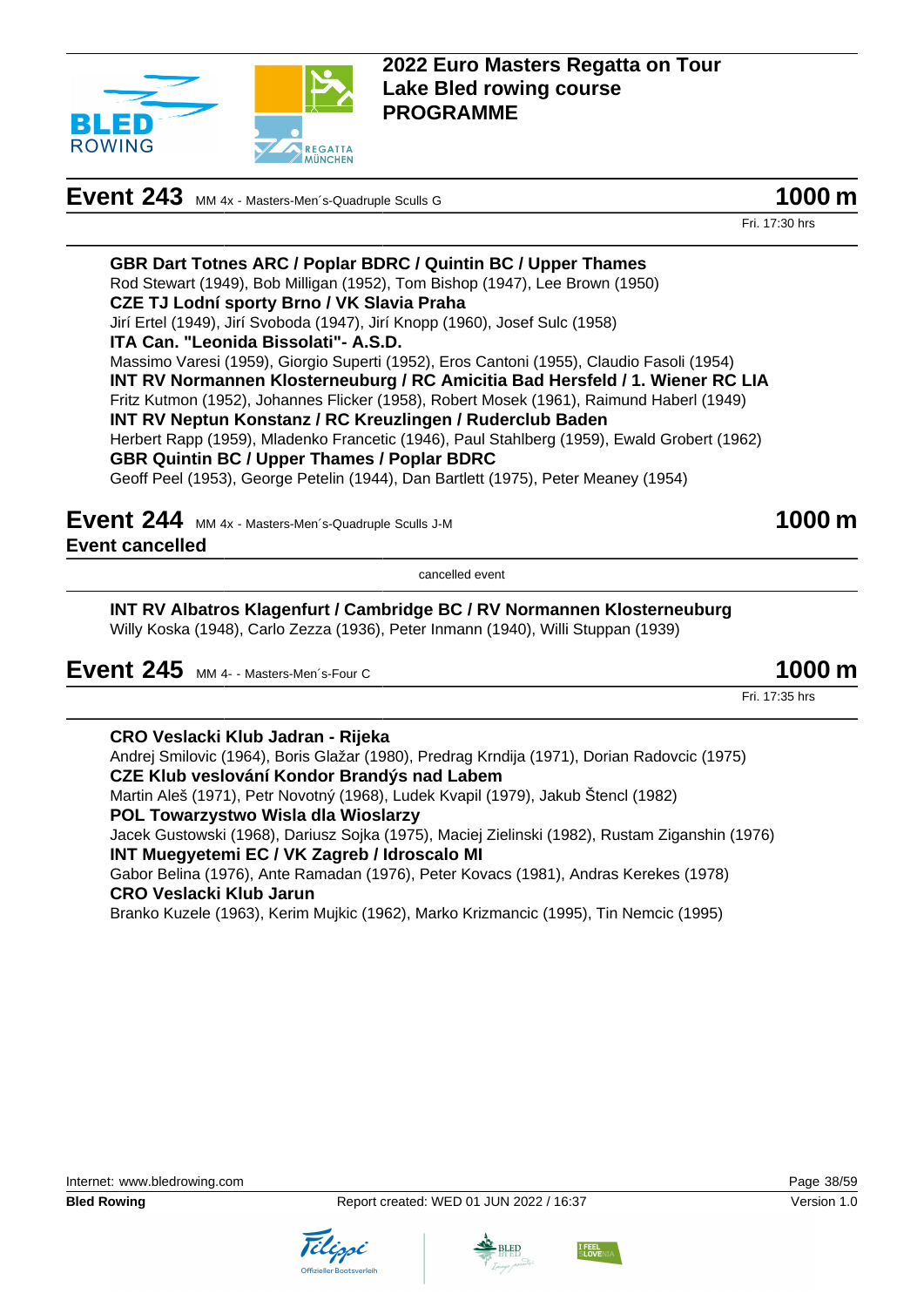

# **Event 246** MM 2x - Masters-Men's-Double Sculls D **1000 m**

Heat (4) Fri. 17:40 hrs

**FRA Club de l'Aviron de Vichy** Patrick Vassort (1960), Jean Marc Fage (1957) **GER Donau-Ruder-Club Ingolstadt e.V.** Ingo Berg (1967), Jan Oksche (1959) **AUT Wiener Ruderklub Donau** Walter Vogel (1958), Josef Bertagnoli (1969) **GER Ruderclub Oberhavel Hennigsdorf e.V.** Thomas Schulze (1966), Mike Jungermann (1966) **HUN EDF-DÉMÁSZ Szeged Vizisport Egyesület** Tibor Matyasovszki (1962), Tibor Tarjáni (1971) **GER Münchener Ruder-Club von 1880 e.V.** Holger Gerhardt (1967), Björn Stolze (1967) **GER Münchener Ruder-Club von 1880 e.V.** Abel Archundia (1968), Frank Salzmann (1966) **POL Posnania RBW / AZS Wroclaw** Pawel Szczepaniak (1970), Dariusz Stefanowski (1964) **ITA Associazione Sportiva Dilettantistica Circ. Ospedalieri Treviso** Andrea Sirinati (1975), Giorgio Basso (1960) **ITA Associazione Sportiva Dilettantistica Circ. Ospedalieri Treviso** Giuliano Pegorer (1970), Stefano Randon (1965) **CRO Hrvatski Veslacki Klub Mornar** Alen Jelic (1973), Goran Rakocija (1963) **CZE Veslarský klub Bohemians Praha** Miroslav Brabec (1967), Jiri Rysavy (1970) **INT VK Tamiš / RC Argo** Bosko Bjelajac (1969), Igor Bozeglav (1968) **AUT Linzer RV Ister / WSV Ottensheim** Heimo Hinterer (1965), Harald Hofmann (1973) **GER Frankfurter Rudergesellschaft 'Germania' 1869 e.V.** Volkhardt Kempf (1969), Jürgen Blatzheim (1969) **AUT RC Graz / 1. Wiener RC LIA** Michael Helbig (1970), Matthias Schreiner (1969) **CRO Veslacki Klub Jadran - Rijeka** Mate Poropat (1972), Neven Tarle (1968) **INT Pro Rekreatione / Thalatta SC** Zsolt Vecsei (1967), Massimo Salemme (1973) **POL AZS-AWF Warszawa** Sean Briggs (1966), Robert Borys (1975) **HUN Gyori Atlétikai Club Evezos Szakoszátály** Péter Lacsik (1969), Tamás Fazekas (1973) **SVK Slávia STU Bratislava - veslársky oddiel** Simon Summerling (1975), Oto Gažovic (1967) **AUT Ruderclub Mondsee** Martin Wandl (1973), Hannes Amon (1970) **CZE Veslarský klub SEPAP Štetí** Pavel Vranek (1972), Petr Vranek (1972)

Internet: [www.bledrowing.com](http://www.bledrowing.com) Page 39/59





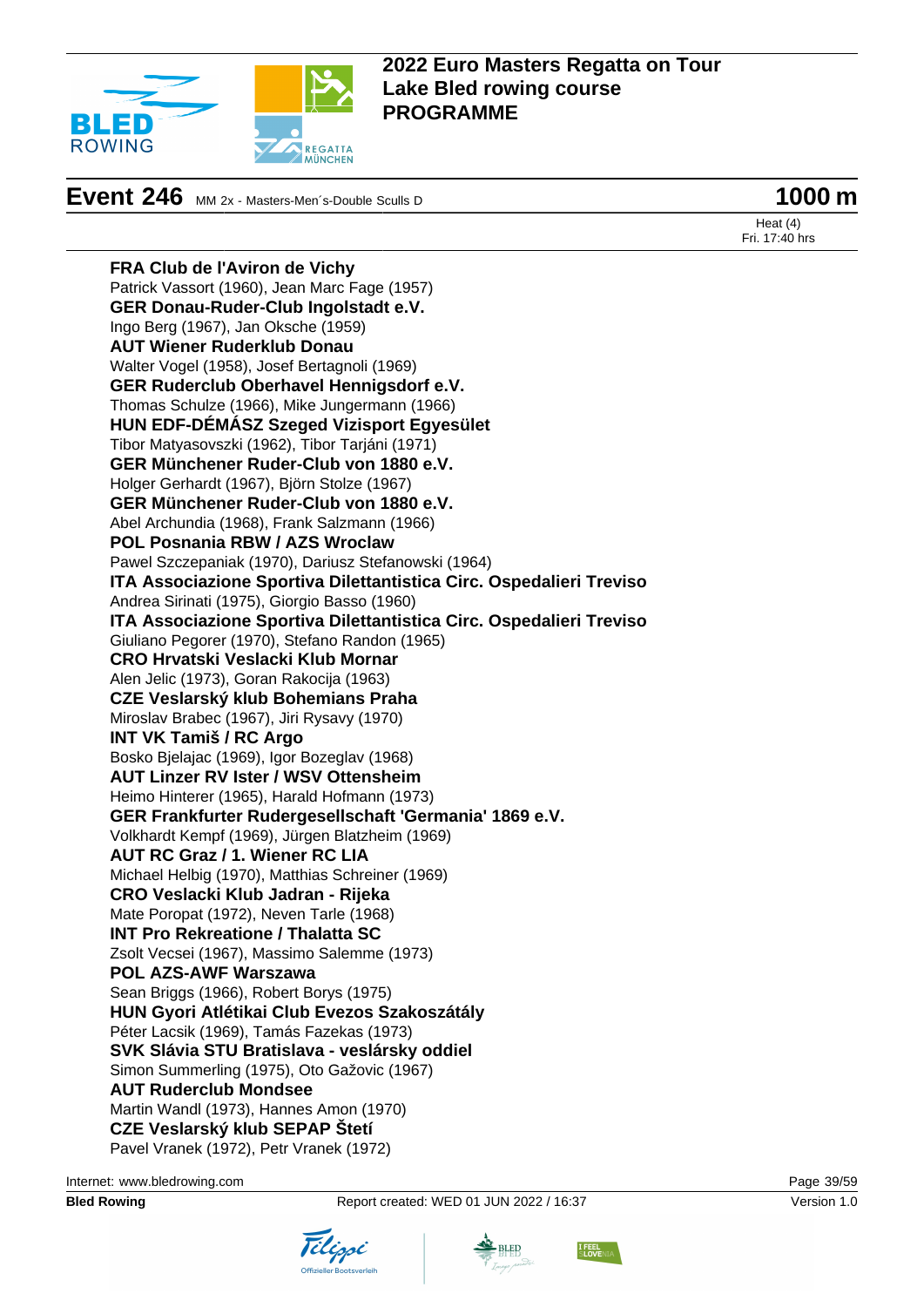

**GER Schweriner RG / Erster Kieler RC** Daniel Illmann (1973), Markus Vogel (1971)

**Event 247** MW 4- - Masters-Women's-Four D **1000 m** 

Fri. 18:00 hrs

### **GER ARC Würzburg / RC Aschaffenburg**

Cornelia Drewitzki (1958), Astrid Freyeisen (1969), Gesa Kirsch (1968), Carola Bösinger (1967) **GER Pirnaer RV / Meissner RC Neptun** Kathrin Geffers (1961), Sabine Smolka (1968), Anett Machoy (1969), Jacqueline Seyfried (1969) **HUN Külker EK / Budapest EE / EDF-DÉMÁSZ Szeged VSE**

Dóra Császi (1968), Veronika Néma (1977), Edit Dr. Petrovszki (1970), Frida Tóth (1971)





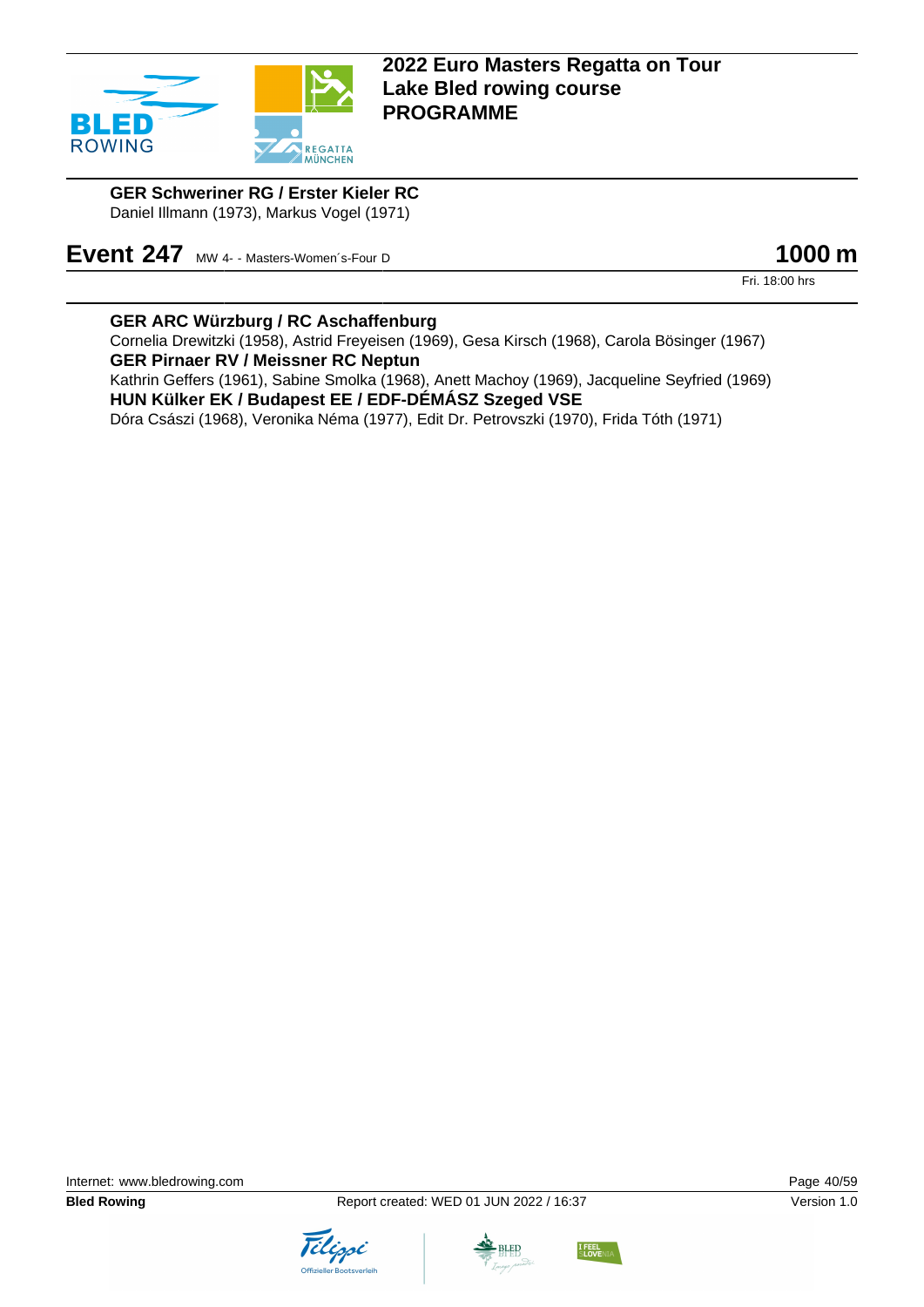

# **Event 301** MM 1x - Masters-Men´s-Single Sculls B **1000 m**

Heat (5) Sat. 10:40 hrs

**GER Rostocker Ruder-Club von 1885 e.V.** Axel Zimmermann (1968) **POL Towarzystwo Wisla dla Wioslarzy** Jacek Gustowski (1968) **IRL Galway Rowing Club** Jim Breen (1970) **GER Ruder-Union Arkona Berlin 1879 e.V.** Toni Czerr (1971) **GBR Thames RC** Till Andreesen (1972) **GER Hannoverscher Ruder-Club von 1880 e.V.** Hendrik Schlaab (1972) **POL AZS-AWF Warszawa** Piotr Lojszczyk (1973) **GER Ruderclub Oberhavel Hennigsdorf e.V.** Andreas Köckeritz (1973) **GER Neuruppiner Ruderclub e.V.** Dirk Pfaffe (1973) **GBR Poplar, Blackwall District Rowing Club** Dan Bartlett (1975) **CRO Hrvatski Veslacki Klub Mornar** Neven Bandalovic (1975) **SLO Študentsko veslaško društvo** Iztok Nipic (1976) **CZE TJ Lodní sporty Brno** Stanislav Kalvoda (1976) **GER Akademischer Ruderverein zu Leipzig e.V.** Bernhard Klöter (1977) **SWE Malmö Roddklubb** Danilo Sosa (1978) **DEN Sorø Roklub** Christian Mølvig (1979) **CRO Hrvatski Veslacki Klub Mornar** Davor Tadic (1979) **GER Ruder-Union Arkona Berlin 1879 e.V.** Daniel Lemke (1980) **AUT Linzer Ruderverein Ister** Antonis Gitsas (1981) **ITA Idroscalo Club A.S.D.** Peter Kovacs (1981) **TUR Bogaziçi Rowing Masters** Ozkan Cosgun (1981) **TUR altinboynuz spor kulübü** HALIL UNLU (1982) **CZE Veslarský klub Bohemians Praha** Martin Mican (1983)

Internet: [www.bledrowing.com](http://www.bledrowing.com) Page 41/59





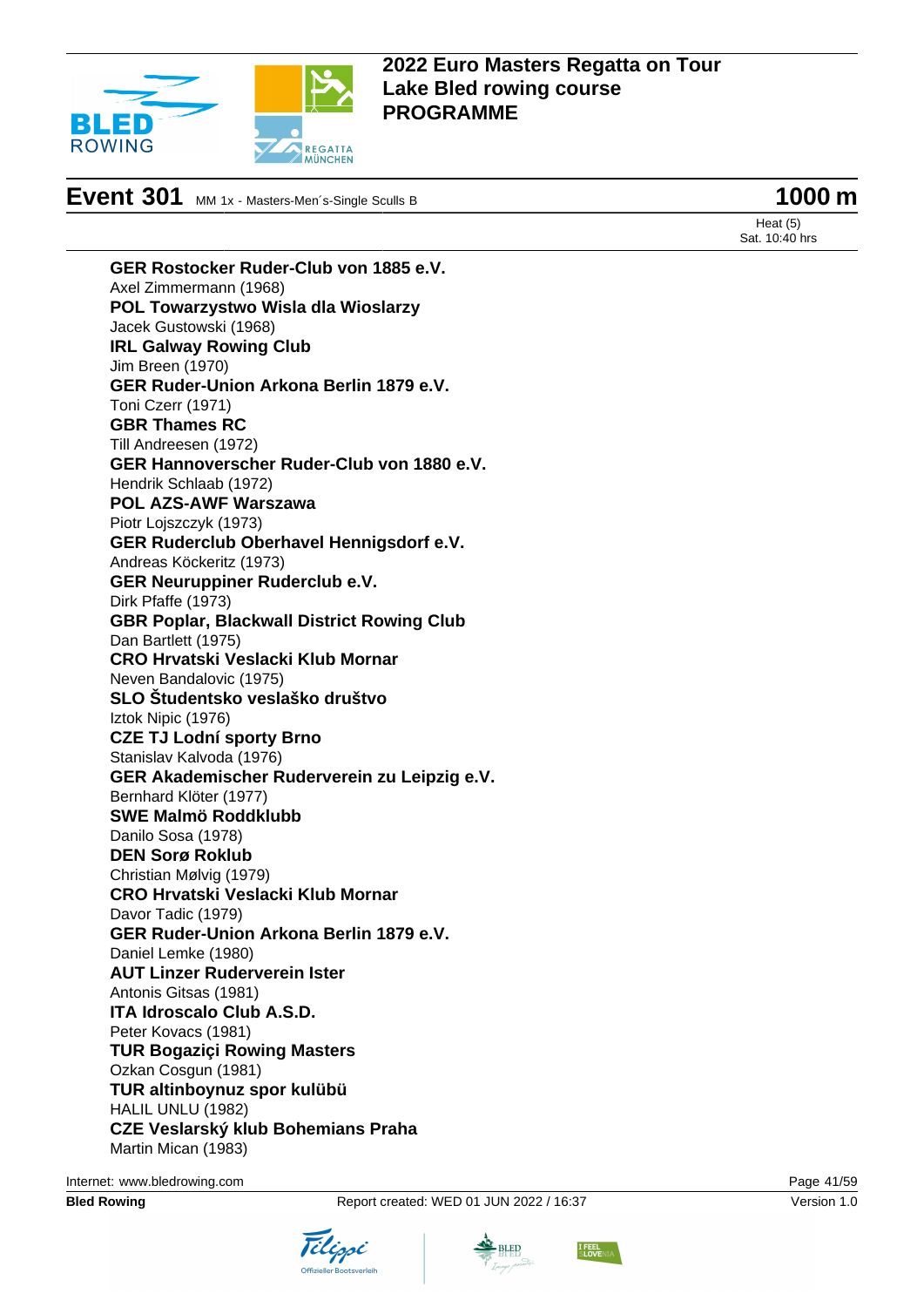

**AUS Albert Park South Melbourne** Patricio Sepulveda (1983) **GER Neuruppiner Ruderclub e.V.** Oliver Papenbrock (1983) **CRO Hrvatski Veslacki Klub Mornar** Marko Pesic (1984) **CRO Veslacki Klub Jadran - Rijeka** Vinko Polic (1986) **CRO Veslacki Klub Zagreb** Goran Spaleta (1986)

# **Event 301T** MM 1x - Masters-Men's-Single Sculls B **1000 m**

**Trophy**

Final Sat. 17:59 hrs

**Event 302** MLM 1x - Masters Lightweigt Men's-Single Sculls B **1000 m Event cancelled**

cancelled event

**Event 303** MW 8+ - Masters-Women's-Eight E 1000 m

Sat. 11:10 hrs

#### **INT VK Slavia Praha / VK Hodonín / WRC Pirat**

Hana Drdáková (1959), Pavla Svitakova (1962), Michaela Mrhálková (1968), Stanislava Michnova (1959), Ivana Varhulíková (1963), Adriana Randall (1956), Jarmila Myslikova (1974), Hedvika Malecková (1972), Cox Oldriska Pekna (1950)

#### **FRA LACA / Nogent-sur-Marne CN / Renneville VRAC du Lauragais / ACBB - B92 / VRAC / Marseille RC**

Delphine Hermier (1970), Joelle Vielrecobre (1960), Elisabeth Delmas (1960), Marie-Christine Maheut (1963), Yasmine de Givré (1978), Patricke Dupré (1954), Florence Desgeorges (1972), Servane Lenne (1968), Cox Christian Gaignard (1957)

| Event 304 MM 4+ - Masters-Men's-Coxed four D | 1000 m |
|----------------------------------------------|--------|
|----------------------------------------------|--------|

Sat. 11:15 hrs

#### **INT Riga Rowers Club / Zalgiris / RC 8+**

Artis Kamols (1967), Sigitas Jankunas (1966), Paulius Gasiunas (1967), Enrikas Marockinas (1969), Cox Birute Murnikoviene (1965)

#### **INT VK Zagreb / HAVK Mladost / Študentsko veslaško društvo**

Mladen Lužaic (1968), Goran Polonji (1969), Igor Boraska (1970), Luka Cicin Sain (1974), Cox Dijana Brkljacic (1974)









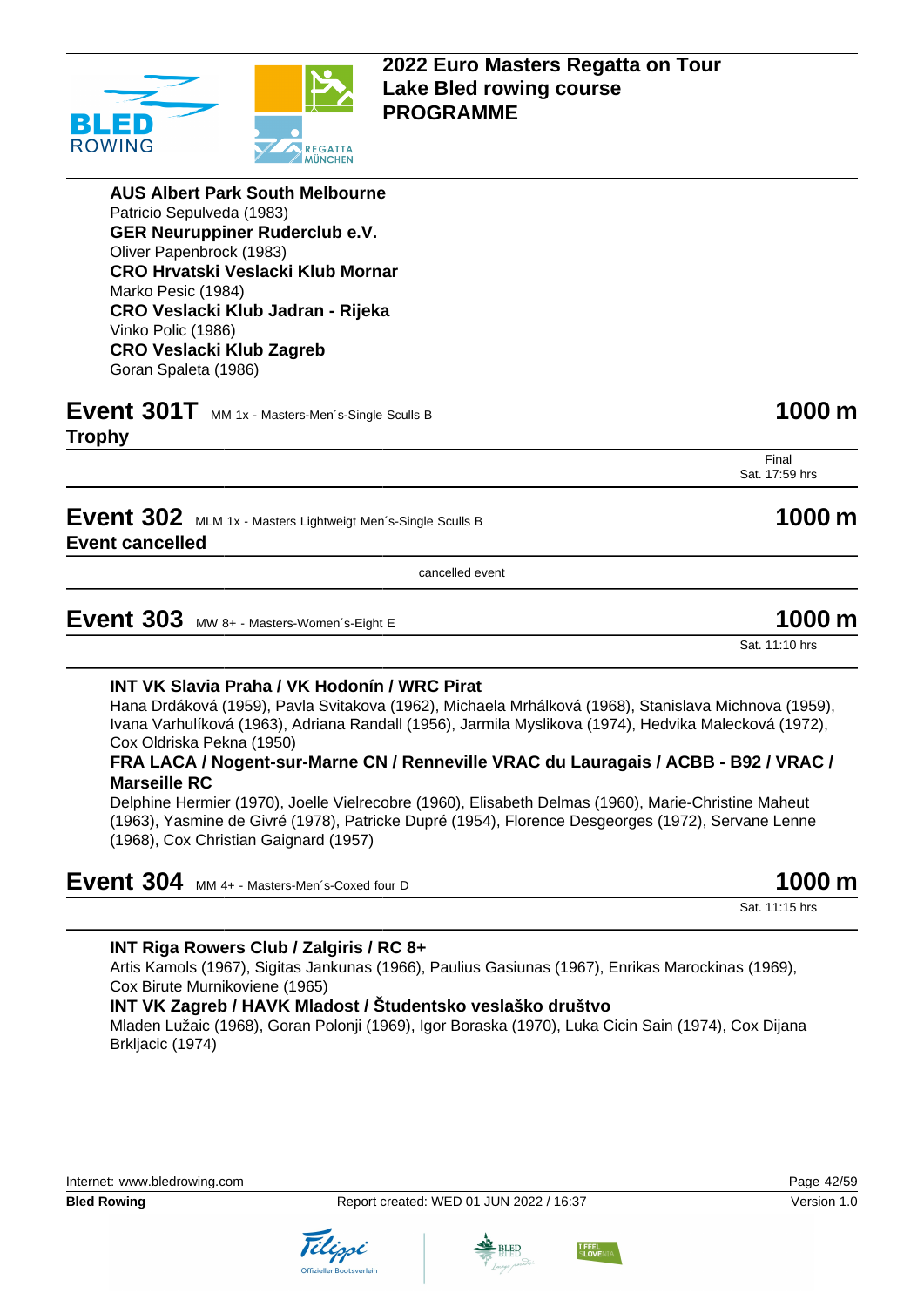

# **Event 305** MM 2x - Masters-Men<sup>-</sup>s-Double Sculls H **1000 m**

Sat. 11:20 hrs

**GBR Quintin BC / Dart Totnes ARC** Tom Bishop (1947), Rod Stewart (1949) **GBR Quintin BC / Upper Thames** Geoff Peel (1953), George Petelin (1944) **HUN Waatz Masters** Gábor Noé (1951), Tivadar Nógrádi (1951) **GBR Upper Thames / Poplar BDRC** Lee Brown (1950), Bob Milligan (1952) **CZE TJ Neratovice / TJ Lodní sporty Brno** Jaromír Brunhofer (1954), Jirí Ertel (1949) **INT ESV Schmöckwitz / RV Breda** Wolfgang Eschment (1951), Johan Bielderman (1953)





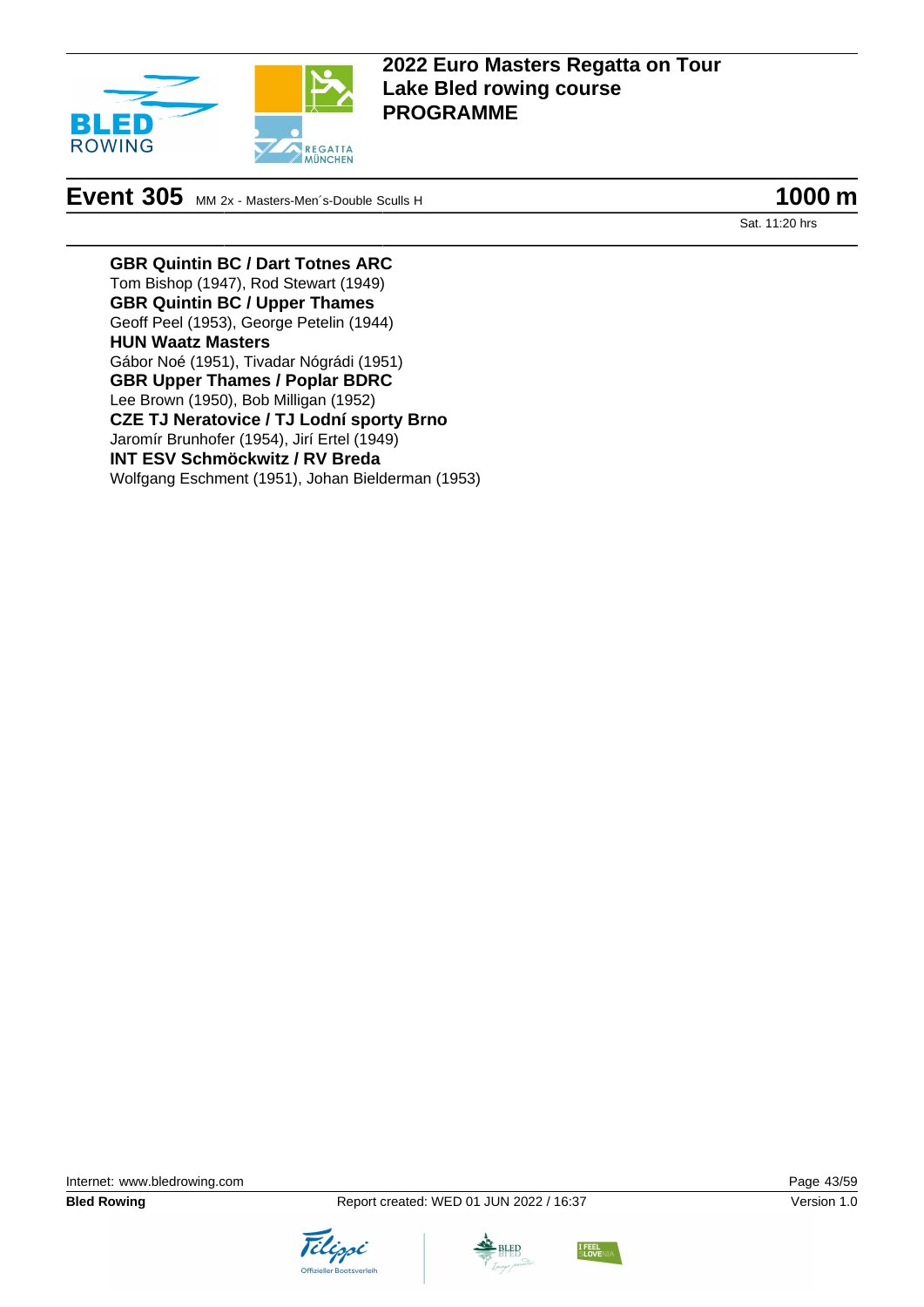

| Event 306 MM 4x - Masters-Men's-Quadruple Sculls C | 1000 m |
|----------------------------------------------------|--------|
|----------------------------------------------------|--------|



Heat (3) Sat. 10:00 hrs

#### **POL Posnania RBW / AZS Wroclaw / AZS AWF Warszawa** Pawel Szczepaniak (1970), Dariusz Stefanowski (1964), Krzysztof Neumann (1970), Robert Borys (1975)

**SLO Rowing Club Ljubljanica**

Rok Kuhar (1966), Gregor Geršak (1973), Goran Medjugorac (1972), Jošt Dolnicar (1972) **GER Münchener Ruder-Club von 1880 e.V.**

Andreas Fischbach (1976), Stefan Hamels (1973), Holger Gerhardt (1967), Björn Stolze (1967) **ITA Associazione Sportiva Dilettantistica Circ. Ospedalieri Treviso**

Andrea Sirinati (1975), Giuliano Pegorer (1970), Riccardo Scottà (1974), Stefano Randon (1965) **ITA PUL / PUL**

Alessandro Stadari (1979), Gianluca Volterrani (1969), Graziano Priore (1971), Marco Schiavon (1970) **INT VK Jarun / Ardingly RC**

Tin Nemcic (1995), Marko Krizmancic (1995), Rikardo Grzunov (1946), Slavo Radosevic (1955) **SVK Slávia STU Bratislava - veslársky oddiel**

Simon Summerling (1975), Oto Gažovic (1967), Ján Dobeš (1975), Michal Melichercík (1976) **INT Schweriner RG / Erster Kieler RC / Osnabrücker RV / Sorø RK**

Daniel Illmann (1973), Markus Vogel (1971), Michael Humbek (1971), Christian Mølvig (1979) **TUR Bogaziçi Rowing / Turkish Masters**

Ozkan Cosgun (1981), Selman Ozgur Cubukcu (1979), Yuksel Tasci (1964), Nezih Kerim Can Ertug (1975) **CZE Klub veslování Kondor Brandýs nad Labem**

Martin Aleš (1971), Petr Novotný (1968), Ludek Kvapil (1979), Jakub Štencl (1982)

**AUT RC Mondsee / Steiner RC**

Peter Christensen (1968), Martin Wandl (1973), Hannes Amon (1970), Georg Mantler (1990)

#### **CRO Veslacki Klub Jadran - Rijeka**

Hrvoje Vukic (1970), Ivor Tucic (1979), Zvonimir Znidarsic (1971), Petar Topic (1983)

#### **CZE VK Bohemians Praha / KV melnických 1881**

Jiri Rysavy (1970), Martin Mican (1983), Ales Jakoubek (1974), Rudolf Hradecky (1977)

**SUI Ruderclub Erlenbach**

Geoff McDiarmid (1978), Jean-Manuel Dersy (1968), Damian Osterwalder (1991), Markus Locher (1967) **ITA Idroscalo MI / Thalatta SC**

Peter Kovacs (1981), Matteo Ciapparelli (1976), Stefano Carugati (1982), Massimo Salemme (1973) **AUT RV Wiking Spittal / WRK Donau / WRC Pirat**

Martin Moser (1979), Josef Bertagnoli (1969), Mattia Peterle (1989), Markus Schuetzelhofer (1977) **POL Towarzystwo Wisla dla Wioslarzy**

Maciej Zielinski (1982), Dariusz Sojka (1975), Pawel Lenicki (1983), Rustam Ziganshin (1976)





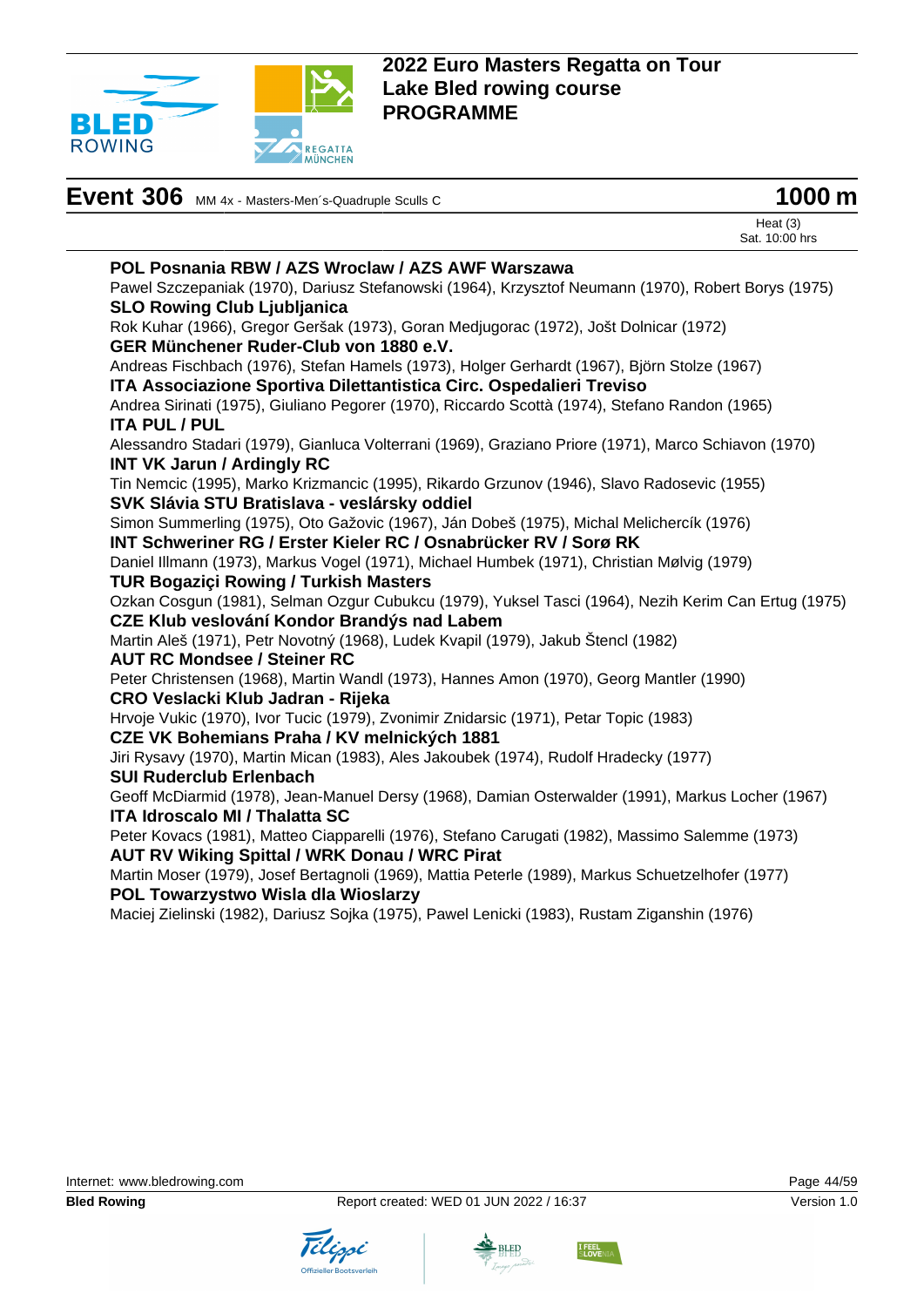

**Event 307** MM 2x - Masters-Men's-Double Sculls F **1000 m** 

Heat (4) Sat. 10:15 hrs

**POR VIANA Remadores do Lima** Mario Fernandes (1957), Rui Sousa (1956) **AUT Ruderverein Normannen Klosterneuburg** Franz Reil (1960), Gerold Pripfl (1954) **GER RC Amicitia Bad Hersfeld / SV Energie Berlin** Johannes Flicker (1958), Martin Schütze (1958) **SRB Veslacki klub Tamiš** Milan Puzic (1961), Jovan Opacic (1956) **FRA Club de l'Aviron de Vichy** Patrick Vassort (1960), Jean Marc Fage (1957) **CZE Veslarský klub Slavia Praha** Jirí Knopp (1960), Josef Sulc (1958) **INT RV Neptun Konstanz / RC Kreuzlingen** Herbert Rapp (1959), Paul Stahlberg (1959) **INT ADCJ Cerveira / Río Paraná Corrientes** Henrique Baixinho (1961), Andres Madero (1957) **GER SC Berlin-Köpenick / RG Wiking** Matthias Andreowsky (1961), Lukasz Ostrowski (1958) **GER Ruderclub Oberhavel Hennigsdorf e.V.** Klaus Peukert (1954), Mike Jungermann (1966) **POL AZS-AWF Warszawa** Piotr Lojszczyk (1973), Jacek Dabrowski (1948) **GER HSG der Uni Rostock / Neuruppiner RC** Andreas Borgwardt (1964), Rudolf Insel (1957) **AUT WSV Ottensheim / 1. Wiener RC LIA** Sigl Wolfgang (1972), Raimund Haberl (1949) **CZE Veslarský klub Bohemians Praha** Vladimir Burda (1952), Jan Vesecky (1970) **AUT WRK Donau / Steiner RC** Walter Vogel (1958), Walter Aigner (1964) **ITA Associazione Sportiva Dilettantistica Circ. Ospedalieri Treviso** Alessandro Gallo (1963), Giorgio Basso (1960) **GER Limburger ClfW / Flörsheimer RV** Klaus Schuy (1954), Erkut Tinaz (1969) **ITA CUS Milano** Lorenzo Invrea (1967), Enrico Consolandi (1957) **ITA C.U.S. Pavia A.S.D.** Massimo Lana (1962), Maurizio Losi (1962)



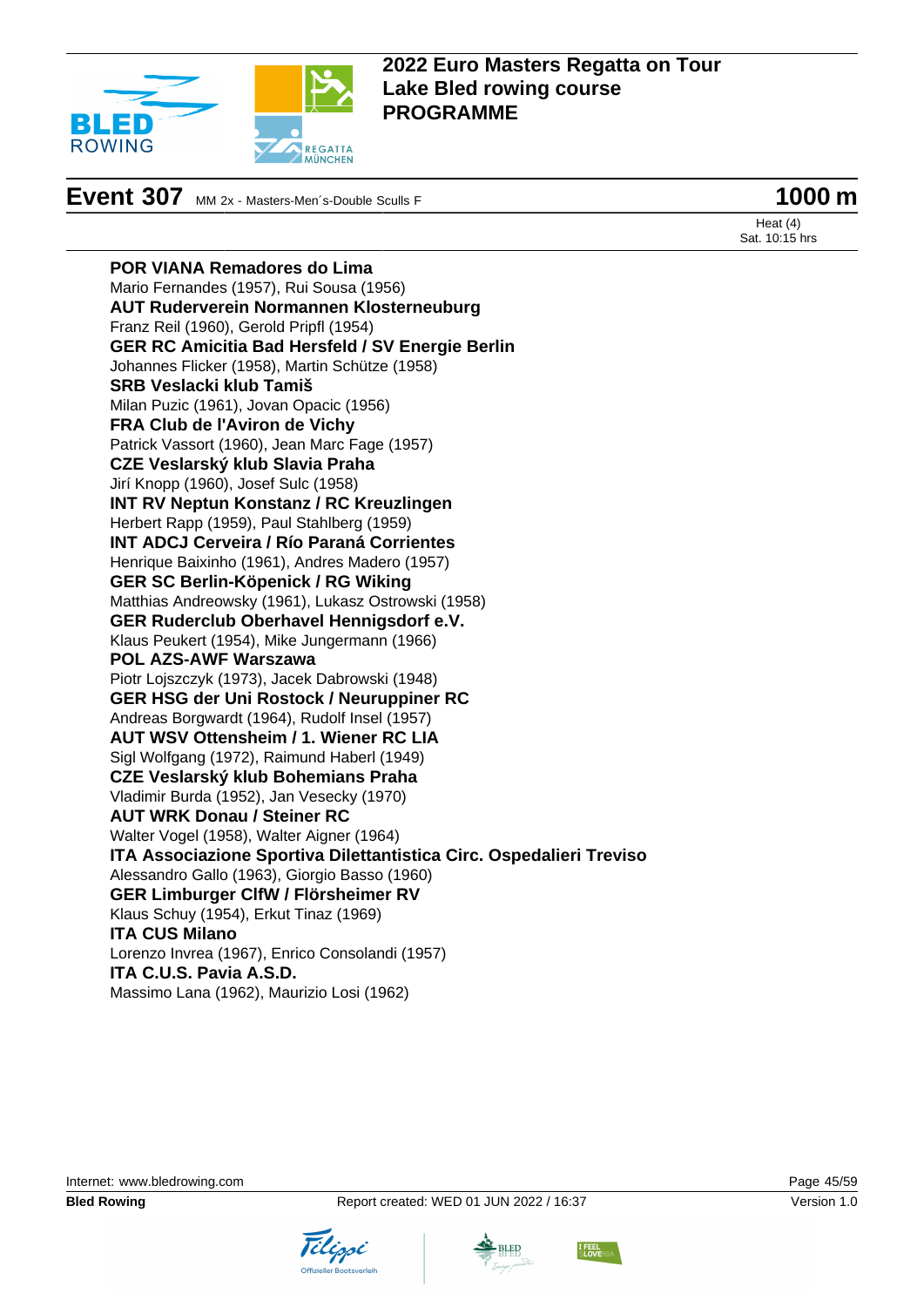

# **Event 308** MM 4x - Masters-Men<sup>-</sup>s-Quadruple Sculls A **1000 m**

Sat. 11:25 hrs

#### **SLO RC Argo / VK Bled / RC Ljubljanica**

Tomi Davidovic (1983), Matej Štravs (1983), Sébastien Janež (1976), Luka Pristov (1985) **AUT Steiner RC / 1. Wiener RC LIA / WRC Pirat / WRV Ellida** Georg Mantler (1990), Matthias Schreiner (1969), Mattia Peterle (1989), Georg Heiler (1993) **INT Linzer RV Ister / DLf Chiusi** Antonis Gitsas (1981), ALEXANDRU MIRCEA CONE (1993), EDOARDO SACCO (1994), MIRKO ROSSI (1977) **POL Warsaw Rowing Club**

Lukasz Wisniewski (1988), Waldemar Bulak (1985), Aleksander Rakutska (1995), Piotr Galeziak (1991)

**Event 309** MW 2x - Masters-Women's-Double Sculls B

Heat (2) Sat. 11:35 hrs



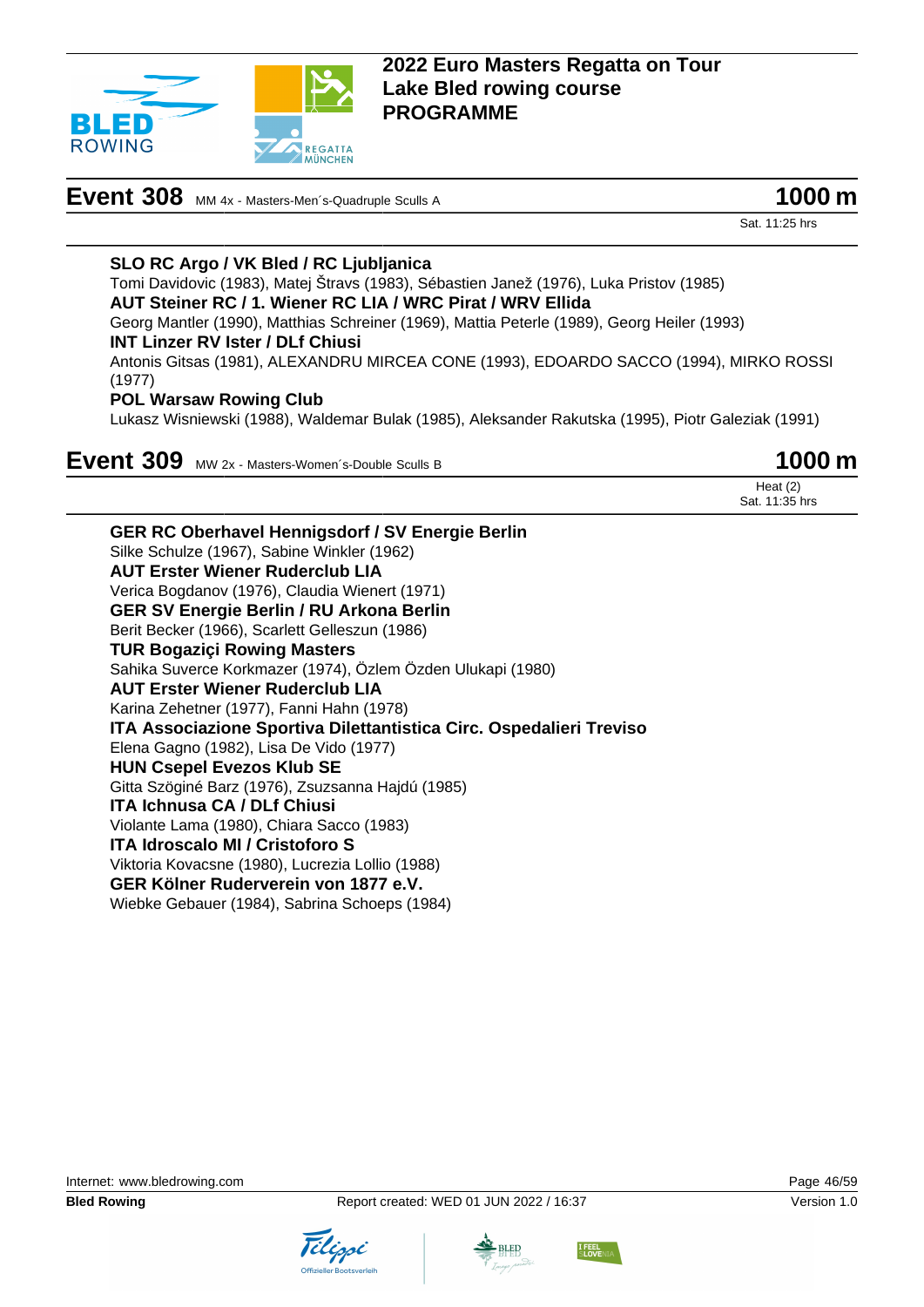

| Event 310 MW 4x - Masters-Women's-Quadruple Sculls D                                                    | 1000 m                       |
|---------------------------------------------------------------------------------------------------------|------------------------------|
|                                                                                                         | Heat $(2)$<br>Sat. 12:25 hrs |
| <b>INT Køge RK / Ridley Grad / Roforeningen KVIK</b>                                                    |                              |
| Anna Karina Gravad (1971), Mai-Britt Bille Nielsen (1960), Lynn Krahulec (1957), Marianne Becker (1962) |                              |
| INT ARC Würzburg / RV Neptun Konstanz / USV TU Dresden / RC Rotsee Luzern                               |                              |
| Heidrun Hennings (1971), Karin Seeburger (1976), Veronika Zimmert (1940), Franziska Schönborn (1963)    |                              |
| <b>GER Pirnaer RV / Meissner RC Neptun</b>                                                              |                              |
| Kathrin Geffers (1961), Sabine Smolka (1968), Anett Machoy (1969), Jacqueline Seyfried (1969)           |                              |
| <b>RSA Victoria Lake Rowing Club</b>                                                                    |                              |
| Gaynor Du Toit (1964), Anne Kilian (1964), Sue Gush (1965), Samantha Hudson (1983)                      |                              |
| INT Nettuno CC / Nettuno TS / AZS AWF Warszawa / Retica Can.                                            |                              |
| FRANCESCA LETTIG (1976), CRISTIANA RISMONDO (1966), Ulrike Fuhrmann (1963), Rayna Ivanova               |                              |
| Stoytcheva (1972)                                                                                       |                              |
| ITA Associazione Sportiva Dilettantistica Circ. Ospedalieri Treviso                                     |                              |
| Barbara Scalcinati (1969), Katia Pilla (1973), Laura Costa (1971), Maria Antonietta Russo (1966)        |                              |
| CZE Klub veslaru melnických 1881                                                                        |                              |
| Dana Grudová (1958), Martina Martincova (1971), Jana Jakoubkova (1975), Petra Vránek Miratská (1975)    |                              |
| GER RC Hamm / RC Aschaffenburg / Frankfurter RG Germania / ARC Würzburg                                 |                              |
| Jutta Lolies (1969), Carola Bösinger (1967), Christiane Huth (1980), Astrid Freyeisen (1969)            |                              |
| HUN Külker EK / Budapest EE / EDF-DÉMÁSZ Szeged VSE                                                     |                              |
| Dóra Császi (1968), Veronika Néma (1977), Edit Dr. Petrovszki (1970), Frida Tóth (1971)                 |                              |
| HUN Pro Rekreatione / Gyori Vízügy-Spartacus EK / GYAC Evezos                                           |                              |
| Kornelia Szasz (1967), Zsuzsanna Vinczéné Borbély (1974), Orsolya Klausz (1971), Zsuzsanna Rozmus       |                              |
| (1974)                                                                                                  |                              |

| Event 311 MM 4- - Masters-Men's-Four H | 1000 m |
|----------------------------------------|--------|
|----------------------------------------|--------|

Sat. 12:35 hrs

#### **GBR Dart Totnes ARC / Quintin BC / Poplar BDRC / Upper Thames** Rod Stewart (1949), Tom Bishop (1947), Bob Milligan (1952), Lee Brown (1950) **INT Waatz Masters / 1. Wiener RC LIA / Ferencvárosi EC** Tivadar Nógrádi (1951), Raimund Haberl (1949), András Vavra (1952), Gábor Noé (1951)

**Event 312** MM 4+ - Masters-Men's-Coxed four B **1000 m** 

Sat. 12:40 hrs

#### **INT Muegyetemi EC / Idroscalo MI**

Gabor Belina (1976), Peter Kovacs (1981), Laszlo Horvath (1982), Andras Kerekes (1978), Cox Viktoria Kovacsne (1980)

#### **CRO Veslacki Klub Zagreb**

Ante Ramadan (1976), Ante Murer (1982), Nikola Grbasic (1986), Matko Starcevic (1984), Cox Staša Vrbetic (1981)







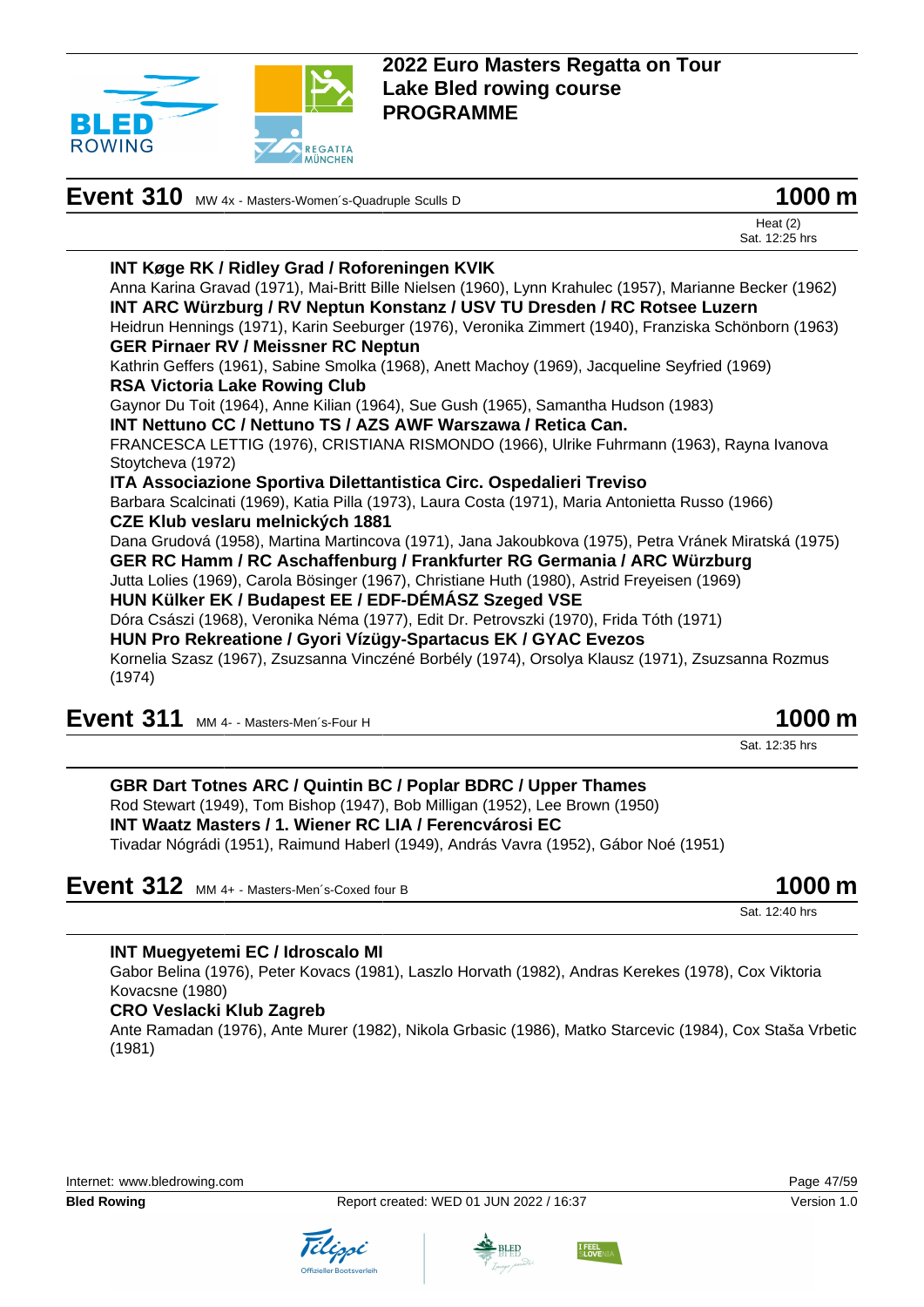

## **Event 313** MM 4- - Masters-Men's-Four E **1000 m**

| 1000 m |  |
|--------|--|
|        |  |

Heat (2)

Sat. 12:45 hrs **CRO VK Jarun / VK Iktus** Branko Kuzele (1963), Kerim Mujkic (1962), Branimir Pekic (1964), Mario Stašcik (1969) **AUT Linzer Ruderverein Ister** Phil Stekl (1956), Robert Grieshofer (1971), Gunther Sames (1969), Heimo Hinterer (1965) **GER Pirnaer RV / Meissner RC Neptun** Sven Fahner (1966), Lutz Hoffmann (1967), Thomas Hermann (1970), Thomas Winkler (1961) **ITA C.U.S. Pavia A.S.D.** Andrea Dellacha (1970), Massimo Lana (1962), Maurizio Losi (1962), Paolo Carbone (1970) **GER ARV zu Leipzig / Hallesche-Rvg. Böllberg u. Nelson** Robin Eifert (1963), Bernhard Klöter (1977), Michael Schlüter (1965), Ulf Sauerbrey (1961) **GER USV TU Dresden / Dresdner RV** Achim Schulze (1965), Michael Hanisch (1965), Olaf Kaulfuß (1966), Steffen Merz (1971) **CRO Hrvatski Veslacki Klub Mornar** Damir Rakocija (1968), Mario Negotic (1962), Goran Grgurinovic (1964), Alen Jelic (1973) **INT Donau-RC Ingolstadt / GYAC** Ingo Berg (1967), Jan Oksche (1959), Tamás Fazekas (1973), Péter Lacsik (1969)

# **Event 314** MW 8+ - Masters-Women's-Eight F **1000 m**

#### **INT VK Slavia Praha / VK Hodonín / WRC Pirat**

Hana Drdáková (1959), Oldriska Pekna (1950), Michaela Mrhálková (1968), Stanislava Michnova (1959), Ivana Varhulíková (1963), Adriana Randall (1956), Zdenka Norkova (1952), Hedvika Malecková (1972), Cox Pavla Svitakova (1962)

**Event 315** MW 4x - Masters-Women's-Quadruple Sculls H-M **1000 m** 

#### **USA All-American Rowing Camp**

Virginia Calvin (1950), Joan Altman (1953), Carol Graybeal (1949), Karen Weisman (1956)

**Event 316** MW 2- - Masters-Women's-Pair E 1000 m

Sat. 12:55 hrs

**ITA Armida SC / Canottieri Caprera** Isabella Chiappino (1956), Alessandra Sereno (1966) **CZE TJ Jiskra Trebon** Dagmar Fialova (1961), Magdalena Gutwillinger (1962) **CZE Veslarský klub Bohemians Praha** Zdenka Sieberova (1957), Marie Zeithamlová (1968) **GBR Strathclyde Park RC / Upper Thames** Ailie Ord (1962), Sarah Pollok-Morris (1970)









Fri. 15:00 hrs

Fri. 11:05 hrs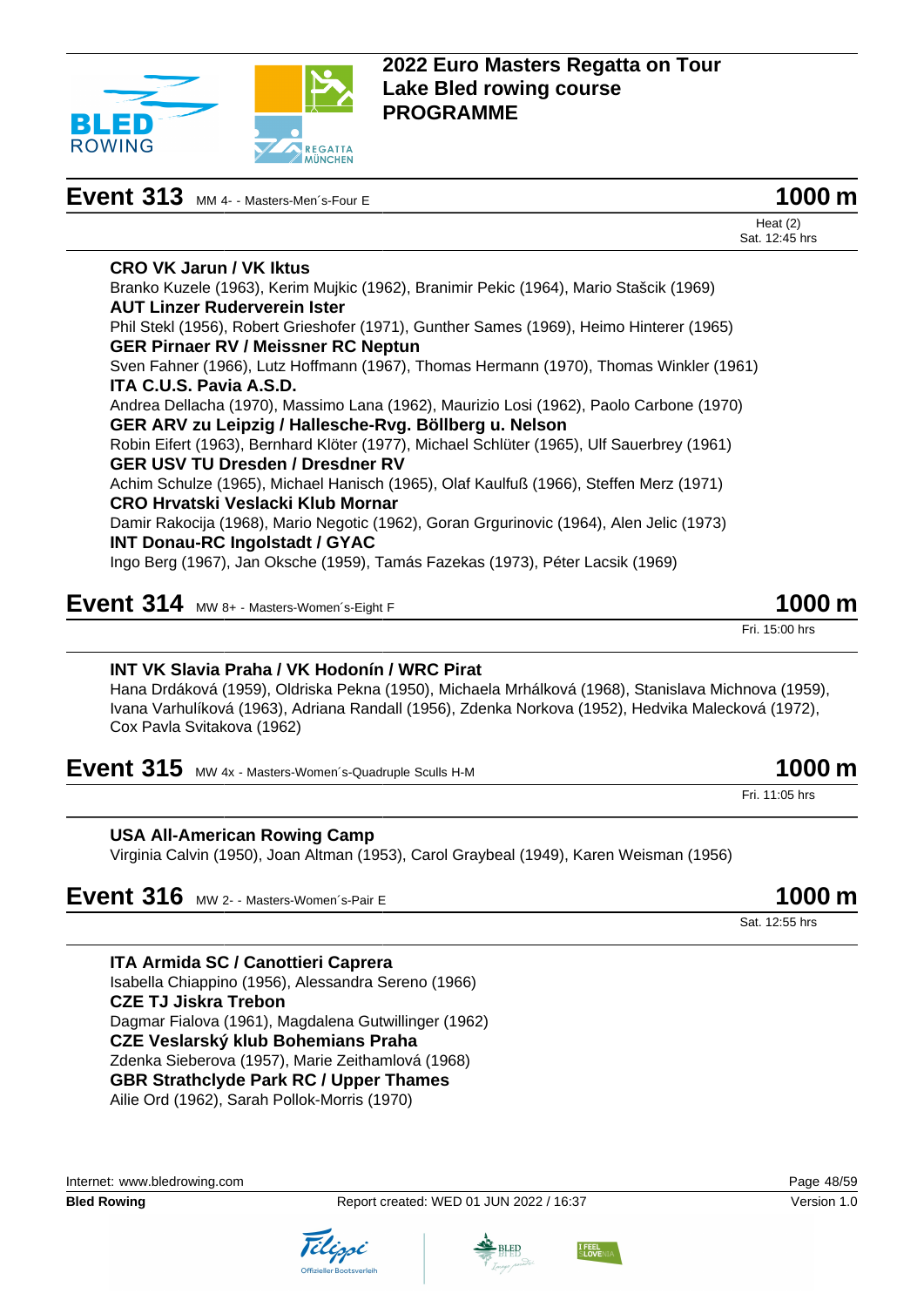

# **Event 317** MW 1x - Masters-Women's-Single Sculls C **1000 m**

Heat (2) Sat. 13:00 hrs

**GER Sportverein Energie Berlin e.V. Abt. Rudern** Sabine Winkler (1962) **GER Sportverein Energie Berlin e.V. Abt. Rudern** Berit Becker (1966) **GER Meissner Ruderclub Neptun 1882 e.V.** Franziska Lange (1968) **USA All-American Rowing Camp** Penny Luong (1973) **AUT Ruderverein Wiking Bregenz** Ute Simma (1974) **GER Frankfurter Rudergesellschaft 'Germania' 1869 e.V.** Anna Warnke (1974) **GER Ruderclub Kreuzlingen** Carola Grummt (1976) **USA Cambridge Boat Club (USA)** Elizabeth Avery (1977)

**Event 317T** MW 1x - Masters-Women's-Single Sculls C **1000 m Trophy**

Final Sat. 18:06 hrs

# **Event 318** MLW 1x - Masters Lightweigt Women's-Single Sculls C **1000 m**

Sat. 13:10 hrs

#### **POL AZS-AWF Warszawa** Ulrike Fuhrmann (1963) **RSA Victoria Lake Rowing Club** Samantha Johnson (1966) **GER Breisacher Ruderverein e.V.** Susanne Schäfer (1970) **AUT Ruderclub Graz** Manuela Helbig (1970) **GBR Poplar, Blackwall District Rowing Club**

Bernarda Elizondo (1971)

**Event 319** MM 4x - Masters-Men's-Quadruple Sculls I **1000 m** 

Thu. 17:05 hrs

**AUT RV Normannen Klosterneuburg / RV Albatros Klagenfurt** Willi Stuppan (1939), Willy Koska (1948), Peter Inmann (1940), Gerold Pripfl (1954)









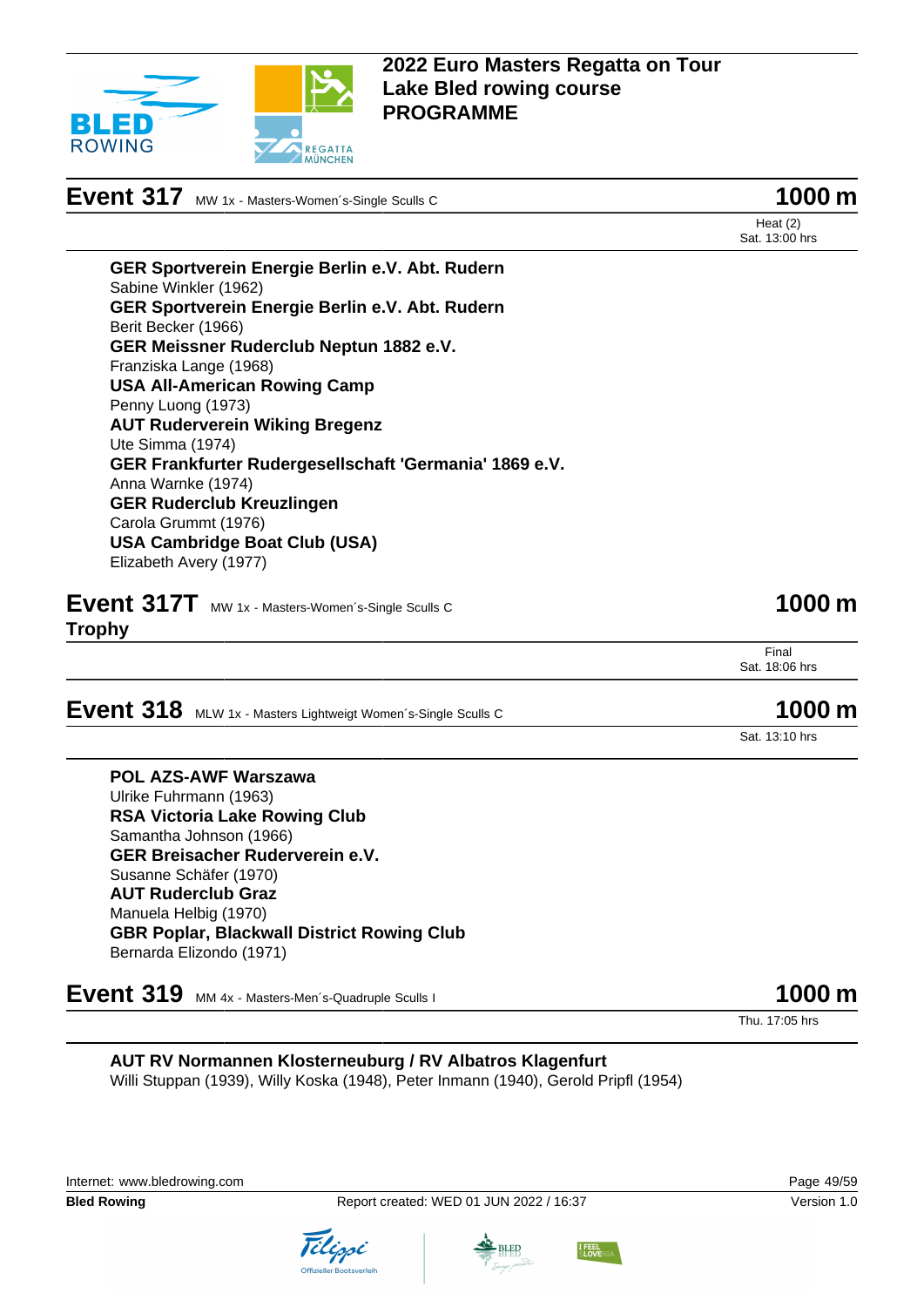

## **Event 320** MM 4+ - Masters-Men's-Coxed four G **1000 m**

Sat. 15:00 hrs

#### **GBR Upper Thames / Quintin BC / Poplar BDRC / Mortlake AABC** George Petelin (1944), Lee Brown (1950), Geoff Peel (1953), Dan Bartlett (1975), Cox Hillary Cook (1958) **INT RV Normannen Klosterneuburg / RG Wiking / WRC Donaubund / 1. Wiener RC LIA** Fritz Kutmon (1952), Lukasz Ostrowski (1958), Rainer Wittenhagen (1956), Andreas Kral (1961), Cox Hannah Engelmaier (1991)

## **Event 321** MW 8+ - Masters-Women's-Eight A **1000 m Event cancelled**

cancelled event

#### **INT VK Jarun / VK Trešnjevka / Lillehammer RKK / VK Jadran - Zadar / VK Karlovac / VK Zagreb**

Petra Nikic (1986), Marina Markes (1987), Ela Gracan (1993), Dora Segovic (1995), Paola Girotto (1994), Jelena Hadina (1993), Iva Karacic (1986), Lena Suzic (1993), Cox Ana Jovanovic (1995)





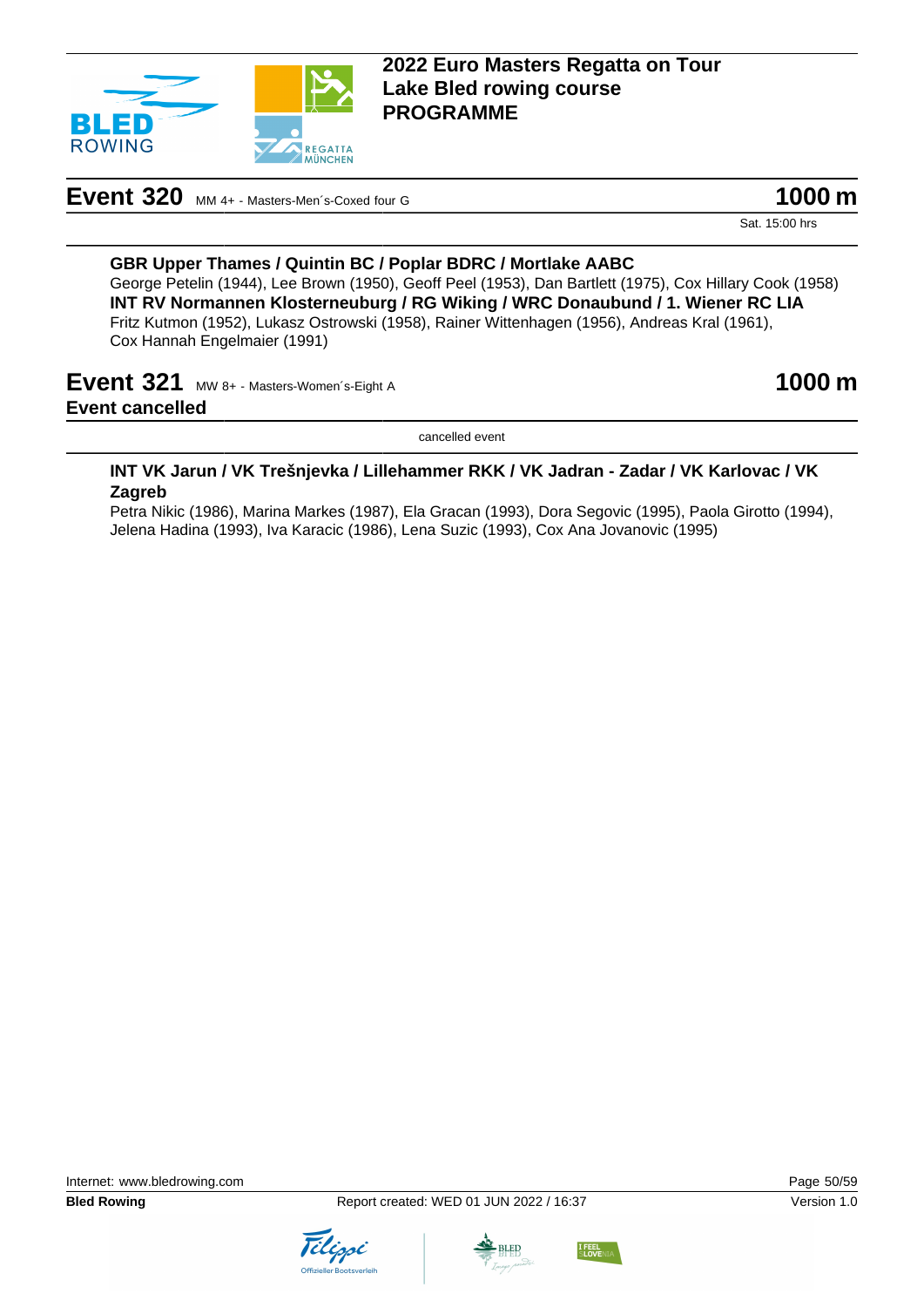

**Event 322** MM 1x - Masters-Men´s-Single Sculls D **1000 m** 

Heat (6) Sat. 15:15 hrs

**GER Ruderclub Baden** Ewald Grobert (1962) **HUN EDF-DÉMÁSZ Szeged Vizisport Egyesület** László Varga (1963) **CRO Hrvatski Veslacki Klub Mornar** Goran Rakocija (1963) **GER Landshuter Ruderverein 1952 e.V.** Olaf Klein (1964) **AUT Steiner Ruder Club** Walter Aigner (1964) **POL AZS Wroclaw** Dariusz Stefanowski (1964) **GER Dormagener Ruder-Gesellschaft 'Bayer' e.V.** Ulf Ladermann (1964) **AUT Ruderverein Wiking Bregenz** Günther Wetschnig (1965) **GER Universitätssportverein TU Dresden e.V. Abt. Rudern** Olaf Kaulfuß (1966) **GER Ruderclub Oberhavel Hennigsdorf e.V.** Thomas Schulze (1966) **DEN Sorø Roklub** klaus Rasmussen (1967) **HUN Pro Rekreatione Nonprofit Kft.** Zsolt Vecsei (1967) **SLO Rowing Club Argo** Igor Bozeglav (1968) **CRO Veslacki Klub Jadran - Rijeka** Neven Tarle (1968) **LTU Vilnius Masters Rowing Club Zalgiris** Arvydas Ostapenka (1968) **GER Münchener Ruder-Club von 1880 e.V.** Abel Archundia (1968) **SRB Veslacki klub Tamiš** Bosko Bjelajac (1969) **CRO Veslacki Klub Jadran - Rijeka** Zeljko Kisic (1969) **CRO Hrvatski Veslacki Klub Mornar** Almir Mahmutovic (1969) **AUT Erster Wiener Ruderclub LIA** Matthias Schreiner (1969) **GER Frankfurter Rudergesellschaft 'Germania' 1869 e.V.** Jürgen Blatzheim (1969) **GER Frankfurter Rudergesellschaft 'Germania' 1869 e.V.** Volkhardt Kempf (1969) **CZE Veslarský klub Bohemians Praha** Jiri Rysavy (1970)

Internet: [www.bledrowing.com](http://www.bledrowing.com) Page 51/59





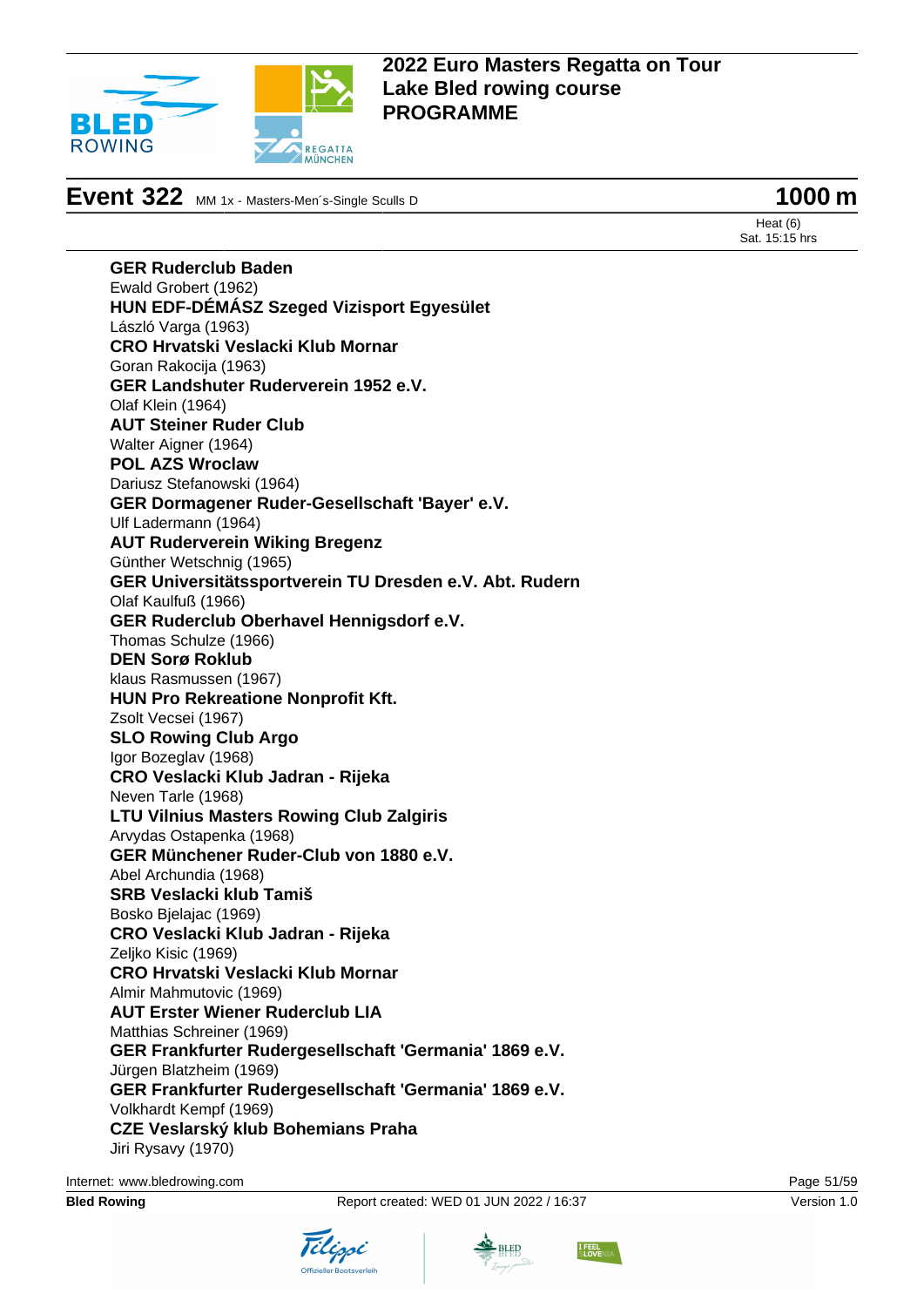

**CZE Veslarský klub Bohemians Praha** Jan Vesecky (1970) **AUT Ruderclub Graz** Michael Helbig (1970) **IRL Galway Rowing Club** Jim Breen (1970) **HUN Szegedi Vízisport Egyesület** György Fogarasi (1970) **POL Posnania RBW Poznan** Pawel Szczepaniak (1970) **GER Osnabrücker Ruder-Verein e.V.** Michael Humbek (1971) **GER Erster Kieler Ruder-Club von 1862 e.V.** Markus Vogel (1971) **SLO Rowing Club Ljubljanica** Dejan Butinar (1971) **GER Ruder-Union Arkona Berlin 1879 e.V.** Toni Czerr (1971) **GBR Thames RC** Till Andreesen (1972) **CRO Veslacki Klub Jadran - Rijeka** Mate Poropat (1972) **GER Hannoverscher Ruder-Club von 1880 e.V.** Hendrik Schlaab (1972)

**Event 322T** MM 1x - Masters-Men's-Single Sculls D **1000 m** 

**Trophy**

Final

**Event 323** MLM 1x - Masters Lightweigt Men's-Single Sculls D **1000 m** 

cancelled event

**GER Ruderclub Baden** Ewald Grobert (1962)

## **Event 324** MW 8+ - Masters-Women's-Eight D **1000 m Event cancelled**

### **HUN EDF-DÉMÁSZ Szeged VSE / Külker EK / Budapest EE / GYAC Evezos / Gyori Vízügy-Spartacus EK / Pro Rekreatione / Csepel EK SE**

Edit Dr. Petrovszki (1970), Frida Tóth (1971), Dóra Császi (1968), Veronika Néma (1977), Orsolya Klausz (1971), Zsuzsanna Vinczéné Borbély (1974), Kornelia Szasz (1967), Zsuzsanna Rozmus (1974), Cox Zsuzsanna Hajdú (1985)





Sun. 9:00 hrs

cancelled event Fri. 15:00 hrs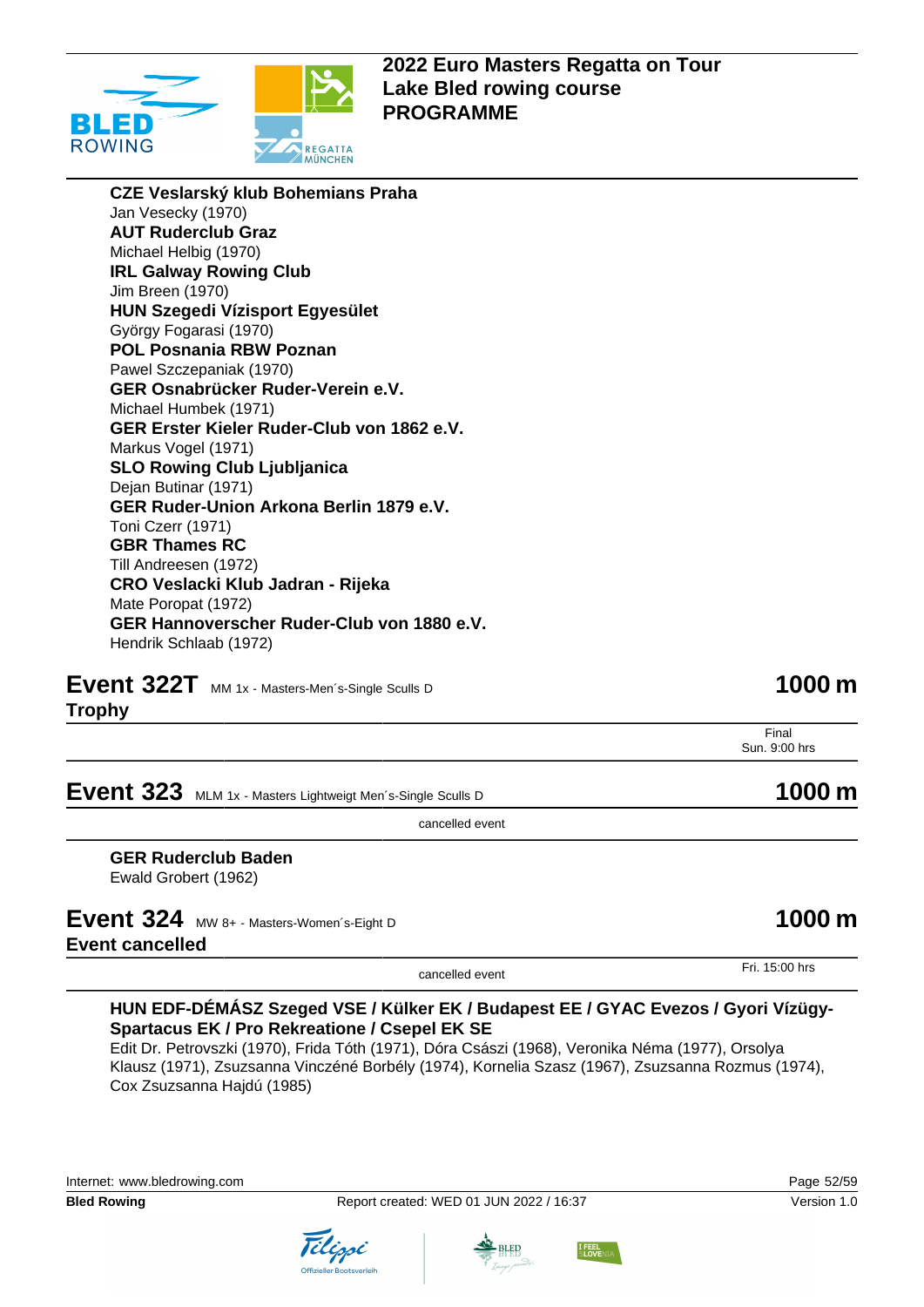

**Event 325** MW 4x - Masters-Women's-Quadruple Sculls G **1000 m Event cancelled**

cancelled event

### **GER Eschweger RV / RC Hamm / RV Hellas Offenbach / Hersfelder RV**

Martina Goretzki (1951), Jutta Lollis (1969), Christel Nennstil (1936), Susanne Eggeling (1961)

**Event 326** MM 4- - Masters-Men's-Four B **1000 m** 

|  | Heat $(2)$<br>$\sim$ $\sim$ $\sim$<br>Sat. 1<br>⊺50 hrs |
|--|---------------------------------------------------------|
|  |                                                         |

| <b>CRO Veslacki Klub Jadran - Rijeka</b>                                                            |  |
|-----------------------------------------------------------------------------------------------------|--|
| Andrej Smilovic (1964), Boris Glažar (1980), Predrag Krndija (1971), Dorian Radovcic (1975)         |  |
| <b>TUR Bogaziçi Rowing / Turkish Masters</b>                                                        |  |
| Ozkan Cosgun (1981), Selman Ozgur Cubukcu (1979), Yuksel Tasci (1964), Nezih Kerim Can Ertug (1975) |  |
| <b>POL Towarzystwo Wisla dla Wioslarzy</b>                                                          |  |
| Jacek Gustowski (1968), Dariusz Sojka (1975), Maciej Zielinski (1982), Rustam Ziganshin (1976)      |  |
| <b>INT Muegyetemi EC / Idroscalo MI</b>                                                             |  |
| Gabor Belina (1976), Laszlo Horvath (1982), Andras Kerekes (1978), Peter Kovacs (1981)              |  |
| CRO Hrvatski Veslacki Klub Mornar                                                                   |  |
| Davor Tadic (1979), Marko Catipovic (1988), Neven Bandalovic (1975), Antonio Lipanovic (1977)       |  |
| CZE Klub veslování Kondor Brandýs nad Labem                                                         |  |
| Martin Bílek (1993), Petr Novotný (1968), Ludek Kvapil (1979), Jakub Štencl (1982)                  |  |
| <b>CRO Veslacki Klub Zagreb</b>                                                                     |  |
| Ante Ramadan (1976), Ante Murer (1982), Nikola Grbasic (1986), Matko Starcevic (1984)               |  |
| GER Deutscher Ruder-Club von 1884 e.V.                                                              |  |
| Philipp Höfer (1979), Tobias Cantz (1972), Christopher Pieper (1990), Fabian Wolff (1994)           |  |
|                                                                                                     |  |





**LFEE**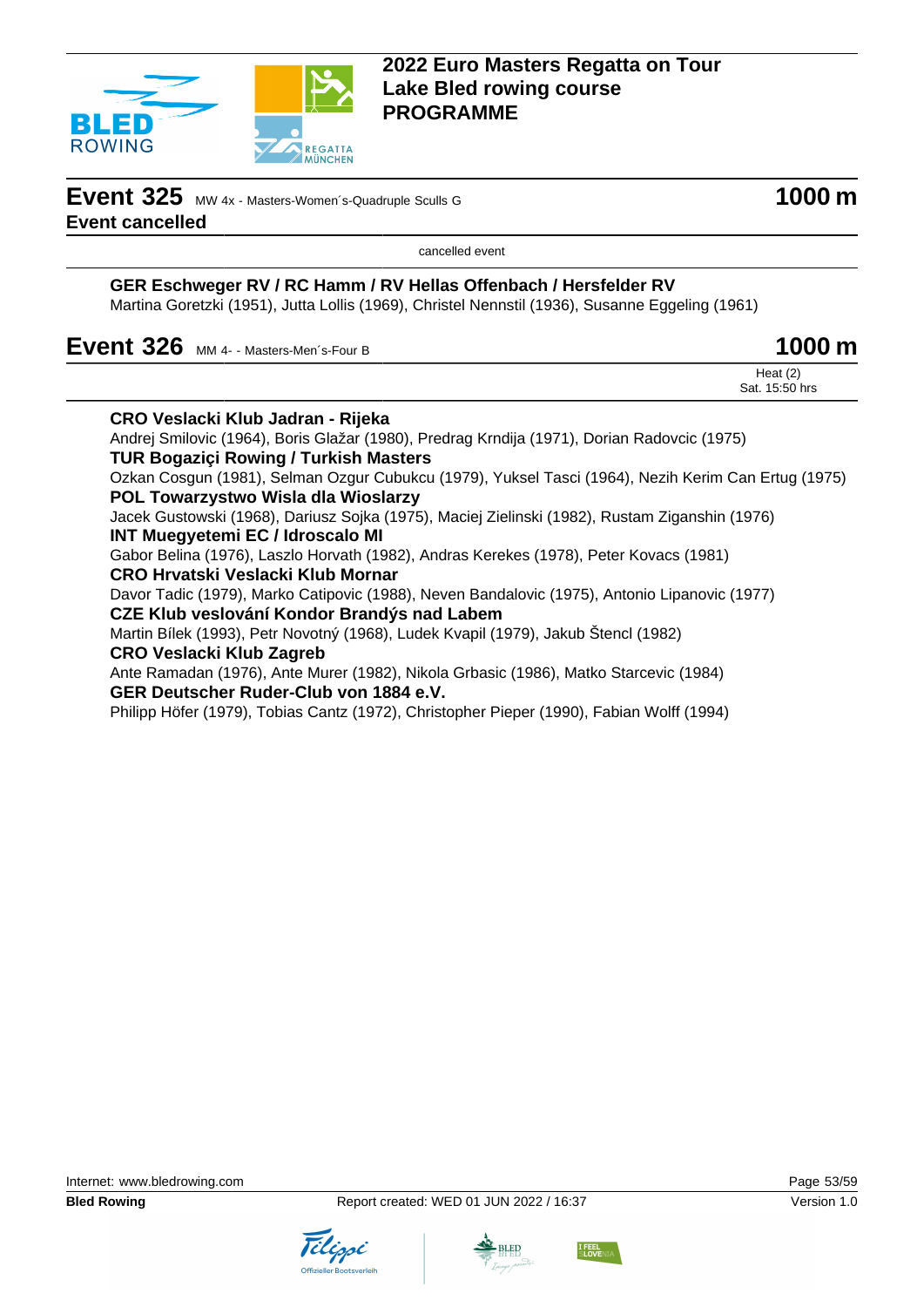

|                                                                                                   | Heat $(2)$<br>Sat. 16:05 hrs |
|---------------------------------------------------------------------------------------------------|------------------------------|
| <b>INT RV Neptun Konstanz / SeeC Arbon</b>                                                        |                              |
| Herbert Rapp (1959), Mladenko Francetic (1946), Philipp Süssli (1966), Otto Handel (1971)         |                              |
| INT Limburger CIfW / RC Amicitia Bad Hersfeld / Galatasaray / Flörsheimer RV                      |                              |
| Klaus Schuy (1954), Johannes Flicker (1958), Fatih Örer (1961), Erkut Tinaz (1969)                |                              |
| SUI RC Erlenbach / RC Erlenbach                                                                   |                              |
| Dennis Savini (1955), Christian Tietz (1969), Olivier von Moos (1959), Marcel Safari (1967)       |                              |
| <b>ITA Saturnia / Timavo SC / CUS Pavia</b>                                                       |                              |
| Leonardo de Pol (1965), Pierpaolo Signorelli (1966), Maurizio Losi (1962), Massimo Lana (1962)    |                              |
| <b>BUL Hebros</b>                                                                                 |                              |
| Kaloyan Payakov (1964), Metodi Cherpokov (1965), Georgi Tabakov (1964), Nikolay Boyadzhiev (1965) |                              |
| GER Rostocker RC / HSG der Uni Rostock / Neuruppiner RC                                           |                              |
| Axel Zimmermann (1968), Andreas Borgwardt (1964), Rudolf Insel (1957), Dirk Pfaffe (1973)         |                              |
| <b>AUT WRK Donau / WRC Donaubund / RV Wiking Spittal</b>                                          |                              |
| Josef Bertagnoli (1969), Walter Vogel (1958), Andreas Kral (1961), Markus Schuetzelhofer (1977)   |                              |
| <b>GER Dresdner RV / USV TU Dresden</b>                                                           |                              |
| Thomas Merz (1968), Ingo Montan (1967), Jens Licker (1964), Thomas Deubner (1967)                 |                              |
| <b>GER RC Oberhavel Hennigsdorf / Rugm. Rotation Berlin</b>                                       |                              |
| Thomas Schulze (1966), Mike Jungermann (1966), Andreas Gehre (1966), Cornel Malysch (1968)        |                              |
| ITA Associazione Sportiva Dilettantistica Circ. Ospedalieri Treviso                               |                              |
| Alessandro Gallo (1963), Giorgio Basso (1960), Andrea Sirinati (1975), Mirko Albera (1969)        |                              |
| <b>INT Donau-RC Ingolstadt / GYAC</b>                                                             |                              |
| Ingo Berg (1967), Jan Oksche (1959), Péter Lacsik (1969), Tamás Fazekas (1973)                    |                              |
|                                                                                                   |                              |

**Event 327** MM 4x - Masters-Men<sup>-</sup>s-Quadruple Sculls E **1000 m** 

# **Event 328** MW 4+ - Masters-Women's-Coxed four B **1000 m**

cancelled event

#### **ITA DLf Chiusi / Pullino SN / Ichnusa CA**

Marta Ardissone (1988), Martina Giraldi (1990), Violante Lama (1980), Chiara Sacco (1983), Cox ALEXANDRU MIRCEA CONE (1993)

# **Event 329** MM 2- - Masters-Men´s-Pair H **1000 m**

Sat. 16:20 hrs

#### **HUN Waatz Masters**

Tivadar Nógrádi (1951), Gábor Noé (1951) **CZE TJ Neratovice / TJ Lodní sporty Brno** Jaromír Brunhofer (1954), Jirí Ertel (1949)





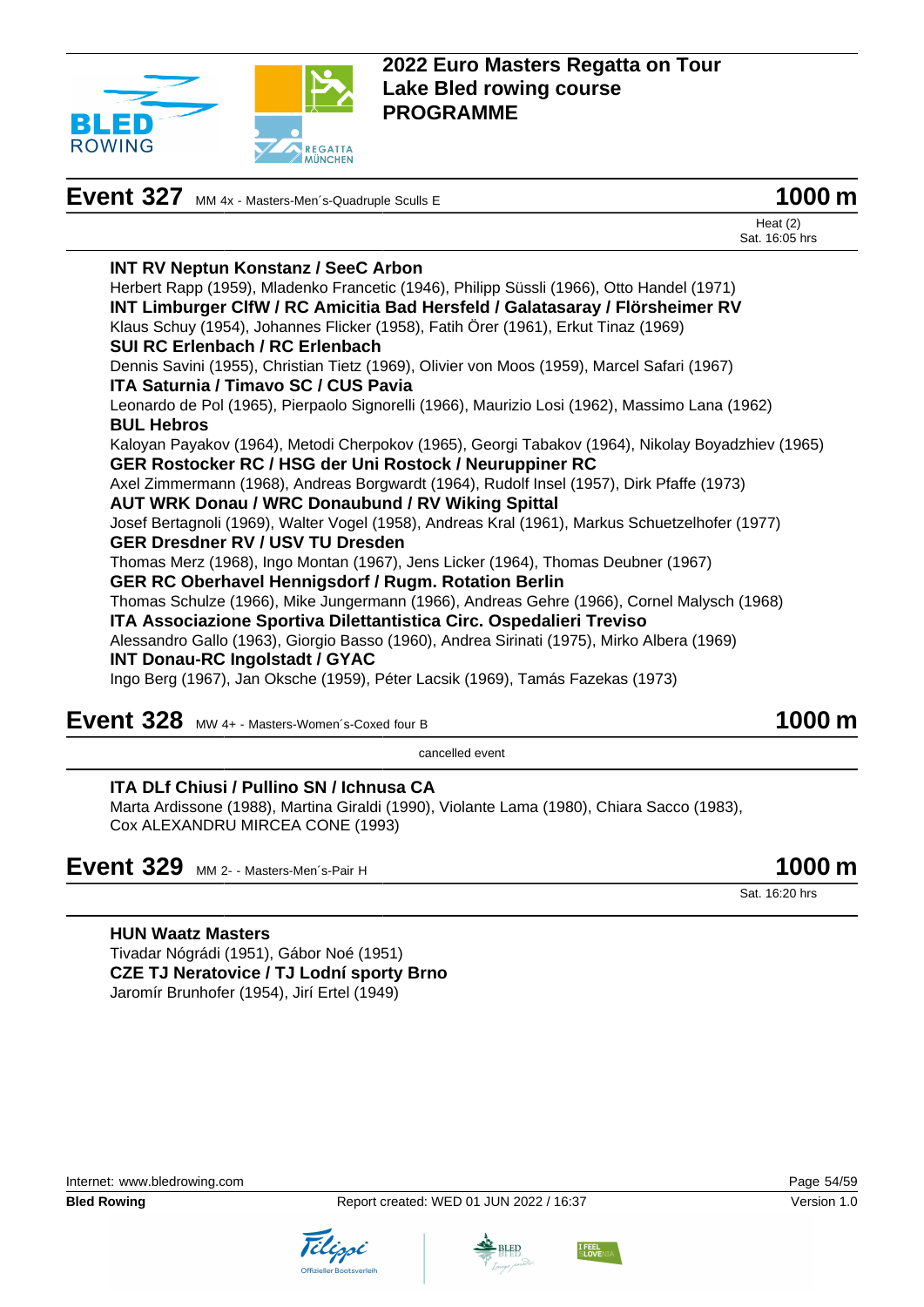

**Event 330** MM 1x - Masters-Men´s-Single Sculls F **1000 m** 

Heat (4) Sat. 16:25 hrs

**POL Yacht Club Nowa Huta** Jacek Wielebnowski (1951) **GER Eisenbahnsportverein Schmöckwitz e.V. Abt. Rudern** Wolfgang Eschment (1951) **NED Roeivereniging Breda** Johan Bielderman (1953) **GBR Quintin Boat Club** Peter Meaney (1954) **GBR Ardingly Rowing Club** Slavo Radosevic (1955) **GER Post-Sportverein e.V. Koblenz** Wolfgang Bernd (1958) **GER Sportverein Energie Berlin e.V. Abt. Rudern** Martin Schütze (1958) **CRO Hrvatski Akademski Veslacki Klub Mladost** Goran Nuskern (1958) **AUT Rudergesellschaft Wiking e.V., Berlin** Lukasz Ostrowski (1958) **GER Ruderclub Kreuzlingen** Paul Stahlberg (1959) **FRA Club de l'Aviron de Vichy** Patrick Vassort (1960) **CZE Veslarský klub Slavia Praha** Jirí Knopp (1960) **AUT Ruderverein Normannen Klosterneuburg** Franz Reil (1960) **SRB Veslacki klub Tamiš** Milan Puzic (1961) **GER SportClub Berlin-Köpenick e.V.** Matthias Andreowsky (1961) **AUT Ruderverein Nautilus v.1878 Klagenfurt** Hannes Ploeb (1961) **POR Associação Desportiva e Cultural Juventude de Cerveira** Henrique Baixinho (1961) **AUT Wiener Ruder Club Donaubund** Norbert Sollinger (1961) **HUN EDF-DÉMÁSZ Szeged Vizisport Egyesület** Tibor Matyasovszki (1962)

**Event 330T** MM 1x - Masters-Men's-Single Sculls F **1000 m Trophy**

Final Sun. 9:07 hrs

Internet: [www.bledrowing.com](http://www.bledrowing.com) Page 55/59







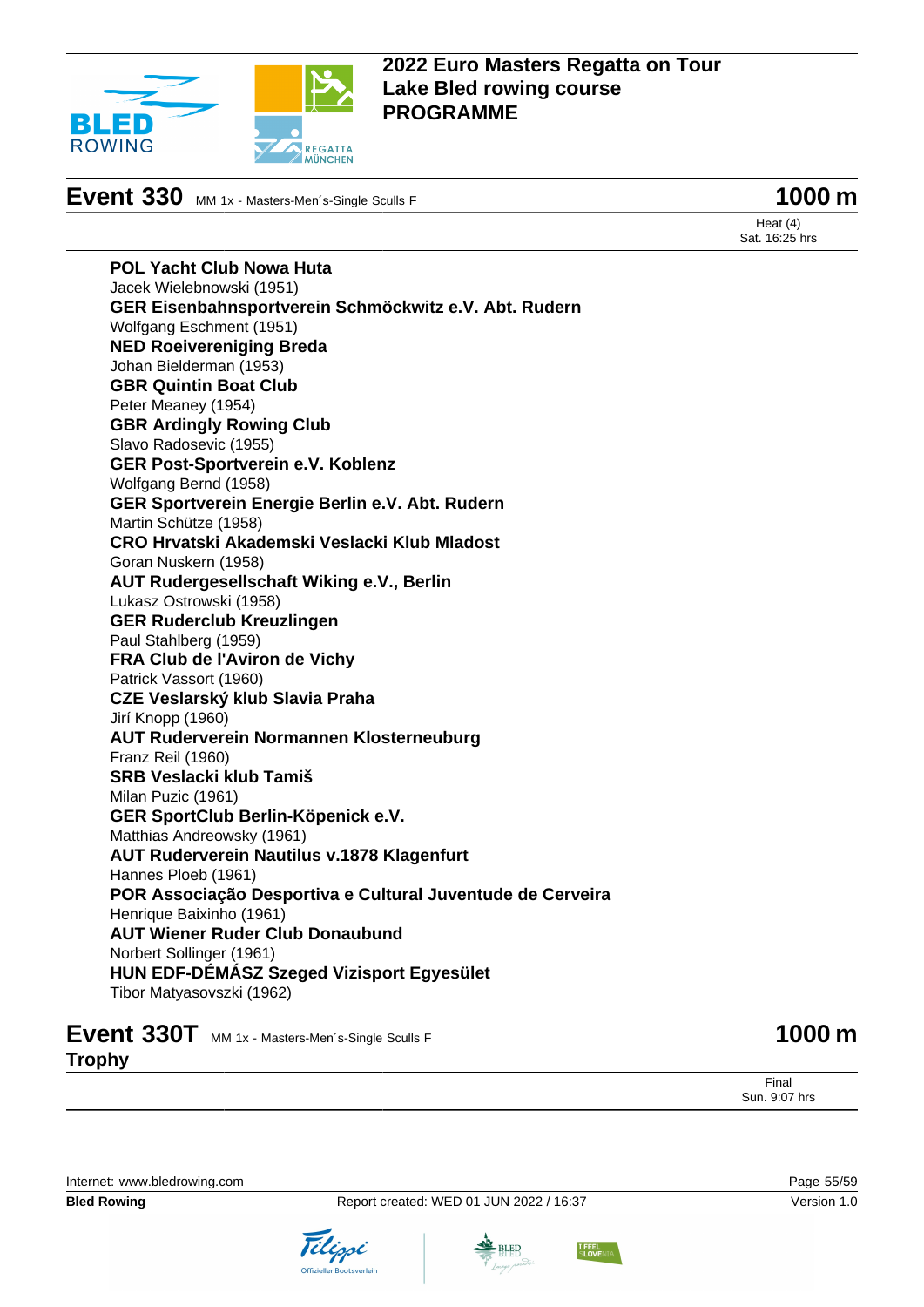

**Event 331** MLM 1x - Masters Lightweigt Men´s-Single Sculls F **1000 m** 



Sat. 16:50 hrs

**ITA Circolo Canottieri Lazio** Antonio De Palma (1952) **GER Schweinfurter Ruder-Club Franken von 1882 e.V.** Jörg Reinhardt (1960) **GER Wassersportverein Meppen e.V.** Dieter Friedrich (1961) **GER Ruderclub Baden** Ewald Grobert (1962) **GER Bremerhavener Ruderverein von 1889 e.V.** Hans-Werner Moye (1962)

**Event 332** MW 4x - Masters-Women's-Quadruple Sculls E **1000 m** 

Heat (3) Sat. 16:55 hrs

**INT Cambridge BC / Linzer RV Ister / 1. Wiener RC LIA** Margarita Zezza (1957), Ingeborg Stekl (1959), lisa pierce (1959), Vera Kornhoff (1959) **AUT Steiner RC / RC Graz** Renate Zechmeister (1961), Andrea Podolsky (1959), Mary Pfneiszl (1966), Ursula Märzendorfer (1961) **CZE VK Slavia Praha / VK Bohemians Praha** Michaela Mrhálková (1968), Ivana Varhulíková (1963), Svetlana Horackova (1962), Renata Kratinová (1956) **INT Køge RK / Ridley Grad / Roforeningen KVIK** Anna Karina Gravad (1971), Mai-Britt Bille Nielsen (1960), Lynn Krahulec (1957), Marianne Becker (1962) **SUI Ruderclub Erlenbach** Dominique Landolt (1964), Susann Landolt (1965), Simone Locher (1972), Monique Rüsch (1949) **INT VK Hodonín / WRC Pirat** Stanislava Michnova (1959), Adriana Randall (1956), Jarmila Myslikova (1974), Pavla Svitakova (1962) **USA All-American Rowing Camp** Penny Luong (1973), Kris Anderson (1971), Lyn Wylder (1953), Dorothy Atwood (1955) **GBR Mortlake AABC / Strathclyde Park RC / Upper Thames** Hillary Cook (1958), Sarah Kell (1966), Ailie Ord (1962), Sarah Pollok-Morris (1970) **RSA Victoria Lake Rowing Club** Gaynor Du Toit (1964), Anne Kilian (1964), Sue Gush (1965), Samantha Johnson (1966) **GER ARC Würzburg / RC Aschaffenburg** Cornelia Drewitzki (1958), Gesa Kirsch (1968), Astrid Freyeisen (1969), Carola Bösinger (1967) **GER SV Energie Berlin / RU Arkona Berlin / RC Oberhavel Hennigsdorf** Sabine Winkler (1962), Katja Czerr (1969), Silke Schulze (1967), Berit Becker (1966) **ITA S.G.T. / CC** Daniela Biagi (1962), Laura Makovec (1969), Valentina Mosetti (1966), Fulvia Bartole (1969) **INT RV Wiking Bregenz / SG Wiking / RC Rotsee Luzern** Ute Simma (1974), Bettina Siess (1966), Monika Herkert (1964), Franziska Schönborn (1963) **GER Pirnaer RV / Meissner RC Neptun** Kathrin Geffers (1961), Sabine Smolka (1968), Anett Machoy (1969), Jacqueline Seyfried (1969)



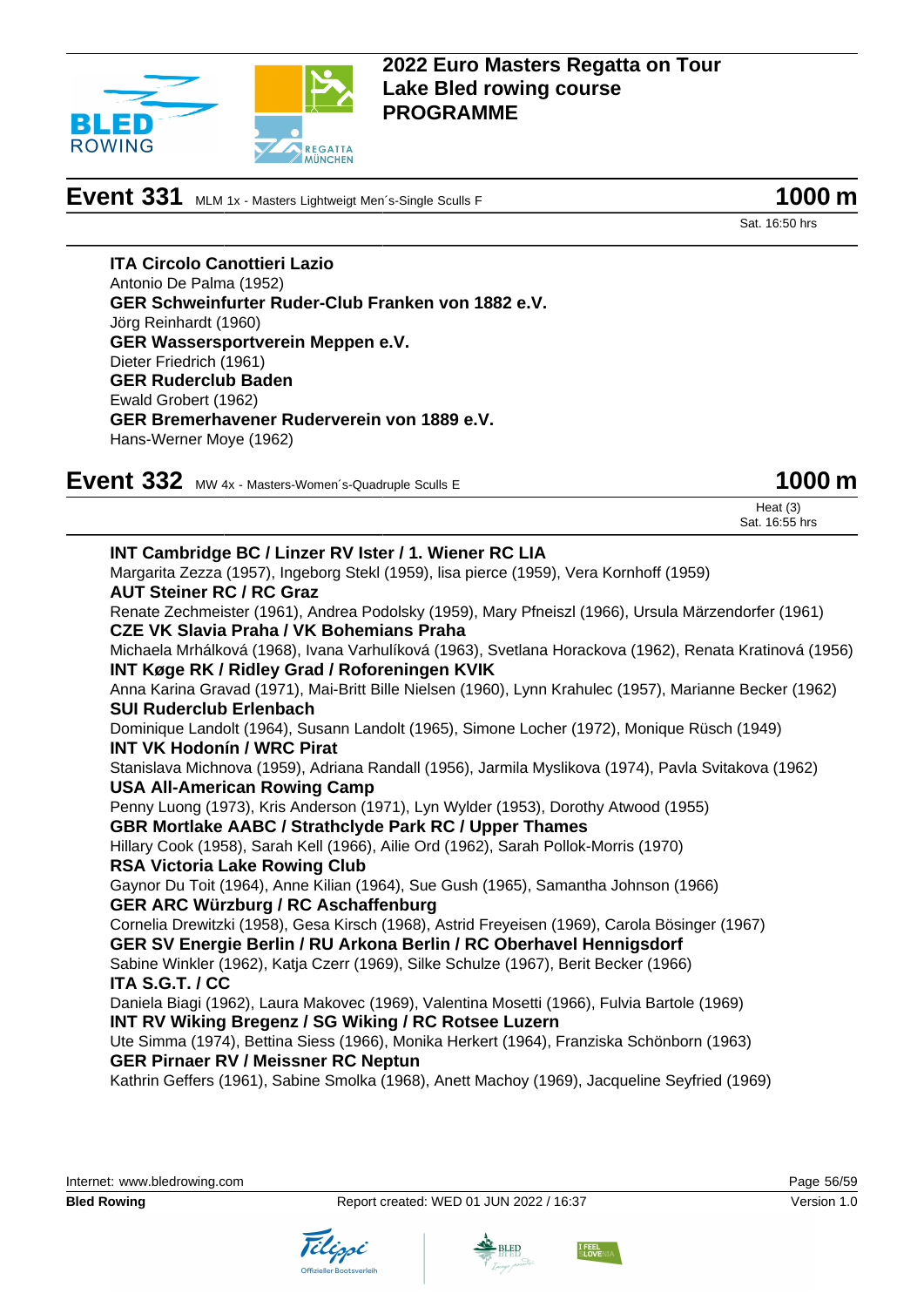

## **Event 333** MW 2- - Masters-Women's-Pair C **1000 m**

Sat. 17:15 hrs

**HUN Budapest EE / EDF-DÉMÁSZ Szeged VSE** Veronika Néma (1977), Edit Dr. Petrovszki (1970) **CZE Klub veslaru melnických 1881** Zuzana Valsova (1972), Pavla Hradecka (1977) **AUT Erster Wiener Ruderclub LIA** Karina Zehetner (1977), Fanni Hahn (1978)

**Event 334** MM 2x - Masters-Men´s-Double Sculls J-M **1000 m** 

Sat. 17:20 hrs

Sat. 17:25 hrs

### Group J

**INT AZS AWF Warszawa / Cambridge BC** Ireneusz Borkowski (1939), Carlo Zezza (1936) **GER Sportverein Energie Berlin e.V. Abt. Rudern** Dietrich Laak (1940), Hartmut Schreiber (1944)

## **Event 335** MM 2- - Masters-Men´s-Pair D **1000 m**

**CRO Veslacki Klub Jarun** Branko Kuzele (1963), Kerim Mujkic (1962) **INT Csepel EK SE / 1. Wiener RC LIA** Attila Fabian (1969), Laszlo Kokas (1967) **CRO VK Zagreb / HAVK Mladost** Mladen Lužaic (1968), Goran Polonji (1969) **AUT Linzer RV Ister / WSV Ottensheim** Heimo Hinterer (1965), Harald Hofmann (1973) **ITA C.U.S. Pavia A.S.D.** Andrea Dellacha (1970), Paolo Carbone (1970)

**Event 336** MM 8+ - Masters-Men´s-Eight A **1000 m** 

cancelled event

### **CRO Veslacki Klub Jadran - Rijeka**

Robert Fucak (1987), Ivor Tucic (1979), Zvonimir Znidarsic (1971), Zeljko Kisic (1969), Andrija Medancic (1976), Vinko Polic (1986), Vladimir Drakula (1984), Petar Topic (1983), Cox Damir Kvajo (1983)

## **Event 337** MW 4+ - Masters-Women's-Coxed four F-M **1000 m Event cancelled**

cancelled event

Internet: [www.bledrowing.com](http://www.bledrowing.com) Page 57/59

**Bled Rowing The Report created: WED 01 JUN 2022 / 16:37 Version 1.0** Version 1.0





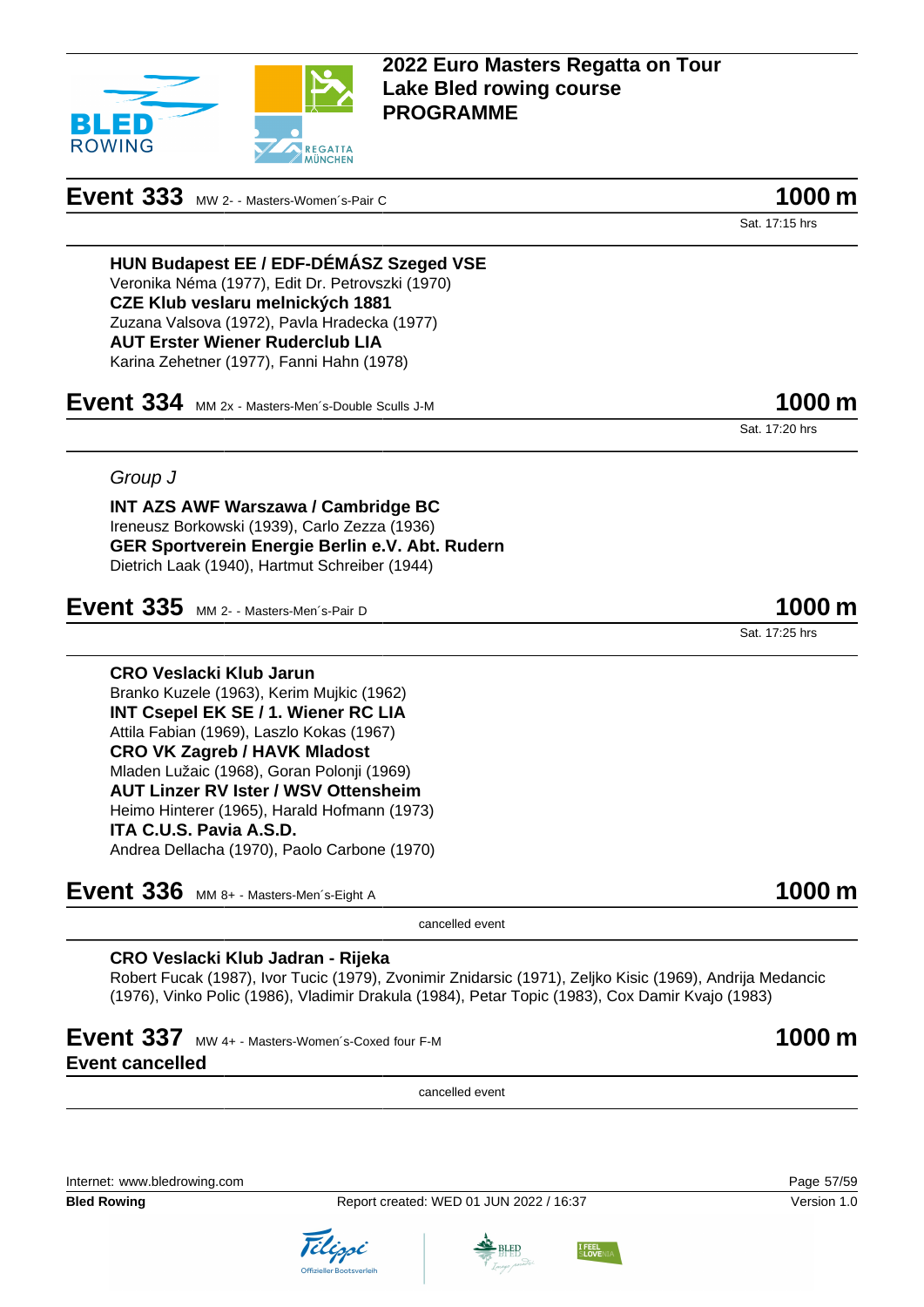

| Event 338 MM 8+ - Masters-Men's-Eight F | 1000 m |
|-----------------------------------------|--------|
|-----------------------------------------|--------|

| 1000 m |  |
|--------|--|
|--------|--|

Sat. 17:35 hrs

| (1991)                       | Krawczyk (1966)<br><b>Csepel EK SE</b> | GER Masterruderclub Berlin / Bonner RG / SC Berlin-Köpenick<br>Jan Gundlach (1961), Uwe Kaletta (1957), Dirk Tobjinski (1957), Thomas Haacke (1961), Matthias<br>Schumann (1958), Heiko Schulz (1958), Andreas Ludwig (1959), Matthias Büttner (1957), Cox Pamela<br>INT RG Wiking / 1. Wiener RC LIA / WRC Donaubund / RV Normannen Klosterneuburg /<br>Rainer Wittenhagen (1956), Raimund Haberl (1949), Robert Mosek (1961), Andreas Kral (1961), Fritz<br>Kutmon (1952), Oliver Lehrer (1965), Attila Fabian (1969), Laszlo Kokas (1967), Cox Hannah Engelmaier |                     |
|------------------------------|----------------------------------------|---------------------------------------------------------------------------------------------------------------------------------------------------------------------------------------------------------------------------------------------------------------------------------------------------------------------------------------------------------------------------------------------------------------------------------------------------------------------------------------------------------------------------------------------------------------------|---------------------|
| Event 401                    |                                        | MM/W 2x - Masters-Mixed-Double Sculls D                                                                                                                                                                                                                                                                                                                                                                                                                                                                                                                             | 1000 m              |
|                              |                                        | Event 402 MM/W 8+ - Masters-Mixed-Eight A/B                                                                                                                                                                                                                                                                                                                                                                                                                                                                                                                         | $1000 \,\mathrm{m}$ |
| Event 403                    |                                        | MM/W 2x - Masters-Mixed-Double Sculls E                                                                                                                                                                                                                                                                                                                                                                                                                                                                                                                             | 1000 m              |
|                              |                                        | Event 404 MM/W 4x - Masters-Mixed-Quadruple Sculls G-M                                                                                                                                                                                                                                                                                                                                                                                                                                                                                                              | 1000 m              |
|                              |                                        | Event 405 MM/W 8+ - Masters-Mixed-Eight C                                                                                                                                                                                                                                                                                                                                                                                                                                                                                                                           | 1000 m              |
| Event 406                    |                                        | MM/W 2x - Masters-Mixed-Double Sculls F                                                                                                                                                                                                                                                                                                                                                                                                                                                                                                                             | 1000 m              |
| Event 407                    |                                        | MM/W 4x - Masters-Mixed-Quadruple Sculls A                                                                                                                                                                                                                                                                                                                                                                                                                                                                                                                          | 1000 m              |
| Event 408                    |                                        | MM/W 8+ - Masters-Mixed-Eight D                                                                                                                                                                                                                                                                                                                                                                                                                                                                                                                                     | 1000 m              |
| Event 409                    |                                        | MM/W 4x - Masters-Mixed-Quadruple Sculls B                                                                                                                                                                                                                                                                                                                                                                                                                                                                                                                          | 1000 m              |
| Internet: www.bledrowing.com |                                        |                                                                                                                                                                                                                                                                                                                                                                                                                                                                                                                                                                     | Page 58/59          |





I FEEL